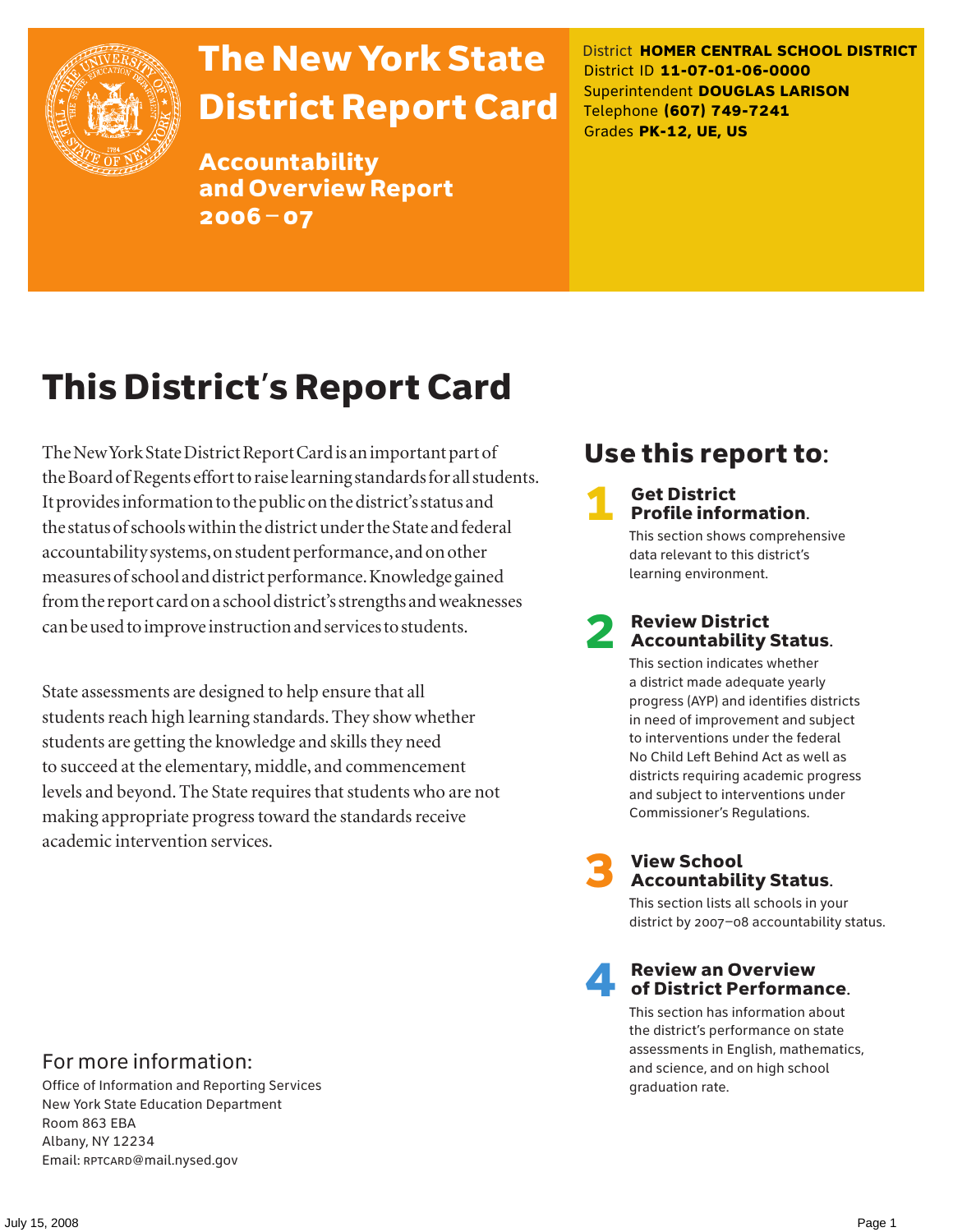# District Profile

This section shows comprehensive data relevant to this school district's learning environment, including information about enrollment, average class size, and teacher qualifications.

# Enrollment

|                            | $2004 - 05$ | $2005 - 06$ | $2006 - 07$ |
|----------------------------|-------------|-------------|-------------|
| Pre-K                      | $\Omega$    | $\Omega$    | 0           |
| Kindergarten               | 157         | 146         | 134         |
| Grade 1                    | 157         | 136         | 137         |
| Grade 2                    | 169         | 149         | 136         |
| Grade 3                    | 147         | 171         | 158         |
| Grade 4                    | 174         | 148         | 173         |
| Grade 5                    | 171         | 177         | 153         |
| Grade 6                    | 177         | 178         | 176         |
| <b>Ungraded Elementary</b> | 0           | 40          | 36          |
| Grade 7                    | 197         | 191         | 193         |
| Grade 8                    | 193         | 191         | 187         |
| Grade 9                    | 208         | 207         | 205         |
| Grade 10                   | 193         | 195         | 180         |
| Grade 11                   | 169         | 179         | 181         |
| Grade 12                   | 176         | 177         | 177         |
| <b>Ungraded Secondary</b>  | 0           | 0           | 0           |
| Total K-12                 | 2288        | 2285        | 2226        |

# Enrollment Information

*Enrollment* counts are as of Basic Educational Data System (BEDS) day, which is typically the first Wednesday of October of the school year. Students who attend BOCES programs on a part-time basis are included in a district's enrollment. Students who attend BOCES on a full-time basis or who are placed full time by the district in an out-of-district placement are not included in a district's enrollment. Students classified by districts as "pre-first" are included in first grade counts.

### Average Class Size

|                      | $2004 - 05$ | $2005 - 06$ | $2006 - 07$ |
|----------------------|-------------|-------------|-------------|
| <b>Common Branch</b> | 21          | 20          | 19          |
| Grade 8              |             |             |             |
| English              | 17          | 19          | 18          |
| <b>Mathematics</b>   | 17          | 18          | 18          |
| Science              | 19          | 20          | 18          |
| Social Studies       | 19          | 19          | 18          |
| Grade 10             |             |             |             |
| English              | 19          | 20          | 17          |
| <b>Mathematics</b>   | 14          | 15          | 15          |
| Science              | 15          | 20          | 20          |
| Social Studies       | 21          | 20          | 17          |

## Average Class Size Information

*Average Class Size* is the total registration in specified classes divided by the number of those classes with registration. *Common Branch* refers to self-contained classes in Grades 1–6.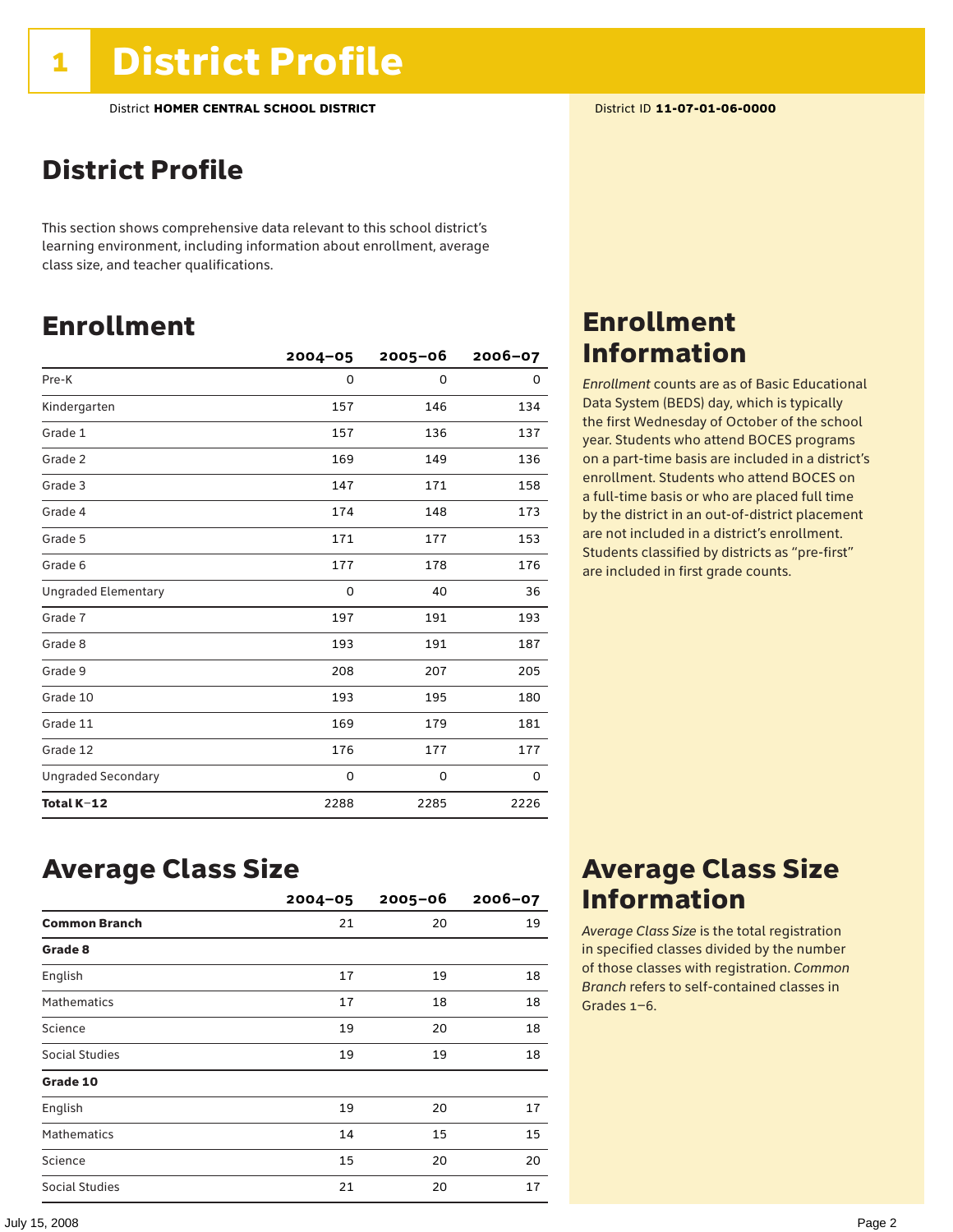# Demographic Factors

|                                  | $2004 - 05$ |     | 2005-06 |      | 2006-07        |      |
|----------------------------------|-------------|-----|---------|------|----------------|------|
|                                  | #           | %   | #       | $\%$ | #              | $\%$ |
| Eligible for Free Lunch          | 430         | 19% | 400     | 18%  | 385            | 17%  |
| Reduced-Price Lunch              | 170         | 7%  | 177     | 8%   | 163            | 7%   |
| Student Stability*               |             | N/A |         | N/A  |                | N/A  |
| Limited English Proficient       | 9           | 0%  | 4       | 0%   | $\overline{7}$ | 0%   |
| <b>Racial/Ethnic Origin</b>      |             |     |         |      |                |      |
| American Indian or Alaska Native | 1           | 0%  | 5       | 0%   | $\mathbf{1}$   | 0%   |
| <b>Black or African American</b> | 25          | 1%  | 13      | 1%   | 12             | 1%   |
| Hispanic or Latino               | 17          | 1%  | 16      | 1%   | 21             | 1%   |
| Asian or Native                  | 14          | 1%  | 14      | 1%   | 21             | 1%   |
| Hawaiian/Other Pacific Islander  |             |     |         |      |                |      |
| White                            | 2231        | 98% | 2237    | 98%  | 2165           | 97%  |
| Multiracial**                    | N/A         | N/A | N/A     | N/A  | 6              | 0%   |

 \* Not available at the district level.

\*\* Multiracial enrollment data were not collected statewide in the 2004-05 and 2005-06 school years.

### Attendance and Suspensions

|                            | $2003 - 04$ |               | $2004 - 05$ |               | $2005 - 06$ |     |
|----------------------------|-------------|---------------|-------------|---------------|-------------|-----|
|                            | #           | $\frac{0}{0}$ | #           | $\frac{0}{0}$ | #           | %   |
| Annual Attendance Rate     |             | 96%           |             | 95%           |             | 96% |
| <b>Student Suspensions</b> | 109         | 5%            | 65          | 3%            | 106         | 5%  |

## Demographic Factors Information

*Eligible for Free Lunch* and *Reduced*-*Price Lunch* percentages are determined by dividing the number of approved lunch applicants by the Basic Educational Data System (BEDS) enrollment in full-day Kindergarten through Grade 12. *Eligible for Free Lunch* and *Limited English Proficient* counts are used to determine *Similar Schools* groupings within a *Need*/*Resource Capacity* category.

### Attendance and Suspensions Information

*Annual Attendance Rate* is determined by dividing the school district's total actual attendance by the total possible attendance for a school year. A district's actual attendance is the sum of the number of students in attendance on each day the district's schools were open during the school year. Possible attendance is the sum of the number of enrolled students who should have been in attendance on each day schools were open during the school year. *Student Suspension* rate is determined by dividing the number of students who were suspended from school (not including in-school suspensions) for one full day or longer anytime during the school year by the Basic Educational Data System (BEDS) day enrollments for that school year. A student is counted only once, regardless of whether the student was suspended one or more times during the school year.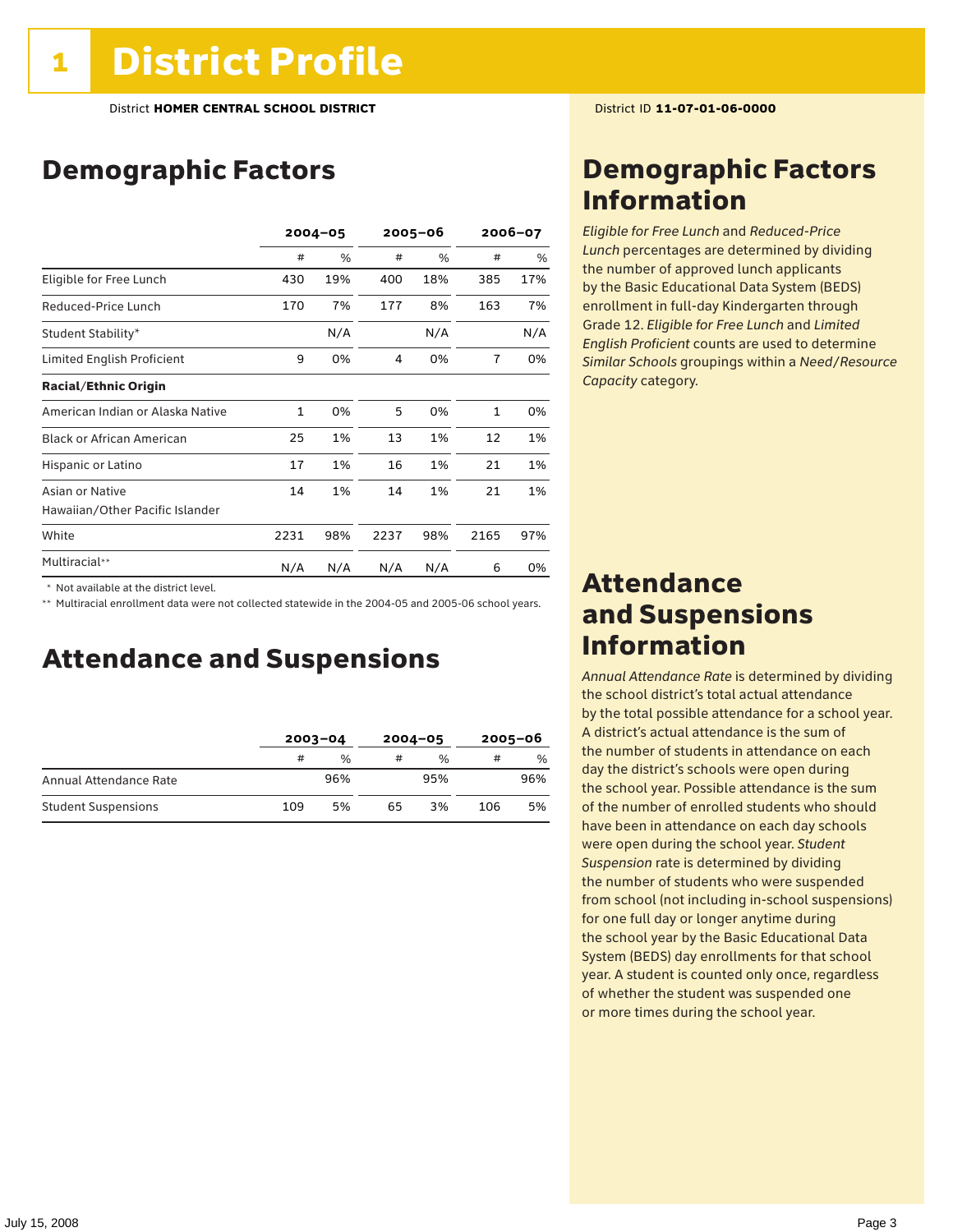# Teacher Qualifications

|                                                                        | $2004 - 05$ | $2005 - 06$ | $2006 - 07$ |
|------------------------------------------------------------------------|-------------|-------------|-------------|
| <b>Total Number of Teachers</b>                                        | 194         | 192         | 171         |
| Percent with No Valid<br><b>Teaching Certificate</b>                   | 2%          | 1%          | 1%          |
| Percent Teaching Out<br>of Certification                               | 3%          | 1%          | 1%          |
| Percent with Fewer Than<br>Three Years of Experience                   | 7%          | 6%          | 9%          |
| Percentage with Master's Degree<br>Plus 30 Hours or Doctorate          | 9%          | 8%          | 10%         |
| Total Number of Core Classes*                                          | N/A         | 688         | 452         |
| Percent Not Taught by<br><b>Highly Qualified Teachers</b>              | N/A         | 1%          | 3%          |
| <b>Total Number of Classes</b>                                         | 649         | 612         | 647         |
| Percent Taught by Teachers Without<br><b>Appropriate Certification</b> | 4%          | 2%          | 3%          |

\* Data for 2004–05 were not weighted, so are not shown.

#### Teacher Turnover Rate

|                                                                       | $2003 - 04$ | $2004 - 05$ | 2005-06 |
|-----------------------------------------------------------------------|-------------|-------------|---------|
| Turnover Rate of Teachers with Fewer<br>than Five Years of Experience | 14%         | 32%         | 8%      |
| Turnover Rate of All Teachers                                         | 9%          | 15%         | 13%     |

## Staff Counts

|                                       | $2004 - 05$ | $2005 - 06$ | $2006 - 07$ |
|---------------------------------------|-------------|-------------|-------------|
| <b>Total Other Professional Staff</b> | 20          | 21          | 16          |
| Total Paraprofessionals*              | 59          | 61          | 67          |
| <b>Assistant Principals</b>           |             |             |             |
| Principals                            | г,          |             |             |

\* Not available at the school level.

# Teacher Qualifications Information

The *Percent Teaching Out of Certification* is the percent doing so more than on an incidental basis; that is, the percent teaching for more than five periods per week outside certification.

*Core Classes* are primarily K-6 common branch, English, mathematics, science, social studies, art, music, and foreign languages. The number of K-6 common branch core classes is multiplied by five so that these core class counts are weighted the same as counts for middle- and secondary-level teachers who report five classes per day. To be *Highly Qualified*, a teacher must have at least a Bachelor's degree, be certified to teach in the subject area, and show subject matter competency.

### Teacher Turnover Rate Information

*Teacher Turnover Rate* for a specified school year is the number of teachers in that school year that were not teaching in the following school year divided by the number of teachers in the specified school year, expressed as a percentage.

# Staff Counts Information

*Other Professionals* includes administrators, guidance counselors, school nurses, psychologists, and other professionals who devote more than half of their time to non-teaching duties. Teachers who are shared between buildings within a district are reported on the district report only.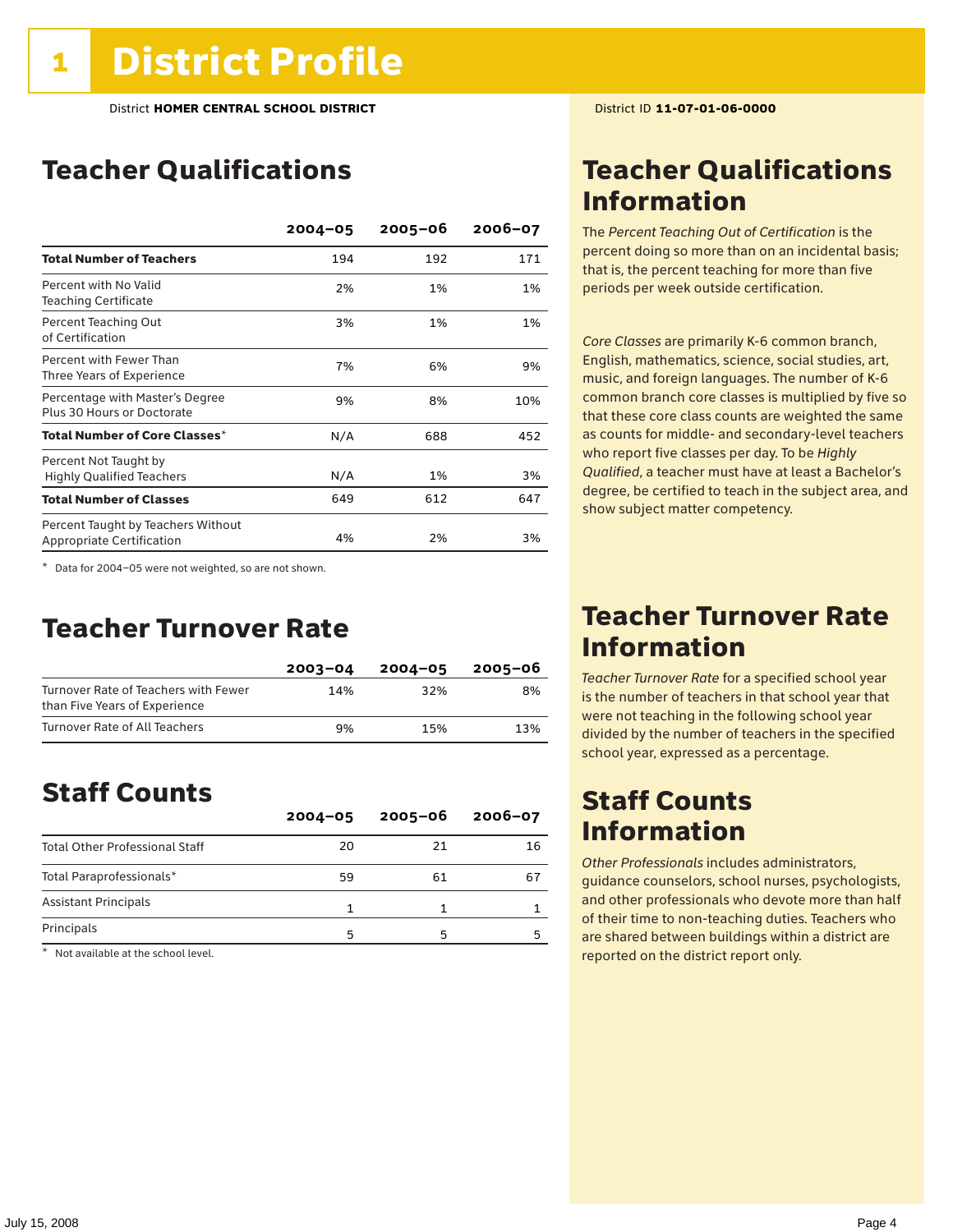# Understanding How Accountability Works in New York State

The federal No Child Left Behind (NCLB) Act requires that states develop and report on measures of student proficiency in 1) English language arts (ELA), in 2) mathematics, and on 3) a third indicator. In New York State in 2006–07, the third indicator is science at the elementary/middle level and graduation rate at the secondary level. Schools or districts that meet predefined goals on these measures are making Adequate Yearly Progress (AYP).



For more information about accountability in New York State, visit: www.emsc.nysed.gov/irts/accountability/home.shtml.

#### 1 English Language Arts (ELA)

To make AYP in ELA, every accountability group must make AYP. For a group to make AYP, it must meet the participation *and* the performance criteria.

#### A Participation Criterion

At the elementary/middle level, 95 percent of Grades 3–8 students enrolled during the test administration period in each group with 40 or more students must be tested on the New York State Testing Program (NYSTP) in ELA or, if appropriate, the New York State English as a Second Language Achievement Test (NYSESLAT), or the New York State Alternate Assessment (NYSAA) in ELA. At the secondary level, 95 percent of seniors in 2006–07 in each accountability group with 40 or more students must have taken an English examination that meets the students' graduation requirement.

#### B Performance Criterion

At the elementary/middle level, the Performance Index (PI) of each group with 30 or more continuously enrolled tested students must equal or exceed its Effective Annual Measurable Objective (AMO) or the group must make Safe Harbor. (NYSESLAT is used only for participation.) At the secondary level, the PI of each group in the 2003 cohort with 30 or more members must equal or exceed its Effective AMO or the group must make Safe Harbor. To make Safe Harbor, the PI of the group must equal or exceed its Safe Harbor Target and the group must qualify for Safe Harbor using the third indicator, science or graduation rate.

#### 2 Mathematics

The same criteria for making AYP in ELA apply to mathematics. At the elementary/middle level, the measures used to determine AYP are the NYSTP and the NYSAA in mathematics. At the secondary level, the measures are mathematics examinations that meet the students' graduation requirement.

#### 3 Third Indicator

In addition to English language arts and mathematics, the school must also make AYP in a third area of achievement. This means meeting the criteria in science at the elementary/middle level and the criteria in graduation rate at the secondary level.

Elementary/Middle-Level Science: To make AYP, the All Students group must meet the participation criterion *and* the performance criterion.

#### A Participation Criterion

Eighty percent of students in Grades 4 and/or 8 enrolled during the test administration period in the All Students group, if it has 40 or more students, must be tested on an accountability measure. In Grade 4, the measures are the Grade 4 elementary-level science test and the Grade 4 NYSAA in science. In Grade 8 science, the measures are the Grade 8 middle-level science test, Regents science examinations, and the Grade 8 NYSAA in science.

#### B Performance Criterion

The PI of the All Students group must equal or exceed the State Science Standard (100) or the Science Progress Target.

Qualifying for Safe Harbor in Elementary/Middle-Level ELA and Math: To qualify, the PI must equal or exceed the State Science Standard or the Science Progress Target in elementary/middle-level science for that group.

Secondary-Level Graduation Rate: For a school to make AYP in graduation rate, the percent of students in the 2002 graduation-rate cohort in the All Students group earning a high school diploma by August 31, 2006 must equal or exceed the Graduation-Rate Standard (55%) or the Graduation-Rate Progress Target.

Qualifying for Safe Harbor in Secondary-Level ELA and Math: To qualify, the percent of the 2002 graduation-rate cohort earning a local diploma by August 31, 2006 must equal or exceed the Graduation-Rate Standard (55%) or the Graduation-Rate Progress Target for that group.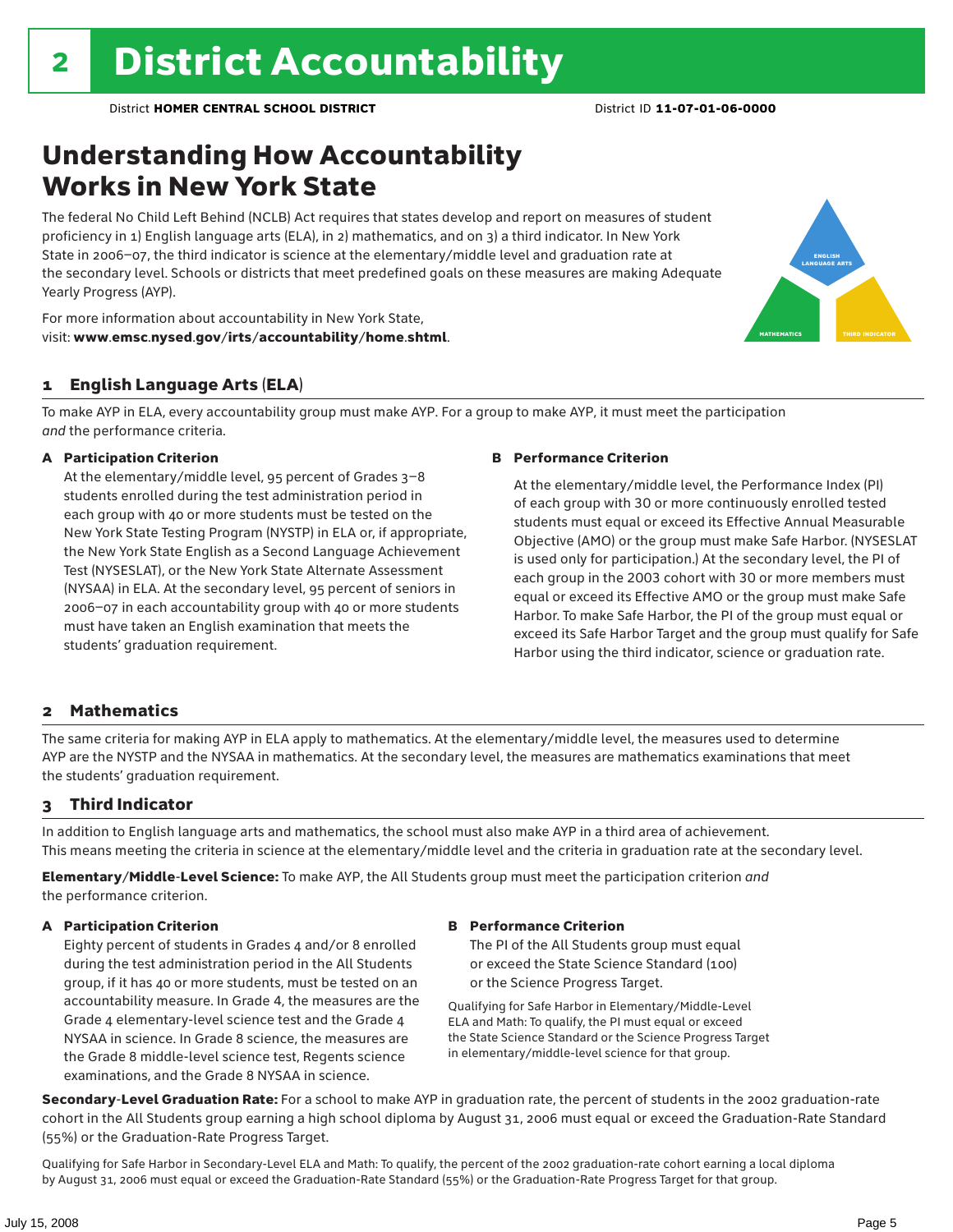# Useful Terms for Understanding Accountability

### Accountability Cohort for English

#### and Mathematics

The 2003 school accountability cohort consists of all students who first entered Grade 9 anywhere in the 2003–04 school year, and all ungraded students with disabilities who reached their seventeenth birthday in the 2003–04 school year, who were enrolled on October 4, 2006 and did not transfer to a diploma granting program. Students who earned a high school equivalency diploma or were enrolled in an approved high school equivalency preparation program on June 30, 2007, are not included in the 2003 school accountability cohort. The 2003 district accountability cohort consists of all students in each school accountability cohort plus students who transferred within the district after BEDS day plus students who were placed outside the district by the Committee on Special Education or district administrators and who met the other requirements for cohort membership. Cohort is defined in Section 100.2 (p) (16) of the Commissioner's Regulations.

#### Adequate Yearly Progress (AYP)

Adequate Yearly Progress (AYP) indicates satisfactory progress by a district or a school toward the goal of proficiency for all students.

#### Annual Measurable Objective (AMO)

The Annual Measurable Objective (AMO) is the Performance Index (PI) value that signifies that an accountability group is making satisfactory progress toward the goal that 100 percent of students will be proficient in the State's learning standards for English language arts and mathematics by 2013–14. The AMO's for each grade level will be increased as specified in CR100.2(p)(14) and will reach 200 in 2013–14. (See Effective AMO for further information.)

#### Continuously Enrolled Students

At the elementary/middle level, continuously enrolled students are those enrolled in the school or district on BEDS day (usually the first Wednesday in October) of the school year until the test administration period. At the secondary level, all students who meet the criteria for inclusion in the accountability cohort are considered to be continuously enrolled.

#### Effective Annual Measurable Objective (Effective AMO)

The Effective Annual Measurable Objective (Effective AMO) is the Performance Index (PI) value that each accountability group within a school or district is expected to achieve to make Adequate Yearly Progress (AYP). The Effective AMO is the lowest PI that an accountability group of a given size can achieve in a subject for the group's PI not to be considered significantly different from the AMO for that subject. If an accountability group's PI equals or exceeds the Effective AMO, it is considered to have made AYP. A more complete definition of Effective AMO and a table showing the PI values that each group size must equal or exceed to make AYP are available at www.emsc.nysed.gov/irts.

#### Graduation-Rate Cohort

This term is defined on the graduation-rate accountability page.

#### Performance Index (PI)

Performance Index is a value from 0 to 200 that is assigned to an accountability group, indicating how that group performed on a required State test (or approved alternative) in English language arts, mathematics, or science. Student scores on the tests are converted to four performance levels, from Level 1 to Level 4. (See performance level definitions on the Overview Summary page.) At the elementary/middle level, the PI is calculated using the following equation:

100 × [(Count of Continuously Enrolled Tested Students Performing at Levels 2, 3, and 4 + the Count at Levels 3 and 4) ÷ Count of All Continuously Enrolled Tested Students]

At the secondary level, the PI is calculated using the following equation:

100 × [(Count of Cohort Members Performing at Levels 2, 3, and  $4 +$  the Count at Levels 3 and  $4) \div$  Count of All Cohort Members]

A list of tests used to measure student performance for accountability is available at www.emsc.nysed.gov/irts.

#### Progress Target

For accountability groups below the State Standard in science or graduation rate, the Progress Target is an alternate method for making Adequate Yearly Progress (AYP) or qualifying for Safe Harbor in English language arts and mathematics based on improvement over the previous year's performance.

#### Safe Harbor

Safe Harbor provides an alternate means to demonstrate Adequate Yearly Progress (AYP) for accountability groups that do not achieve their Effective Annual Measurable Objectives (AMOs) in English or mathematics.

#### Safe Harbor Targets

The 2006–07 safe harbor targets were calculated using the following equation:

2005–06 PI + (200 – the 2005–06 PI) × 0.10

#### Science Progress Target

The elementary/middle-level 2006–07 Science Progress Target is calculated by adding one point to the 2005–06 PI. The 2007–08 Science Progress Target is calculated by adding one point to the 2006–07 PI. The 2006–07 target is provided for groups whose PI was below the State Science Standard in 2006–07.

#### Science Standard

The criterion value that represents a minimally satisfactory performance in science. In 2006–07, the State Science Standard at the elementary/middle level is a Performance Index (PI) of 100. The Commissioner may raise the State Science Standard at his discretion in future years.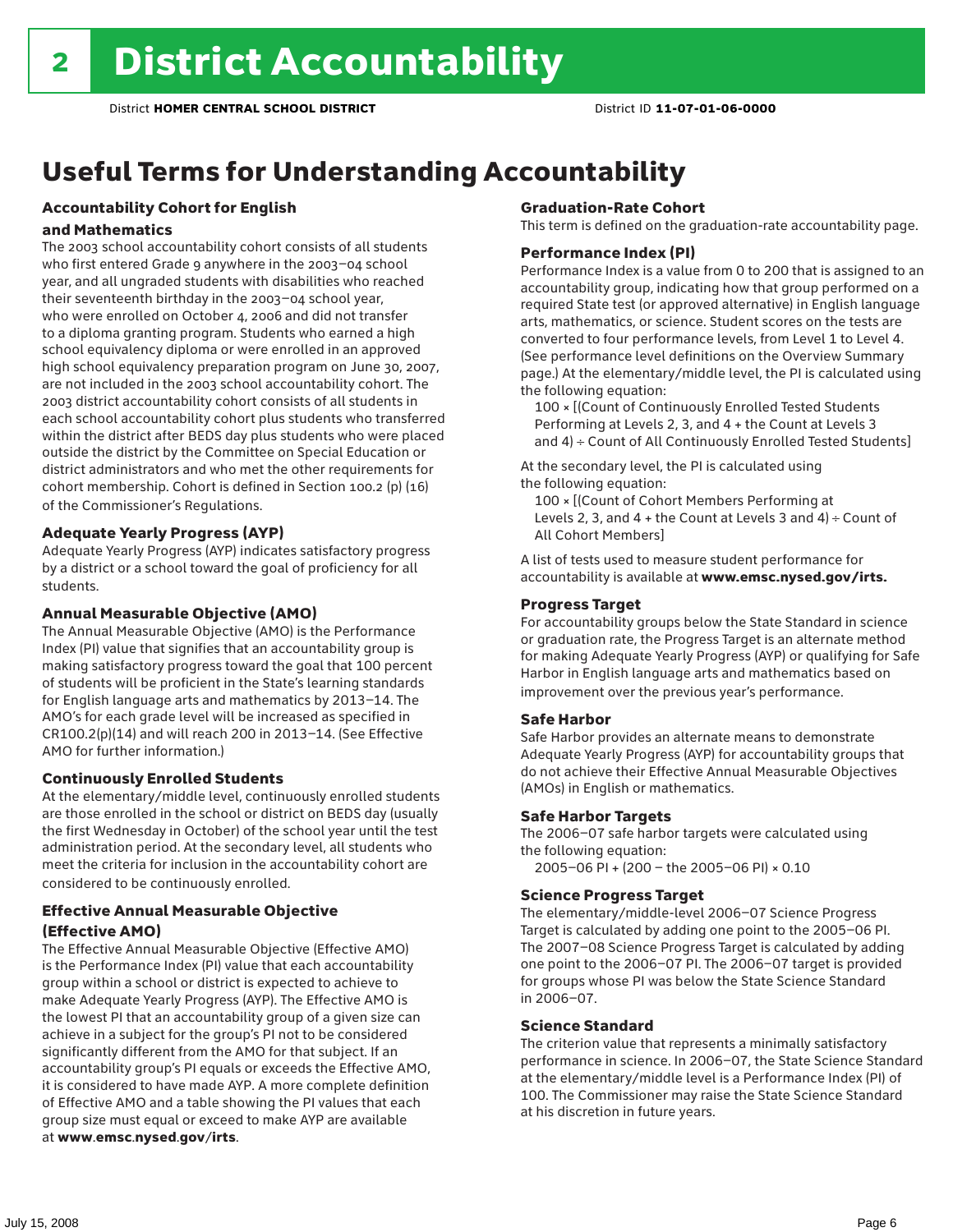# Understanding Your District Accountability Status

The list below defines the district status categories applied to each accountability measure under New York State's district accountability system, which is divided into a Federal Title I component and a State component. Accountability measures for districts are English language arts (ELA), mathematics, elementary/middle-level science, and graduation rate. A district may be assigned a different status for different accountability measures. The overall status of a district is the status assigned to the district for the accountability measure with the most advanced designation in the hierarchy. If the district receives Title I funds, it is the most advanced designation in the Title I hierarchy, unless the district is in good standing under Title I but identified as DRAP under the State hierarchy. A district that does not receive Title I funding in a school year does not have a federal status in that year; however, all districts receive a state status even if they do not receive Title I funding. Consequences for districts not in good standing can be found at: www.emsc.nysed.gov/irts/school-accountability/about.shtml.

#### Federal Title I Status

District in Good Standing

(Applies to all New York State districts receiving Title I funds)

New York State Status (Applies to New York State districts)

#### A district is considered to be in good standing if it has not been identified as a District in Need of Improvement or a District Requiring Academic Progress. ◆ District in Need of Improvement (Year 1) **District Requiring Academic Progress (Year 1)** A district that has not made AYP for two consecutive years A district that has not made AYP on the same accountability on the same accountability measure is considered a District measure for two consecutive years is considered a District Requiring in Need of Improvement (Year 1) for the following year, if it Academic Progress (Year 1) for the following year. continues to receive Title I funds.

District in Need of Improvement (Year 2) A District in Need of Improvement (Year 1) that does not make AYP on the accountability measure for which it was identified is considered a District in Need of Improvement (Year 2) for the following year, if it continues to receive Title I funds.

District in Need of Improvement (Year 3) A District in Need of Improvement (Year 2) that does not make AYP on the accountability measure for which it was identified is considered a District in Need of Improvement (Year 3) for the following year, if it continues to receive Title I funds.

◆ District in Need of Improvement (Year 4) A District in Need of Improvement (Year 3) that does not make AYP on the accountability measure for which it was identified is considered a District in Need of Improvement (Year 4) for the following year, if it continues to receive Title I funds.

 $\blacktriangle$  District in Need of Improvement (Year 5 and above) A District in Need of Improvement (Year 4 and above) that does not make AYP on the accountability measure for which it was identified is considered a District in Need of Improvement (Year 5 and above) for the following year, if it continues to receive Title I funds.

**District Requiring Academic Progress (Year 2)** A District Requiring Academic Progress (Year 1) that does not make AYP on the accountability measure for which it was identified is considered a District Requiring Academic Progress (Year 2) for the following year.

#### $\mathcal{L}_{\mathcal{A}}$ District Requiring Academic Progress (Year 3) A District Requiring Academic Progress (Year 2) that does not make AYP on the accountability measure for which it was identified is considered a District Requiring Academic Progress (Year 3) for the following year.

**District Requiring Academic Progress (Year 4)** A District Requiring Academic Progress (Year 3) that does not make AYP on the accountability measure for which it was identified is considered a District Requiring Academic Progress (Year 4) for the following year.

■ District Requiring Academic Progress (Year 5 and above) A District Requiring Academic Progress (Year 4 and above) that does not make AYP on the accountability measure for which it was identified is considered a District Requiring Academic Progress (Year 5 and above) for the following year.

Pending - A district's status is "Pending" if the district requires special evaluation procedures and they have not yet been completed.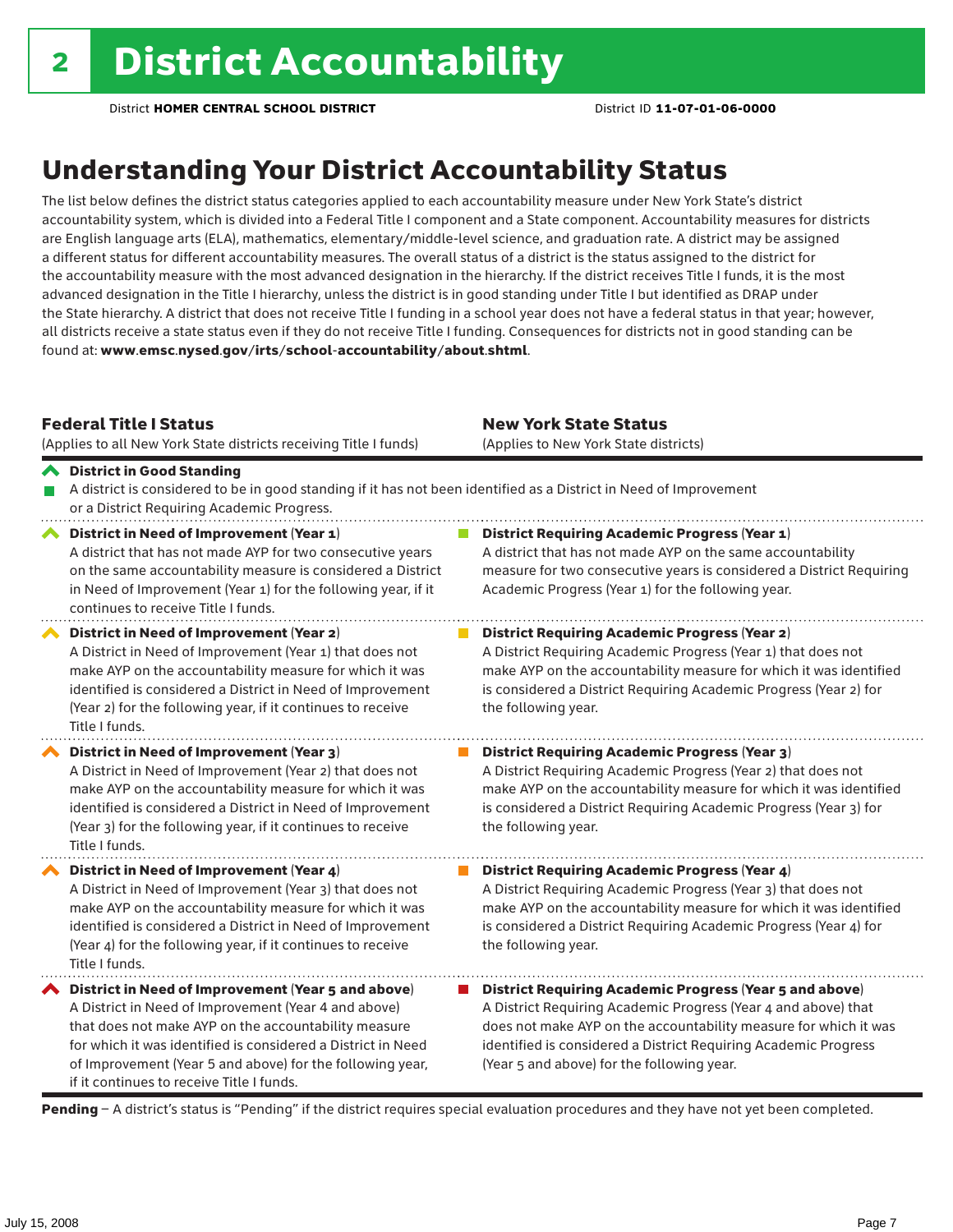# <sup>2</sup> District Accountability

District **HOMER CENTRAL SCHOOL DISTRICT** District ID **11-07-01-06-0000**

### Summary

| <b>Overall Accountability</b><br>Status (2007-08) | <b>Good Standing</b> |                                                           |             |         |                                       |  |  |
|---------------------------------------------------|----------------------|-----------------------------------------------------------|-------------|---------|---------------------------------------|--|--|
|                                                   | ELA                  | Good Standing                                             |             | Science | Good Standing                         |  |  |
|                                                   | Math                 | Good Standing                                             |             |         | Graduation Rate <a> Good Standing</a> |  |  |
| <b>Title I Part A Funding</b>                     |                      | <b>Years the District Received Title I Part A Funding</b> |             |         |                                       |  |  |
|                                                   | $2005 - 06$          |                                                           | $2006 - 07$ |         | $2007 - 08$                           |  |  |
|                                                   | YES                  |                                                           | YES         |         | <b>YES</b>                            |  |  |

#### On which accountability measures did this district make Adequate Yearly Progress (AYP) and which groups made AYP on each measure?

|                                                     | <b>Elementary/Middle Level</b> |               |               | <b>Secondary Level</b>   |               |                        |  |
|-----------------------------------------------------|--------------------------------|---------------|---------------|--------------------------|---------------|------------------------|--|
|                                                     | English                        |               |               | English                  |               |                        |  |
| <b>Student Groups</b>                               | Language Arts                  | Mathematics   | Science       | Language Arts            | Mathematics   | <b>Graduation Rate</b> |  |
| <b>All Students</b>                                 | V                              | V             | V             |                          | V             | V                      |  |
| <b>Ethnicity</b>                                    |                                |               |               |                          |               |                        |  |
| American Indian or Alaska Native                    |                                |               |               |                          |               |                        |  |
| <b>Black or African American</b>                    |                                |               |               |                          |               |                        |  |
| Hispanic or Latino                                  |                                |               |               |                          |               |                        |  |
| Asian or Native<br>Hawaiian/Other Pacific Islander  |                                |               |               |                          |               |                        |  |
| White                                               | ✔                              | v             |               |                          |               |                        |  |
| Multiracial                                         |                                |               |               |                          |               |                        |  |
| <b>Other Groups</b>                                 |                                |               |               |                          |               |                        |  |
| <b>Students with Disabilities</b>                   | X                              | ✔             |               | $\mathbf{V}_{\text{SH}}$ | $V_{\rm SH}$  |                        |  |
| Limited English Proficient                          |                                |               |               |                          |               |                        |  |
| Economically Disadvantaged                          | v                              | V             |               |                          |               |                        |  |
| <b>Student groups making</b><br>AYP in each subject | $\mathsf{X}$ 3 of 4            | $\vee$ 4 of 4 | $\vee$ 1 of 1 | $\vee$ 3 of 3            | $\vee$ 3 of 3 | $\vee$ 1 of 1          |  |

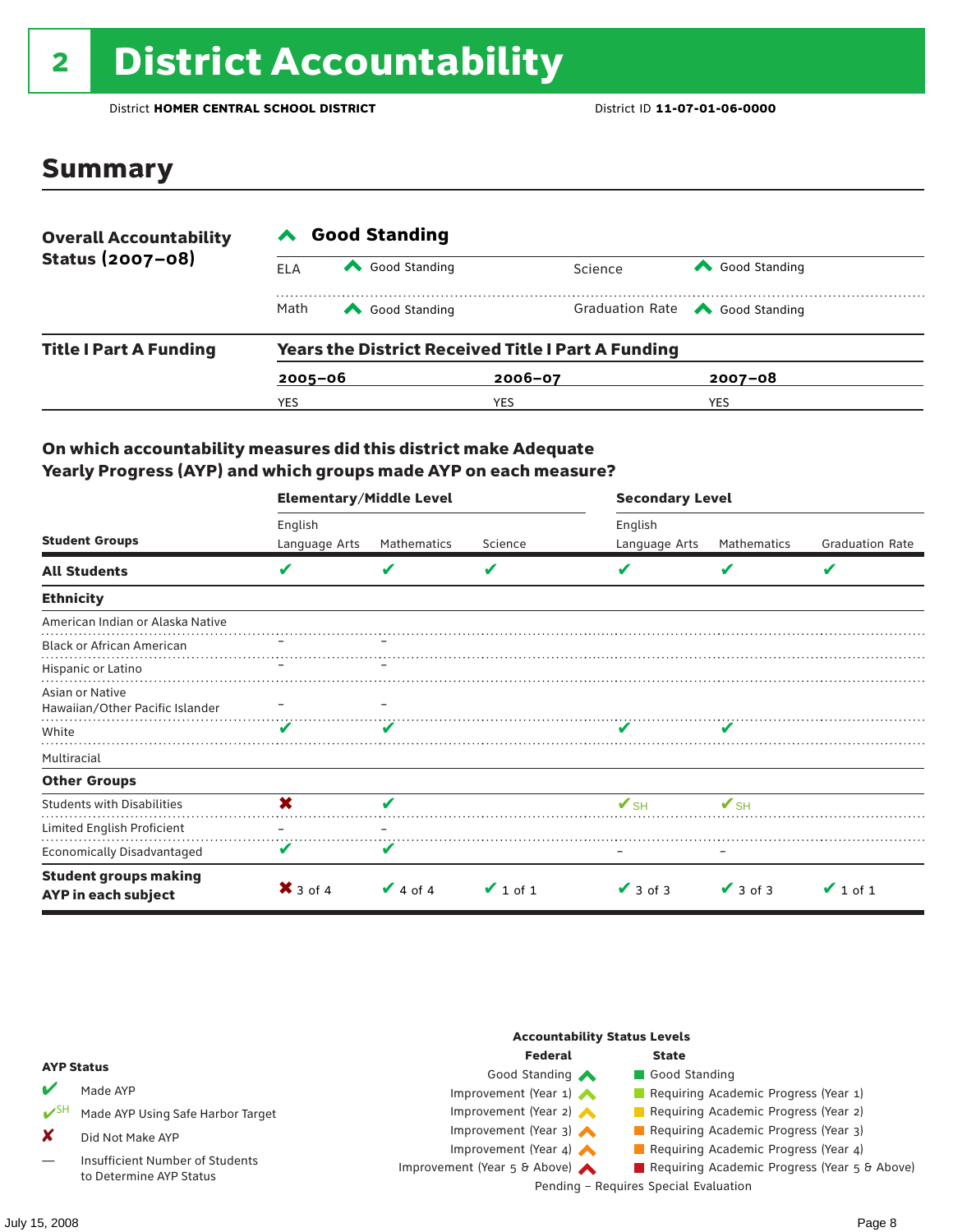# **Elementary/Middle-Level English Language Arts**

| <b>Accountability Status</b><br>for This Subject<br>$(2007 - 08)$ | ‴      | Good Standing                                            |
|-------------------------------------------------------------------|--------|----------------------------------------------------------|
| <b>Accountability Measures</b>                                    | 3 of 4 | Student groups making AYP in English Language Arts       |
|                                                                   | X      | Did not make AYP                                         |
| <b>Prospective Status</b>                                         |        | This district will be in good standing in 2008-09. [201] |

#### How did students in each accountability group perform on **elementary/middle-level English Language Arts accountability measures?**

|                                                              | <b>AYP</b>    | Participation $2$ |        | Test Performance <sup>3</sup> |            | <b>Performance Objectives</b> |             |             |                    |  |
|--------------------------------------------------------------|---------------|-------------------|--------|-------------------------------|------------|-------------------------------|-------------|-------------|--------------------|--|
| <b>Student Group</b>                                         |               |                   |        | Met                           | Percentage | Met                           | Performance | Effective   | Safe Harbor Target |  |
| (Total: Continuous Enrollment) <sup>1</sup>                  | <b>Status</b> | Criterion         | Tested | Criterion                     | Index      | AMO                           | 2006-07     | $2007 - 08$ |                    |  |
| <b>All Students (1051:1027)</b>                              | V             | V                 | 100%   | ✔                             | 155        | 119                           |             |             |                    |  |
| <b>Ethnicity</b>                                             |               |                   |        |                               |            |                               |             |             |                    |  |
| American Indian or Alaska Native<br>(0:0)                    |               |                   |        |                               |            |                               |             |             |                    |  |
| <b>Black or African American</b><br>(10:9)                   |               |                   |        |                               |            |                               |             |             |                    |  |
| Hispanic or Latino (9:9)                                     | $\equiv$      |                   |        |                               |            |                               |             |             |                    |  |
| Asian or Native Hawaiian/Other Pacific<br>Islander $(11:11)$ |               |                   |        |                               |            |                               |             |             |                    |  |
| White (1021:998)                                             | V             | V                 | 100%   | V                             | 156        | 119                           |             |             |                    |  |
| Multiracial (0:0)                                            |               |                   |        |                               |            |                               |             |             |                    |  |
| <b>Other Groups</b>                                          |               |                   |        |                               |            |                               |             |             |                    |  |
| Students with Disabilities <sup>4</sup><br>(190:186)         | X             |                   | 99%    | X                             | 85         | 114                           | 92          | 97          |                    |  |
| Limited English Proficient <sup>5</sup><br>(3:3)             |               |                   |        |                               |            |                               |             |             |                    |  |
| <b>Economically Disadvantaged</b><br>(297:284)               | V             | ✔                 | 100%   | V                             | 127        | 116                           |             |             |                    |  |
| <b>Final AYP Determination</b>                               | $X$ 3 of 4    |                   |        |                               |            |                               |             |             |                    |  |

#### **NOTES**

<sup>1</sup> These data show the count of students enrolled during the test administration period (used for Participation) followed by the count of continuously enrolled tested students (used for Performance). For accountability calculations,

- students who were excused from testing for medical reasons are not included in the enrollment count.<br>2 Groups with fewer than 40 students enrolled during the test administration period are not required to meet the participation criterion. If the participation rate of a group fell below 95 percent in 2006–07, the enrollment shown is the sum of 2005–06 and 2006–07 enrollments and the percent tested is the weighted average
- of the participation rates over those two years.<br><sup>3</sup> For districts with fewer than 30 continuously enrolled tested students in the All Students group in 2006–07, data for 2005–06 and 2006–07 were combined to determine counts and PIs. For districts with 30 or more continuously enrolled students in the All Students group in 2006–07, student groups with fewer than 30
- continuously enrolled tested students are not required to meet the performance criterion. <sup>4</sup> If the district failed to make AYP solely because of the performance of students with disabilities, met the 95% participation requirement for this group, and would meet or exceed the AMO for this subject if 34 points were
- added to the PI, then the district is considered to have made AYP for students with disabilities.<br><sup>5</sup> If the count of LEP students is equal to or greater than 30, former LEP students are also included in the performance calculations.

#### AYP Status

- Made AYP
- ✔SH Made AYP Using Safe Harbor Target
- X Did Not Make AYP
- Insufficient Number of Students to Determine AYP Status

July 15, 2008 Page 9 ‡ This student group did not make AYP in science; therefore, it did not qualify for Safe Harbor.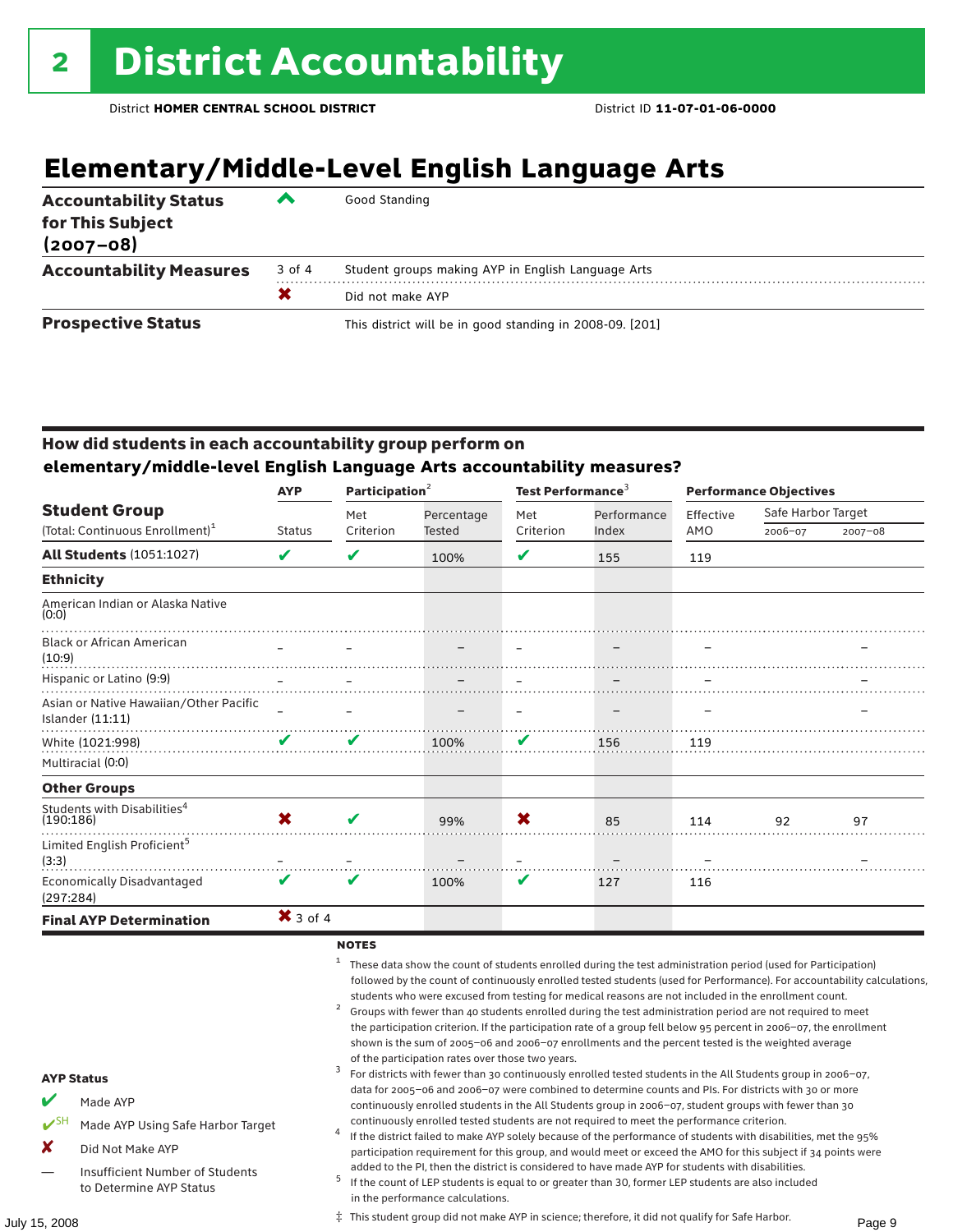# **Elementary/Middle-Level Mathematics**

| <b>Accountability Status</b><br>for This Subject<br>$(2007 - 08)$ | ▰      | Good Standing                                            |
|-------------------------------------------------------------------|--------|----------------------------------------------------------|
| <b>Accountability Measures</b>                                    | 4 of 4 | Student groups making AYP in Mathematics                 |
|                                                                   | v      | Made AYP                                                 |
| <b>Prospective Status</b>                                         |        | This district will be in good standing in 2008-09. [201] |

#### How did students in each accountability group perform on **elementary/middle-level Mathematics accountability measures?**

|                                                              | <b>AYP</b>                 | Participation $2$ |            | Test Performance <sup>3</sup> |             | <b>Performance Objectives</b> |                    |             |
|--------------------------------------------------------------|----------------------------|-------------------|------------|-------------------------------|-------------|-------------------------------|--------------------|-------------|
| <b>Student Group</b>                                         |                            | Met               | Percentage | Met                           | Performance | Effective                     | Safe Harbor Target |             |
| (Total: Continuous Enrollment) <sup>1</sup>                  | <b>Status</b>              | Criterion         | Tested     | Criterion                     | Index       | AMO                           | 2006-07            | $2007 - 08$ |
| <b>All Students (1055:1026)</b>                              | ✔                          | V                 | 100%       | V                             | 164         | 83                            |                    |             |
| <b>Ethnicity</b>                                             |                            |                   |            |                               |             |                               |                    |             |
| American Indian or Alaska Native<br>(0:0)                    |                            |                   |            |                               |             |                               |                    |             |
| <b>Black or African American</b><br>(10:9)                   |                            |                   |            |                               |             |                               |                    |             |
| Hispanic or Latino (9:9)                                     |                            |                   |            |                               |             |                               |                    |             |
| Asian or Native Hawaiian/Other Pacific<br>Islander $(11:11)$ |                            |                   |            |                               |             |                               |                    |             |
| White (1025:997)                                             | $\mathbf{v}$               | V                 | 100%       | V                             | 165         | 83                            |                    |             |
| Multiracial (0:0)                                            |                            |                   |            |                               |             |                               |                    |             |
| <b>Other Groups</b>                                          |                            |                   |            |                               |             |                               |                    |             |
| Students with Disabilities <sup>4</sup><br>(187:182)         | ✔                          | ✔                 | 99%        | v                             | 96          | 78                            |                    |             |
| Limited English Proficient <sup>5</sup><br>(3:3)             |                            |                   |            |                               |             |                               |                    |             |
| <b>Economically Disadvantaged</b><br>(298:280)               | $\boldsymbol{\mathcal{U}}$ | ✔                 | 99%        | V                             | 143         | 80                            |                    |             |
| <b>Final AYP Determination</b>                               | $\vee$ 4 of 4              |                   |            |                               |             |                               |                    |             |

#### **NOTES**

<sup>1</sup> These data show the count of students enrolled during the test administration period (used for Participation) followed by the count of continuously enrolled tested students (used for Performance). For accountability calculations,

- students who were excused from testing for medical reasons are not included in the enrollment count.<br>2 Groups with fewer than 40 students enrolled during the test administration period are not required to meet the participation criterion. If the participation rate of a group fell below 95 percent in 2006–07, the enrollment shown is the sum of 2005–06 and 2006–07 enrollments and the percent tested is the weighted average
- of the participation rates over those two years.<br><sup>3</sup> For districts with fewer than 30 continuously enrolled tested students in the All Students group in 2006–07, data for 2005–06 and 2006–07 were combined to determine counts and PIs. For districts with 30 or more continuously enrolled students in the All Students group in 2006–07, student groups with fewer than 30
- continuously enrolled tested students are not required to meet the performance criterion. <sup>4</sup> If the district failed to make AYP solely because of the performance of students with disabilities, met the 95% participation requirement for this group, and would meet or exceed the AMO for this subject if 34 points were
- added to the PI, then the district is considered to have made AYP for students with disabilities.<br><sup>5</sup> If the count of LEP students is equal to or greater than 30, former LEP students are also included in the performance calculations.

#### AYP Status

- Made AYP
- ✔SH Made AYP Using Safe Harbor Target
- X Did Not Make AYP
- Insufficient Number of Students to Determine AYP Status

July 15, 2008 Page 10 ‡ This student group did not make AYP in science; therefore, it did not qualify for Safe Harbor.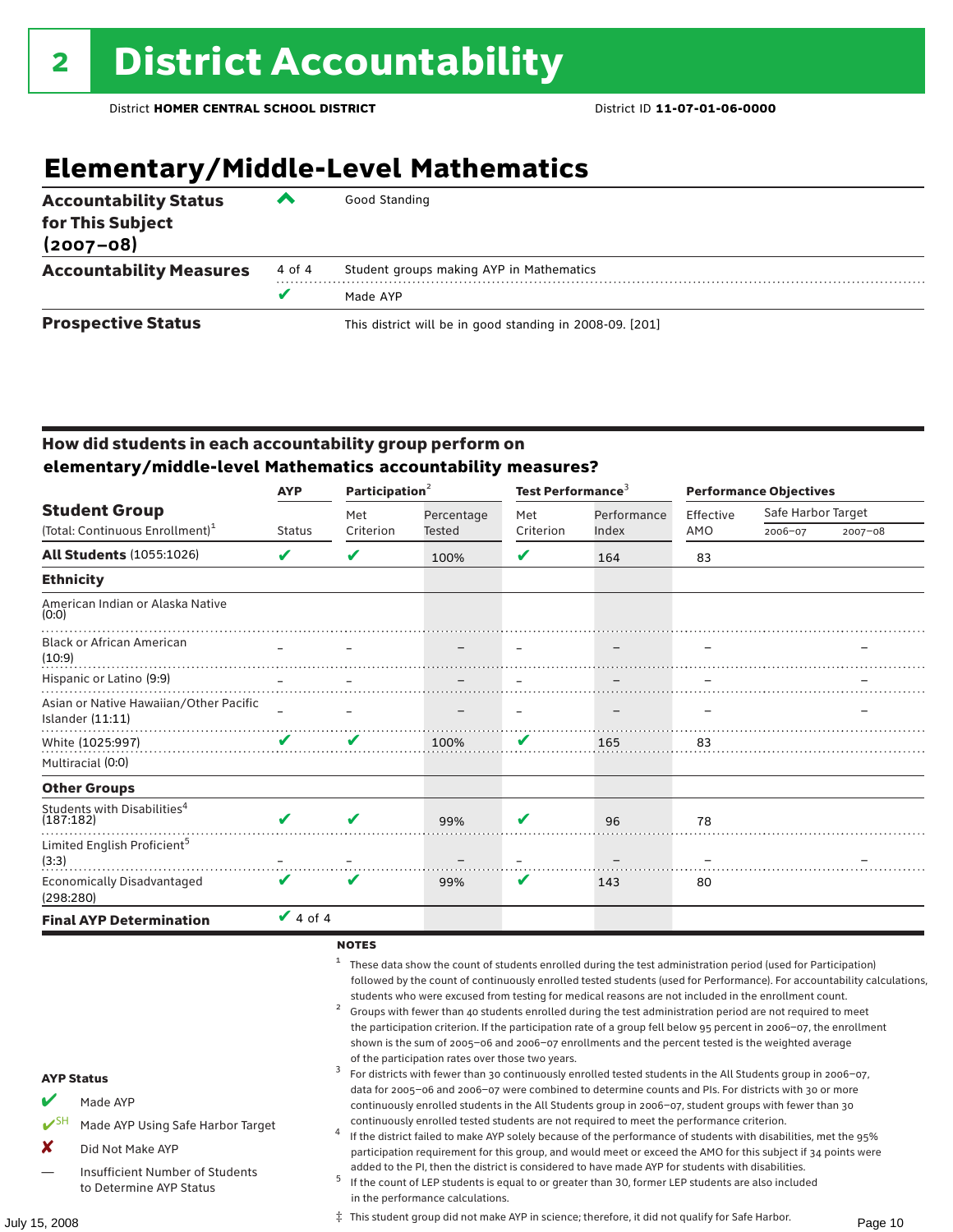# Elementary/Middle-Level Science

| <b>Accountability Status</b><br>for This Subject<br>$(2007 - 08)$ | ‴      | Good Standing                                            |
|-------------------------------------------------------------------|--------|----------------------------------------------------------|
| <b>Accountability Measures</b>                                    | 1 of 1 | Student groups making AYP in Science                     |
|                                                                   |        | Made AYP                                                 |
| <b>Prospective Status</b>                                         |        | This district will be in good standing in 2008-09. [201] |

#### How did students in each accountability group perform on elementary/middle-level science accountability measures?

|                                                                                                                                                        | <b>AYP</b>    |                                                     | Participation <sup>2</sup>                |                                                                        | Test Performance <sup>3</sup> |                                                                                                                                                                                                                                                                                                                                                                                                                                                                                                                                                                                                                                                                                                                                                                                                                                                                                                                                 | <b>Performance Objectives</b> |                 |             |
|--------------------------------------------------------------------------------------------------------------------------------------------------------|---------------|-----------------------------------------------------|-------------------------------------------|------------------------------------------------------------------------|-------------------------------|---------------------------------------------------------------------------------------------------------------------------------------------------------------------------------------------------------------------------------------------------------------------------------------------------------------------------------------------------------------------------------------------------------------------------------------------------------------------------------------------------------------------------------------------------------------------------------------------------------------------------------------------------------------------------------------------------------------------------------------------------------------------------------------------------------------------------------------------------------------------------------------------------------------------------------|-------------------------------|-----------------|-------------|
| <b>Student Group</b><br>(Total: Continuous Enrollment) <sup>1</sup>                                                                                    |               | Safe Harbor                                         | Met                                       | Percentage                                                             | Met                           | Performance                                                                                                                                                                                                                                                                                                                                                                                                                                                                                                                                                                                                                                                                                                                                                                                                                                                                                                                     | State                         | Progress Target |             |
|                                                                                                                                                        |               | Status Oualification                                | Criterion                                 | Tested                                                                 | Criterion                     | Index                                                                                                                                                                                                                                                                                                                                                                                                                                                                                                                                                                                                                                                                                                                                                                                                                                                                                                                           | Standard                      | 2006-07         | $2007 - 08$ |
| <b>All Students (364:348)</b>                                                                                                                          | V             | Oualified                                           | V                                         | 99%                                                                    | V                             | 187                                                                                                                                                                                                                                                                                                                                                                                                                                                                                                                                                                                                                                                                                                                                                                                                                                                                                                                             | 100                           |                 |             |
| <b>Ethnicity</b>                                                                                                                                       |               |                                                     |                                           |                                                                        |                               |                                                                                                                                                                                                                                                                                                                                                                                                                                                                                                                                                                                                                                                                                                                                                                                                                                                                                                                                 |                               |                 |             |
| American Indian or Alaska Native<br>(0:0)                                                                                                              |               |                                                     |                                           |                                                                        |                               |                                                                                                                                                                                                                                                                                                                                                                                                                                                                                                                                                                                                                                                                                                                                                                                                                                                                                                                                 |                               |                 |             |
| <b>Black or African American</b><br>(6:5)                                                                                                              |               |                                                     |                                           |                                                                        |                               |                                                                                                                                                                                                                                                                                                                                                                                                                                                                                                                                                                                                                                                                                                                                                                                                                                                                                                                                 |                               |                 |             |
| Hispanic or Latino (5:5)                                                                                                                               |               |                                                     |                                           |                                                                        |                               |                                                                                                                                                                                                                                                                                                                                                                                                                                                                                                                                                                                                                                                                                                                                                                                                                                                                                                                                 |                               |                 |             |
| Asian or Native Hawaiian/Other Pacific<br>Islander (4:4)                                                                                               |               |                                                     |                                           |                                                                        |                               |                                                                                                                                                                                                                                                                                                                                                                                                                                                                                                                                                                                                                                                                                                                                                                                                                                                                                                                                 |                               |                 |             |
| White (349:334)                                                                                                                                        |               | Oualified                                           |                                           | 99%                                                                    | v                             | 188                                                                                                                                                                                                                                                                                                                                                                                                                                                                                                                                                                                                                                                                                                                                                                                                                                                                                                                             | 100                           |                 |             |
| Multiracial (0:0)                                                                                                                                      |               |                                                     |                                           |                                                                        |                               |                                                                                                                                                                                                                                                                                                                                                                                                                                                                                                                                                                                                                                                                                                                                                                                                                                                                                                                                 |                               |                 |             |
| <b>Other Groups</b>                                                                                                                                    |               |                                                     |                                           |                                                                        |                               |                                                                                                                                                                                                                                                                                                                                                                                                                                                                                                                                                                                                                                                                                                                                                                                                                                                                                                                                 |                               |                 |             |
| <b>Students with Disabilities</b><br>(68:64)                                                                                                           |               | Qualified                                           |                                           | 97%                                                                    |                               | 153                                                                                                                                                                                                                                                                                                                                                                                                                                                                                                                                                                                                                                                                                                                                                                                                                                                                                                                             | 100                           |                 |             |
| Limited English Proficient <sup>4</sup><br>(0:0)                                                                                                       |               |                                                     |                                           |                                                                        |                               |                                                                                                                                                                                                                                                                                                                                                                                                                                                                                                                                                                                                                                                                                                                                                                                                                                                                                                                                 |                               |                 |             |
| <b>Economically Disadvantaged</b><br>(101:93)                                                                                                          |               | Oualified                                           | V                                         | 98%                                                                    | V                             | 180                                                                                                                                                                                                                                                                                                                                                                                                                                                                                                                                                                                                                                                                                                                                                                                                                                                                                                                             | 100                           |                 |             |
| <b>Final AYP Determination</b>                                                                                                                         | $\vee$ 1 of 1 |                                                     |                                           |                                                                        |                               |                                                                                                                                                                                                                                                                                                                                                                                                                                                                                                                                                                                                                                                                                                                                                                                                                                                                                                                                 |                               |                 |             |
| <b>AYP Status</b><br>v<br>Made AYP<br>$V^{\text{SH}}$<br>Made AYP Using Safe Harbor Target<br>X<br>Did Not Make AYP<br>Insufficient Number of Students |               | <b>NOTES</b><br>$\mathbf{1}$<br>$\overline{a}$<br>3 | participation rates over those two years. | and 2006-07 were combined to determine counts and performance indices. |                               | These data show the count of students enrolled during the test administration period (used for Participation)<br>followed by the count of continuously enrolled tested students (used for Performance). For accountability calculations,<br>students who were excused from testing for medical reasons are not included in the enrollment count.<br>Groups with fewer than 40 students enrolled during the test administration period are not required to meet<br>the participation criterion. If the participation rate of a group fell below 80 percent in 2006-07, the enrollment<br>shown is the sum of 2005-06 and 2006-07 enrollments and the percent tested is the weighted average of the<br>Groups with fewer than 30 continuously enrolled tested students are not required to meet the performance<br>criterion. For districts with fewer than 30 continuously enrolled tested students in 2006-07, data for 2005-06 |                               |                 |             |
| to Determine AYP Status                                                                                                                                |               |                                                     | in the performance calculations.          |                                                                        |                               | If the count of LEP students is equal to or greater than 30, former LEP students are also included                                                                                                                                                                                                                                                                                                                                                                                                                                                                                                                                                                                                                                                                                                                                                                                                                              |                               |                 |             |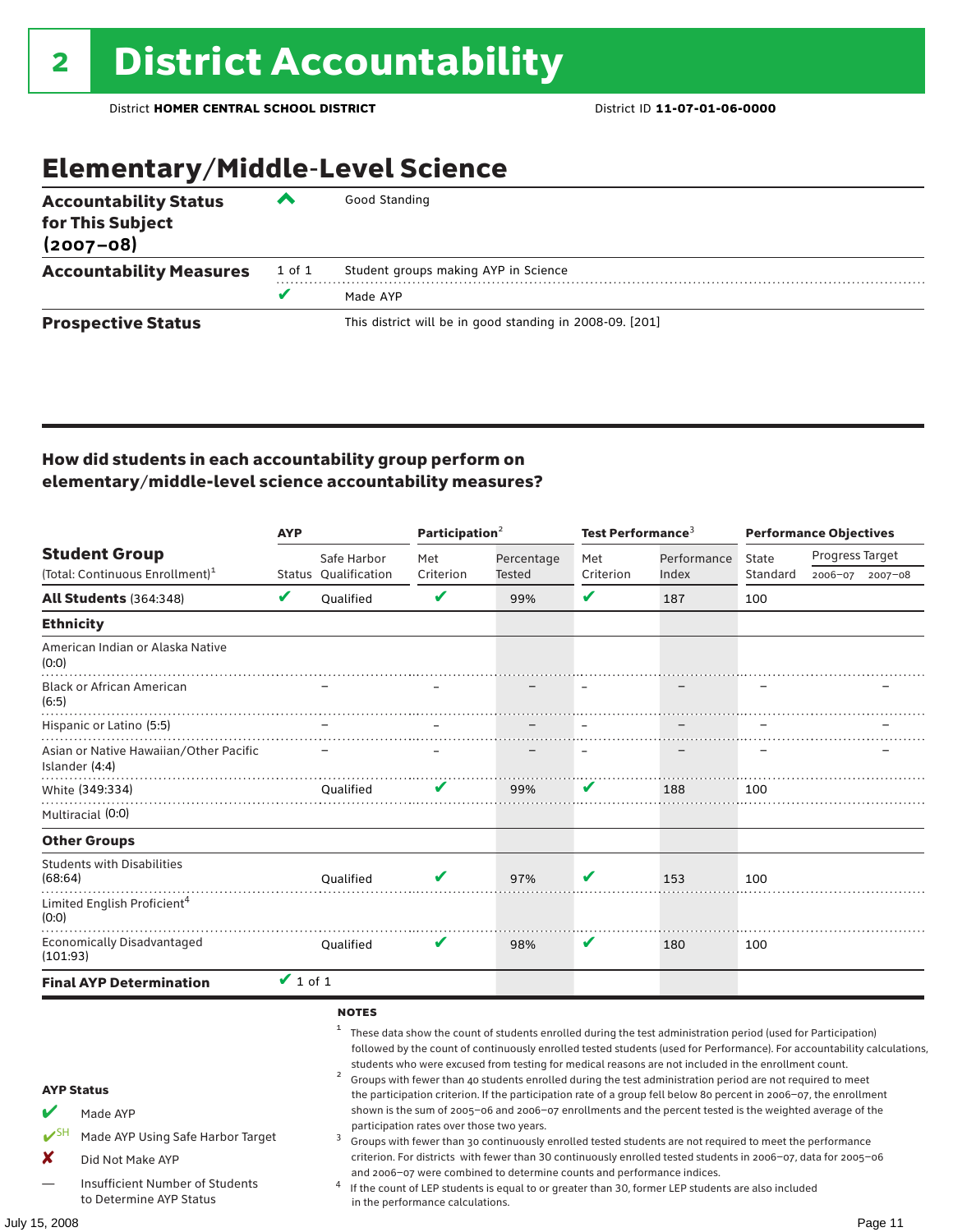# **Secondary-Level English Language Arts**

| <b>Accountability Status</b><br>for This Subject<br>$(2007 - 08)$ | ▰      | Good Standing                                            |
|-------------------------------------------------------------------|--------|----------------------------------------------------------|
| <b>Accountability Measures</b>                                    | 3 of 3 | Student groups making AYP in English Language Arts       |
|                                                                   |        | Made AYP                                                 |
| <b>Prospective Status</b>                                         |        | This district will be in good standing in 2008-09. [201] |

#### How did students in each accountability group perform on **secondary-level English Language Arts accountability measures?**

|                                                  | <b>AYP</b>                    | Participation <sup>2</sup> |            | Test Performance <sup>3</sup> |             | <b>Performance Objectives</b> |                    |             |
|--------------------------------------------------|-------------------------------|----------------------------|------------|-------------------------------|-------------|-------------------------------|--------------------|-------------|
| <b>Student Group</b>                             |                               | Met                        | Percentage | Met                           | Performance | Effective                     | Safe Harbor Target |             |
| $(12th$ Graders: 2003 Cohort) <sup>1</sup>       | <b>Status</b>                 | Criterion                  | Tested     | Criterion                     | Index       | AMO                           | 2006-07            | $2007 - 08$ |
| All Students (147:169)                           | V                             | ✔                          | 100%       | V                             | 178         | 151                           |                    |             |
| <b>Ethnicity</b>                                 |                               |                            |            |                               |             |                               |                    |             |
| American Indian or Alaska Native<br>(0:0)        |                               |                            |            |                               |             |                               |                    |             |
| <b>Black or African American</b>                 |                               |                            |            |                               |             |                               |                    |             |
| (0:0)                                            |                               |                            |            |                               |             |                               |                    |             |
| Hispanic or Latino (0:0)                         |                               |                            |            |                               |             |                               |                    |             |
| Asian or Native Hawaiian/Other Pacific           |                               |                            |            |                               |             |                               |                    |             |
| Islander (0:0)                                   |                               |                            |            |                               |             |                               |                    |             |
| White (147:169)                                  | $\mathbf{v}$ and $\mathbf{v}$ | V                          | 100%       | V                             | 178         | 151                           |                    |             |
| Multiracial (0:0)                                |                               |                            |            |                               |             |                               |                    |             |
| <b>Other Groups</b>                              |                               |                            |            |                               |             |                               |                    |             |
| <b>Students with Disabilities</b><br>(13:30)     | $\mathbf{V}_{\text{SH}}$      |                            |            | $\mathbf{V}_{\text{SH}}$      | 100         | 142                           | 20                 | 110         |
| Limited English Proficient <sup>4</sup><br>(0:0) |                               |                            |            |                               |             |                               |                    |             |
| <b>Economically Disadvantaged</b>                |                               |                            |            |                               |             |                               |                    |             |
| (22:26)                                          |                               |                            |            |                               |             |                               |                    |             |
| <b>Final AYP Determination</b>                   | $\vee$ 3 of 3                 |                            |            |                               |             |                               |                    |             |



‡ This student group did not make AYP in graduation rate; therefore, it did not qualify for Safe Harbor.

to Determine AYP Status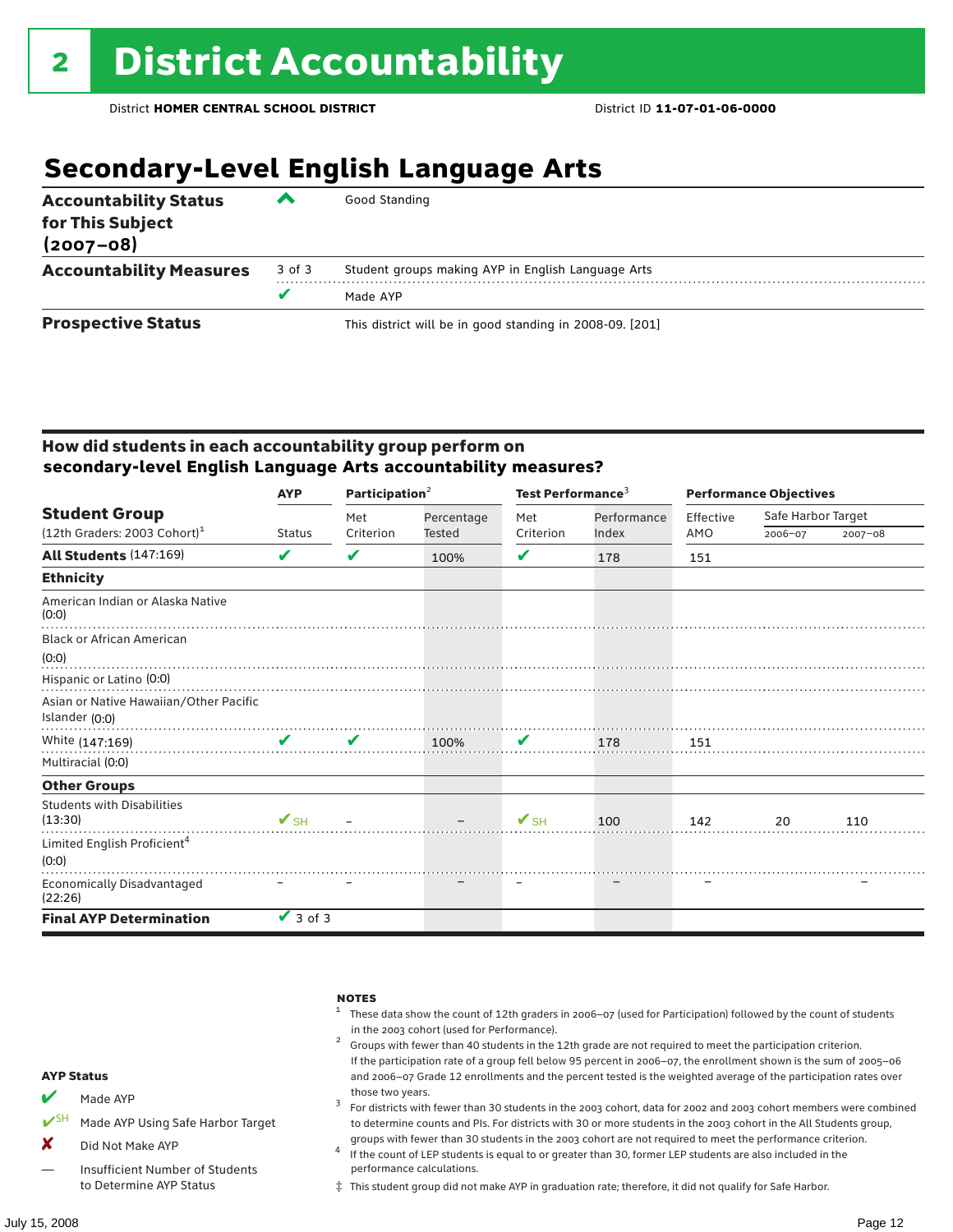# **Secondary-Level Mathematics**

| <b>Accountability Status</b><br>for This Subject<br>$(2007 - 08)$ | $\overline{\phantom{a}}$ | Good Standing                                            |
|-------------------------------------------------------------------|--------------------------|----------------------------------------------------------|
| <b>Accountability Measures</b>                                    | 3 of 3                   | Student groups making AYP in Mathematics                 |
|                                                                   | v                        | Made AYP                                                 |
| <b>Prospective Status</b>                                         |                          | This district will be in good standing in 2008-09. [201] |

#### How did students in each accountability group perform on **secondary-level Mathematics accountability measures?**

|                                              | <b>AYP</b>                    | Participation <sup>2</sup> |            | Test Performance <sup>3</sup> |             | <b>Performance Objectives</b> |                    |             |
|----------------------------------------------|-------------------------------|----------------------------|------------|-------------------------------|-------------|-------------------------------|--------------------|-------------|
| <b>Student Group</b>                         |                               | Met                        | Percentage | Met                           | Performance | Effective                     | Safe Harbor Target |             |
| $(12th$ Graders: 2003 Cohort) <sup>1</sup>   | <b>Status</b>                 | Criterion                  | Tested     | Criterion                     | Index       | AMO                           | 2006-07            | $2007 - 08$ |
| All Students (147:169)                       | V                             | V                          | 100%       | V                             | 183         | 144                           |                    |             |
| <b>Ethnicity</b>                             |                               |                            |            |                               |             |                               |                    |             |
| American Indian or Alaska Native<br>(0:0)    |                               |                            |            |                               |             |                               |                    |             |
| <b>Black or African American</b>             |                               |                            |            |                               |             |                               |                    |             |
| (0:0)                                        |                               |                            |            |                               |             |                               |                    |             |
| Hispanic or Latino (0:0)                     |                               |                            |            |                               |             |                               |                    |             |
| Asian or Native Hawaiian/Other Pacific       |                               |                            |            |                               |             |                               |                    |             |
| Islander (0:0)                               |                               |                            |            |                               |             |                               |                    |             |
| White (147:169)                              | $\mathbf{v}$ and $\mathbf{v}$ | V                          | 100%       | V                             | 183         | 144                           |                    |             |
| Multiracial (0:0)                            |                               |                            |            |                               |             |                               |                    |             |
| <b>Other Groups</b>                          |                               |                            |            |                               |             |                               |                    |             |
| <b>Students with Disabilities</b><br>(13:30) | $\mathbf{V}$ SH $-$           |                            |            | $V$ SH                        | 103         | 135                           | 20                 | 113         |
| Limited English Proficient <sup>4</sup>      |                               |                            |            |                               |             |                               |                    |             |
| (0:0)                                        |                               |                            |            |                               |             |                               |                    |             |
| <b>Economically Disadvantaged</b><br>(22:26) |                               |                            |            |                               |             |                               |                    |             |
| <b>Final AYP Determination</b>               | $\vee$ 3 of 3                 |                            |            |                               |             |                               |                    |             |



‡ This student group did not make AYP in graduation rate; therefore, it did not qualify for Safe Harbor.

to Determine AYP Status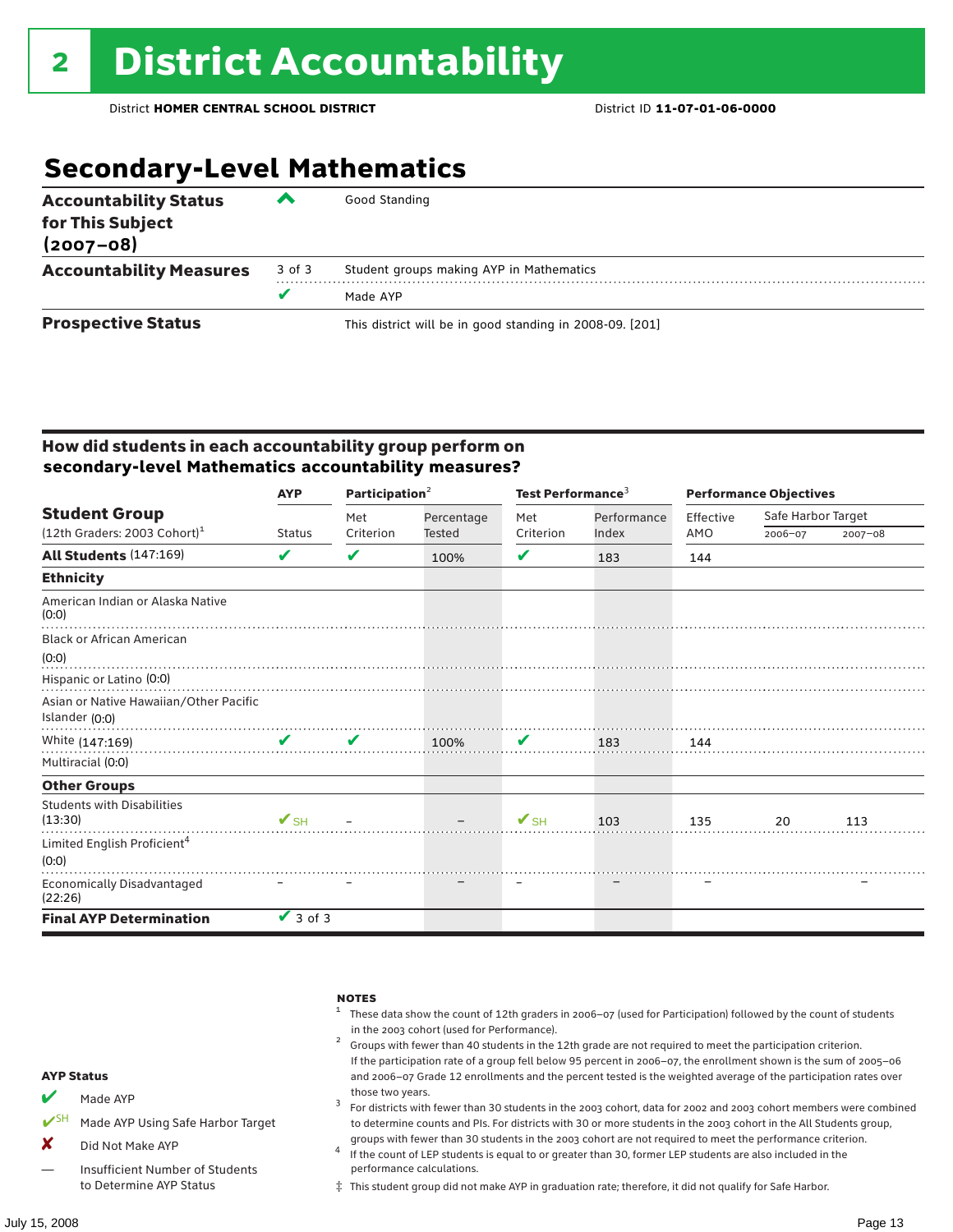# Graduation Rate

| <b>Accountability Status</b><br>for This Indicator<br>$(2007 - 08)$ | ‴      | Good Standing                                            |
|---------------------------------------------------------------------|--------|----------------------------------------------------------|
| <b>Accountability Measures</b>                                      | 1 of 1 | Student groups making AYP in Graduation Rate             |
|                                                                     | v      | Made AYP                                                 |
| <b>Prospective Status</b>                                           |        | This district will be in good standing in 2008-09. [201] |

#### How did students in each accountability group perform on graduation rate accountability measures?

|                                                           |               | <b>Graduation</b> |                   | <b>Objectives</b> |         |                 |  |
|-----------------------------------------------------------|---------------|-------------------|-------------------|-------------------|---------|-----------------|--|
| <b>Student Group</b>                                      |               | Met               | Graduation        | State             |         | Progress Target |  |
| (Cohort Count) <sup>1</sup>                               | AYP           | Criterion         | Rate <sup>2</sup> | Standard          | 2006-07 | 2007-08         |  |
| <b>All Students (179)</b>                                 | V             | V                 | 87%               | 55%               |         |                 |  |
| <b>Ethnicity</b>                                          |               |                   |                   |                   |         |                 |  |
| American Indian or<br>Alaska Native (0)                   |               |                   |                   |                   |         |                 |  |
| <b>Black or African</b><br>American (1)                   |               |                   |                   |                   |         |                 |  |
| Hispanic or<br>Latino (1)                                 |               |                   |                   |                   |         |                 |  |
| Asian or Native<br>Hawaiian/Other<br>Pacific Islander (2) |               |                   |                   |                   |         |                 |  |
| White (175)                                               |               | V                 | 86%               | 55%               |         |                 |  |
| Multiracial (0)                                           |               |                   | .                 |                   |         |                 |  |
| <b>Other Groups</b>                                       |               |                   |                   |                   |         |                 |  |
| Students with<br>Disabilities (26)                        |               |                   |                   |                   |         |                 |  |
| Limited English<br>Proficient <sup>3</sup> (0)            |               |                   |                   |                   |         |                 |  |
| Economically<br>Disadvantaged (25)                        |               |                   |                   |                   |         |                 |  |
| <b>Final AYP</b><br><b>Determination</b>                  | $\vee$ 1 of 1 |                   |                   |                   |         |                 |  |

#### **NOTES**

- <sup>1</sup> Graduation-rate cohort for each year includes all students in the accountability cohort in the previous year plus all students excluded from that accountability cohort solely because they transferred to a high school equivalency preparation program, approved
- 
- under Commissioner's Regulations 100.7.<br>
Percentage of the 2002 cohort that earned a local or Regents diploma by August 31, 2006.<br>
<sup>3</sup> If the count of LEP students is equal to or greater than 30, former LEP students are a in the performance calculations.

## Graduation Rate Information

For a school or a district to make AYP in graduation rate, the percentage of 2002 graduation-rate cohort members earning a local or Regents diploma by August 31, 2006 for the "All Students" group must equal or exceed the Graduation-Rate Standard or the Graduation-Rate Progress Target for 2006–07.

The Graduation Rate Standard is the criterion value that represents a minimally satisfactory percentage of cohort members earning a local diploma. The State Graduation-Rate Standard for the 2002 cohort is 55 percent. The Commissioner may raise the Graduation-Rate Standard at his discretion in future years.

The 2006–07 Graduation-Rate Progress Target is calculated by adding one point to the percentage of the 2001 cohort earning a local or Regents diploma by August 31, 2005. The 2007–08 Graduation-Rate Progress Target is calculated by adding one point to the percentage of the 2002 cohort earning a local or Regents diploma by August 31, 2006. This target is provided for each group whose percentage earning a local or Regents diploma by August 31, 2006 is below the Graduation-Rate Standard in 2006–07 (55%). Groups with fewer than 30 cohort members are not subject to this criterion.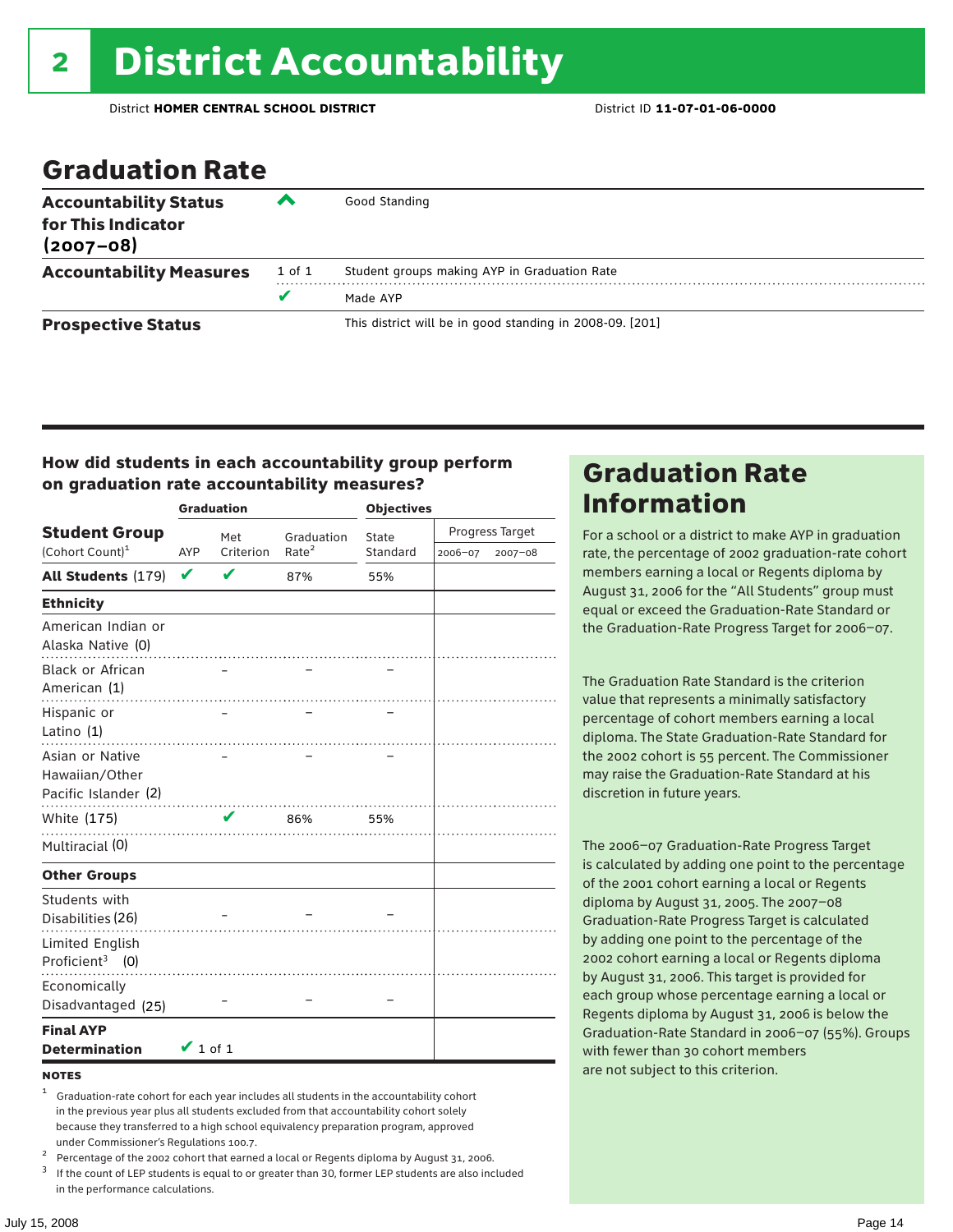## 2007–08 Accountability Status of Schools in Your District

This section lists all schools in your district by 2007–08 accountability status.

|                     | <b>Federal Title I Status</b>     | <b>New York State Status</b>      |  |
|---------------------|-----------------------------------|-----------------------------------|--|
| $\boldsymbol{\sim}$ | <b>Good Standing</b>              | Good Standing                     |  |
|                     | 2 schools identified 40% of total | 2 schools identified 40% of total |  |
|                     | HARTNETT ELEMENTARY SCHOOL        | HOMER JUNIOR HIGH SCHOOL          |  |
|                     | HOMER ELEMENTARY SCHOOL           | HOMER SENIOR HIGH SCHOOL          |  |
|                     | Improvement (Year 1)              |                                   |  |
|                     | 1 school identified 20% of total  |                                   |  |
|                     | HOMER INTERMEDIATE SCHOOL         |                                   |  |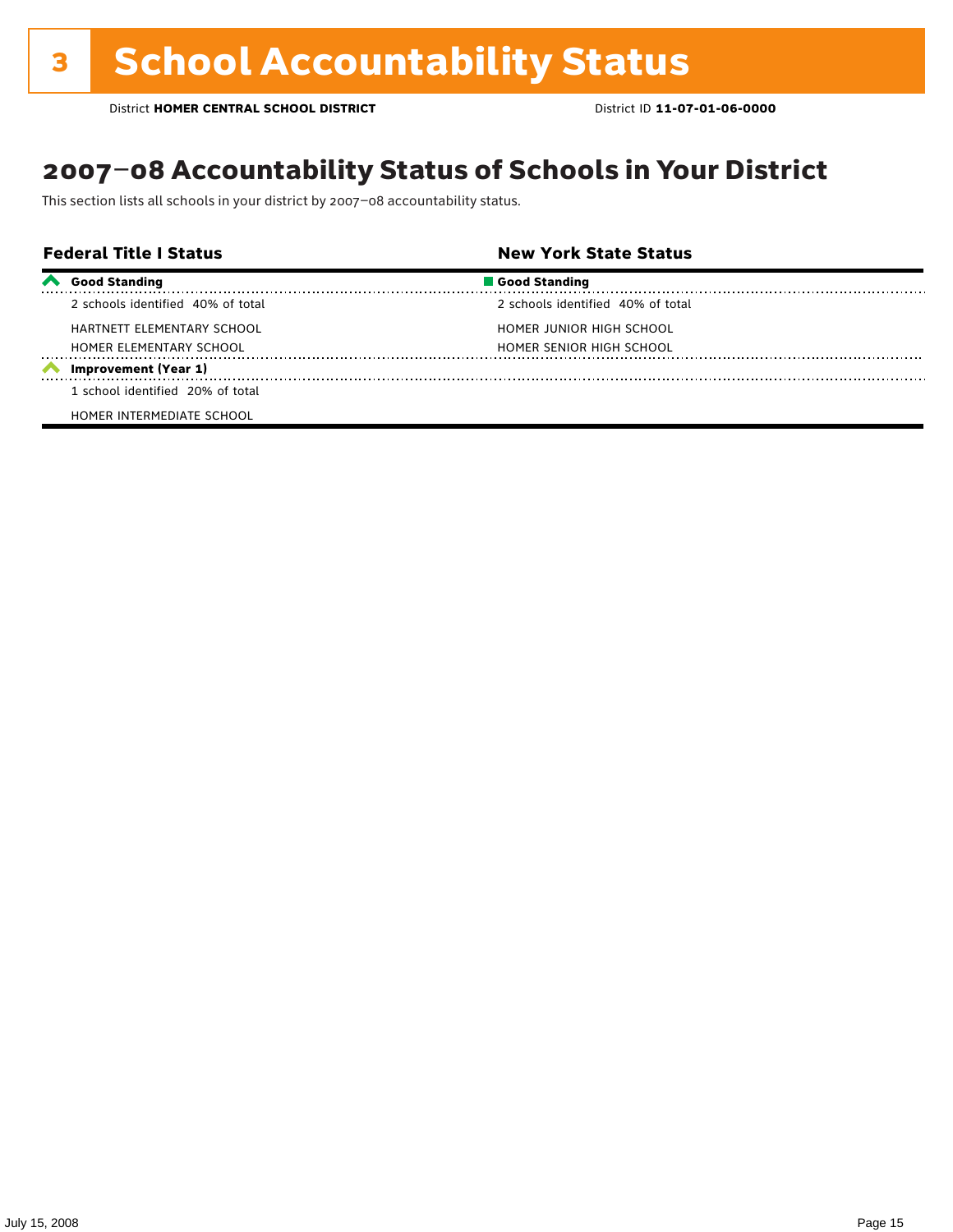## Summary of 2006–07 **District Performance**

Performance on the State assessments in English language arts, mathematics, and science at the elementary and middle levels is reported in terms of mean scores and the percentage of tested students scoring at or above Level 2, Level 3, and Level 4. Performance on the State assessments in ELA and mathematics at the secondary level is reported in terms of the percentage of students in a cohort scoring at these levels.

|                              |     | Percentage of students that<br>scored at or above Level 3 |     | Total<br>Tested      |  |  |
|------------------------------|-----|-----------------------------------------------------------|-----|----------------------|--|--|
| <b>English Language Arts</b> |     | 0%                                                        | 50% | 100%                 |  |  |
| Grade 3                      | 58% |                                                           |     | 160                  |  |  |
| Grade 4                      | 61% |                                                           |     | 173                  |  |  |
| Grade 5                      | 78% |                                                           |     | 157                  |  |  |
| Grade 6                      | 56% |                                                           |     | 177                  |  |  |
| Grade 7                      | 56% |                                                           |     | 190                  |  |  |
| Grade 8                      | 63% |                                                           |     | 187                  |  |  |
| <b>Mathematics</b>           |     |                                                           |     |                      |  |  |
| Grade 3                      | 80% |                                                           |     | 161                  |  |  |
| Grade 4                      | 72% |                                                           |     | 174                  |  |  |
| Grade 5                      | 83% |                                                           |     | 156                  |  |  |
| Grade 6                      | 66% |                                                           |     | 178                  |  |  |
| Grade 7                      | 56% |                                                           |     | 193                  |  |  |
| Grade 8                      | 68% |                                                           |     | 188                  |  |  |
| <b>Science</b>               |     |                                                           |     |                      |  |  |
| Grade 4                      | 92% |                                                           |     | 172                  |  |  |
| Grade 8                      | 84% |                                                           |     | 187                  |  |  |
|                              |     | Percentage of students that<br>scored at or above Level 3 |     | 2003 Total<br>Cohort |  |  |
| <b>Secondary Level</b>       |     | 0%                                                        | 50% | 100%                 |  |  |

English 75% 193 Mathematics 82% **193 193** 

#### About the Performance Level Descriptors

#### Level 1: Not Meeting Learning Standards.

Student performance does not demonstrate an understanding of the content expected in the subject and grade level.

#### Level 2: Partially Meeting Learning Standards.

Student performance demonstrates a partial understanding of the content expected in the subject and grade level.

#### Level 3: Meeting Learning Standards.

Student performance demonstrates an understanding of the content expected in the subject and grade level.

#### Level 4: Meeting Learning Standards with Distinction.

Student performance demonstrates a thorough understanding of the content expected in the subject and grade level.

#### How are Need/Resource Capacity (N/RC) categories determined?

Districts are divided into high, average, and low need categories based on their ability to meet the special needs of their students with local resources. Districts in the high need category are subdivided into four categories based on enrollment size and, in some cases, number of students per square mile. More information about the categories can be found in the *Report to the Governor and the Legislature on the Educational Status of the State's Schools* at www.emsc.nysed.gov/irts.

In this section, this district's performance is compared with that of public schools statewide.

#### This District's N/RC Category:

#### **Average Need Districts**

This is a school district with average student needs in relation to district resource capacity.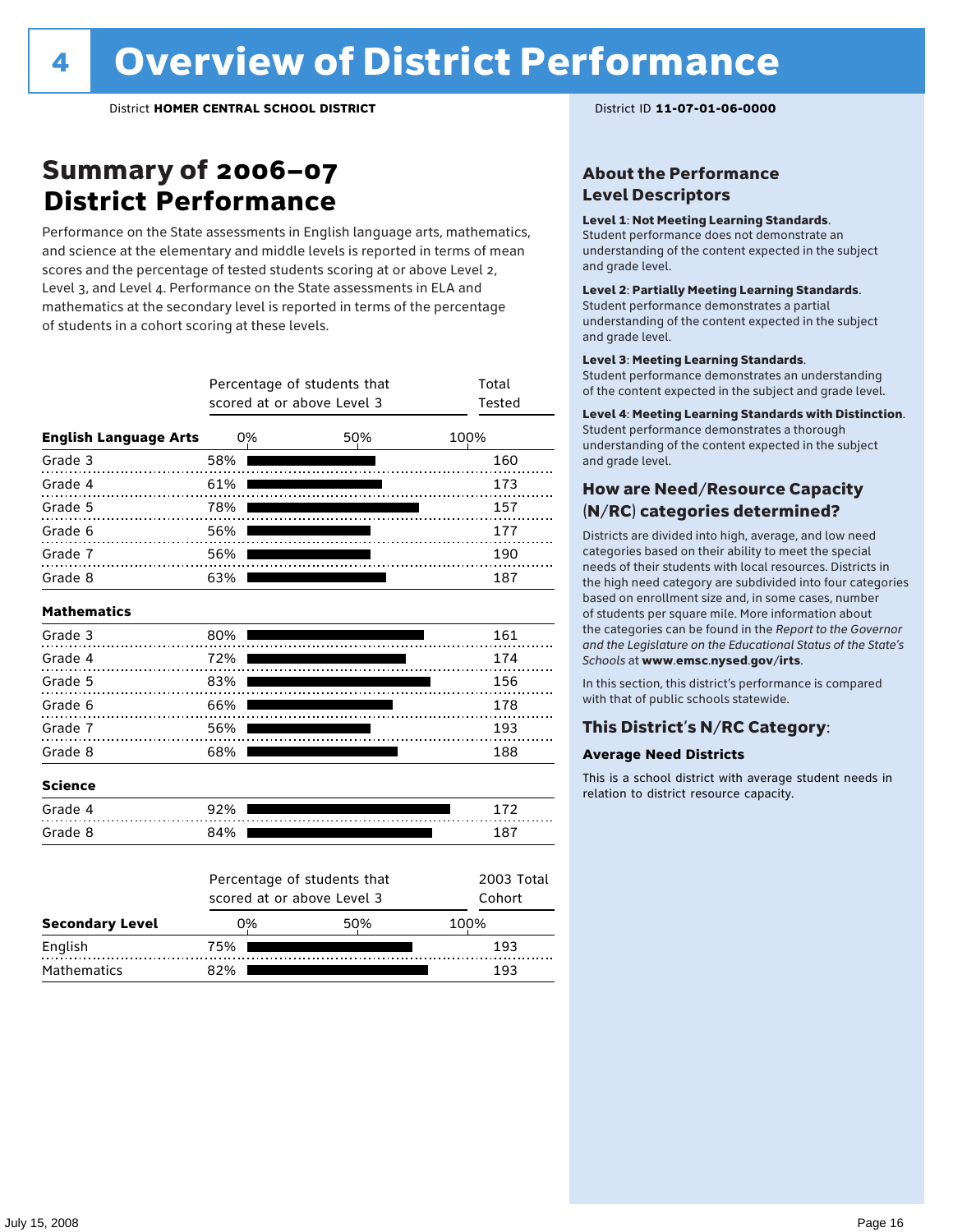# **This District's Results in Grade 3 English Language Arts**

|                                         |        | <b>This District</b>            |         |                                 |                     | <b>NY State Public</b>          |                                 |                |        |  |
|-----------------------------------------|--------|---------------------------------|---------|---------------------------------|---------------------|---------------------------------|---------------------------------|----------------|--------|--|
|                                         |        | Percentage scoring at level(s): |         |                                 |                     | Percentage scoring at level(s): |                                 |                |        |  |
|                                         |        | $2 - 4$                         | $3 - 4$ | $\overline{4}$                  |                     | $2 - 4$                         | $3 - 4$                         | $\overline{4}$ |        |  |
| 2007 Mean Score: 660                    | Range: | 616-780                         | 650-780 |                                 | 730-780             |                                 |                                 |                |        |  |
| 2006 Mean Score: 658                    | 100%   |                                 |         |                                 |                     |                                 |                                 |                |        |  |
|                                         |        | 91% 88%                         |         |                                 |                     | 91% 92%                         |                                 |                |        |  |
|                                         |        |                                 | 58% 59% |                                 |                     |                                 | 67% 69%                         |                |        |  |
| 2006-07                                 |        |                                 |         |                                 |                     |                                 |                                 |                |        |  |
| $2005 - 06$<br><b>Contract Contract</b> |        |                                 |         |                                 | 5%                  |                                 |                                 |                | 10% 7% |  |
|                                         |        |                                 |         |                                 | 4%                  |                                 |                                 |                |        |  |
| Number of Tested Students:              |        | 145 149                         | 93      | 100                             | 8<br>$\overline{1}$ |                                 |                                 |                |        |  |
|                                         |        | 2006-07 School Year             |         |                                 |                     | 2005-06 School Year             |                                 |                |        |  |
| <b>Results by</b>                       |        | Total                           |         | Percentage scoring at level(s): |                     |                                 | Percentage scoring at level(s): |                |        |  |
| <b>Student Group</b>                    |        | Tested                          | $2 - 4$ | $3 - 4$                         | $\overline{4}$      | Tested                          | $2 - 4$                         | $3 - 4$        | 4      |  |
| <b>All Students</b>                     |        | 160                             | 91%     | 58%                             | 5%                  | 170                             | 88%                             | 59%            | 4%     |  |
| Female                                  |        | 65                              | 89%     | 65%                             | 8%                  | 69                              | 93%                             | 64%            | 6%     |  |
| Male                                    |        | 95                              | 92%     | 54%                             | 3%                  | 101                             | 84%                             | 55%            | 3%     |  |
| American Indian or Alaska Native        |        |                                 |         |                                 |                     |                                 |                                 |                |        |  |
| Black or African American               |        | $\mathbf{1}$ .                  |         |                                 |                     |                                 |                                 |                |        |  |
| Hispanic or Latino                      |        | $\mathbf{1}$                    |         |                                 |                     | 1                               |                                 |                |        |  |
| Asian or Native Hawaiian/Other          |        | $\mathbf{1}$                    |         |                                 |                     | $\mathbf{1}$                    |                                 |                |        |  |
| Pacific Islander                        |        |                                 |         |                                 |                     |                                 |                                 |                |        |  |
| White                                   |        | 157                             |         |                                 |                     | 168                             |                                 |                |        |  |
| Multiracial                             |        |                                 |         |                                 |                     |                                 |                                 |                |        |  |
| Small Group Totals                      |        | 160                             | 91%     | 58%                             | 5%                  | 170                             | 88%                             | 59%            | 4%     |  |
| <b>General-Education Students</b>       |        | 140                             | 97%     | 66%                             | 5%                  | 143                             | 97%                             | 69%            | 5%     |  |
| <b>Students with Disabilities</b>       |        | 20                              | 45%     | 5%                              | 5%                  | 27                              | 37%                             | 7%             | 0%     |  |
| English Proficient                      |        | 158                             |         |                                 |                     | 169                             |                                 |                |        |  |
| Limited English Proficient              |        | 2                               |         |                                 |                     | 1                               |                                 |                |        |  |
| Economically Disadvantaged              |        | 46                              | 76%     | 33%                             | 0%                  | 53                              | 83%                             | 51%            | 0%     |  |
| Not Disadvantaged                       |        | 114                             | 96%     | 68%                             | 7%                  | 117                             | 90%                             | 62%            | 6%     |  |
| Migrant                                 |        |                                 |         |                                 |                     |                                 |                                 |                |        |  |
| Not Migrant                             |        | 160                             | 91%     | 58%                             | 5%                  | 170                             | 88%                             | 59%            | 4%     |  |

**NOTES** 

The – symbol indicates that data for a group of students have been suppressed. If a group has fewer than five students,<br>data for that group and the next smallest group(s) are suppressed to protect the privacy of individual

| <b>Other</b>                                        |                 | 2006-07 School Year |                             |                | 2005-06 School Year                  |                             |         |                                           |  |
|-----------------------------------------------------|-----------------|---------------------|-----------------------------|----------------|--------------------------------------|-----------------------------|---------|-------------------------------------------|--|
| <b>Assessments</b>                                  | Total<br>Tested |                     | Number scoring at level(s): |                |                                      | Number scoring at level(s): |         |                                           |  |
|                                                     |                 | $2 - 4$             | $3 - 4$                     | $\overline{4}$ | Tested                               | $2 - 4$                     | $3 - 4$ | 4                                         |  |
| New York State Alternate Assessment                 |                 |                     |                             |                | New NYSAA were developed in 2007, so |                             |         |                                           |  |
| (NYSAA): Grade 3 Equivalent                         |                 |                     |                             |                |                                      |                             |         | 2006 and 2007 results cannot be compared. |  |
| New York State English as a Second                  |                 |                     |                             |                |                                      |                             |         |                                           |  |
| Language Achievement Test (NYSESLAT) <sup>+</sup> : |                 | N/A                 | N/A                         | N/A            | N/A                                  | N/A                         | N/A     | N/A                                       |  |
| Grade 3                                             |                 |                     |                             |                |                                      |                             |         |                                           |  |

† These counts represent recently arrived LEP students who used the NYSESLAT to fulfill the English language arts participation requirement.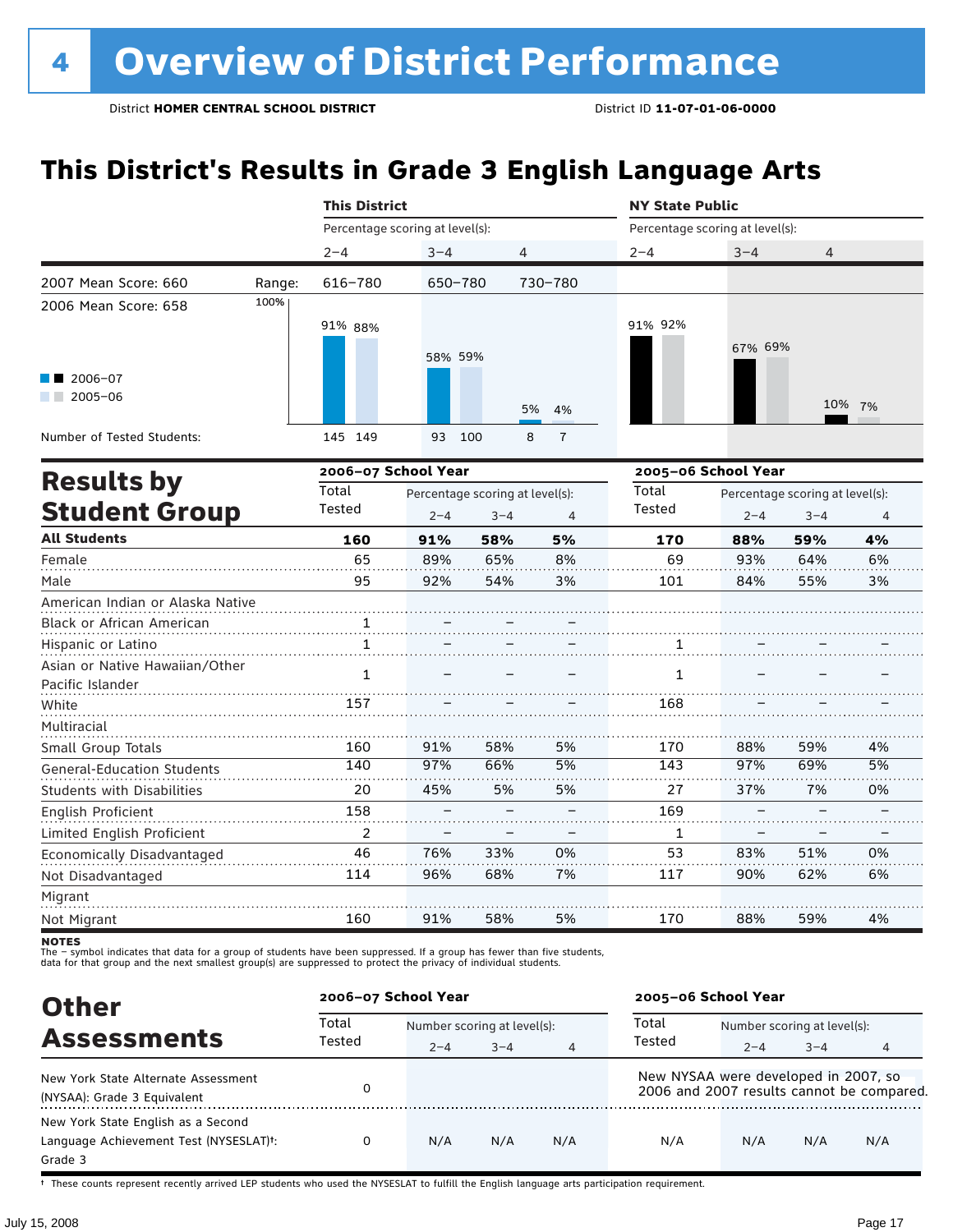# **This District's Results in Grade 3 Mathematics**

|                                                    |        | <b>This District</b>            |         |         |                                      | <b>NY State Public</b>          |                                            |                |         |  |  |
|----------------------------------------------------|--------|---------------------------------|---------|---------|--------------------------------------|---------------------------------|--------------------------------------------|----------------|---------|--|--|
|                                                    |        | Percentage scoring at level(s): |         |         |                                      | Percentage scoring at level(s): |                                            |                |         |  |  |
|                                                    |        | $2 - 4$                         | $3 - 4$ |         | 4                                    | $2 - 4$                         | $3 - 4$                                    | 4              |         |  |  |
| 2007 Mean Score: 677                               | Range: | 624-770                         | 650-770 |         | 703-770                              |                                 |                                            |                |         |  |  |
| 2006 Mean Score: 668                               | 100%   | 96% 92%                         | 80% 73% |         |                                      | 96% 94%                         | 85% 81%                                    |                |         |  |  |
| 2006-07<br>$2005 - 06$                             |        |                                 |         |         | 22% 17%                              |                                 |                                            |                | 29% 25% |  |  |
| Number of Tested Students:                         |        | 154 155                         | 128 124 |         | 36<br>28                             |                                 |                                            |                |         |  |  |
|                                                    |        | 2006-07 School Year             |         |         |                                      |                                 | 2005-06 School Year                        |                |         |  |  |
| <b>Results by</b><br><b>Student Group</b>          |        | Total<br>Tested                 | $2 - 4$ | $3 - 4$ | Percentage scoring at level(s):<br>4 | Total<br>Tested                 | Percentage scoring at level(s):<br>$2 - 4$ | $\overline{4}$ |         |  |  |
| <b>All Students</b>                                |        | 161                             | 96%     | 80%     | 22%                                  | 169                             | 92%                                        | 73%            | 17%     |  |  |
| Female                                             |        | 65                              | 97%     | 80%     | 22%                                  | 69                              | 88%                                        | 67%            | 13%     |  |  |
| Male                                               |        | 96                              | 95%     | 79%     | 23%                                  | 100                             | 94%                                        | 78%            | 19%     |  |  |
| American Indian or Alaska Native                   |        |                                 |         |         |                                      |                                 |                                            |                |         |  |  |
| Black or African American                          |        | 1                               |         |         |                                      | 1                               |                                            |                |         |  |  |
| Hispanic or Latino                                 |        | $\mathbf{1}$                    |         |         |                                      | 1                               |                                            |                |         |  |  |
| Asian or Native Hawaiian/Other<br>Pacific Islander |        | $\mathbf{1}$                    |         |         |                                      | $\mathbf{1}$                    |                                            |                |         |  |  |
| White                                              |        | 158                             |         |         |                                      | 166                             |                                            |                |         |  |  |
| Multiracial                                        |        |                                 |         |         |                                      |                                 |                                            |                |         |  |  |
| Small Group Totals                                 |        | 161                             | 96%     | 80%     | 22%                                  | 169                             | 92%                                        | 73%            | 17%     |  |  |
| <b>General-Education Students</b>                  |        | 140                             | 99%     | 86%     | 25%                                  | 141                             | 97%                                        | 82%            | 19%     |  |  |
| <b>Students with Disabilities</b>                  |        | 21                              | 76%     | 38%     | 5%                                   | 28                              | 64%                                        | 32%            | 4%      |  |  |
| <b>English Proficient</b>                          |        | 159                             |         |         |                                      | 168                             |                                            |                |         |  |  |
| Limited English Proficient                         |        | 2                               |         |         |                                      | 1                               |                                            |                |         |  |  |
| Economically Disadvantaged                         |        | 46                              | 85%     | 59%     | 11%                                  | 53                              | 89%                                        | 66%            | 8%      |  |  |
| Not Disadvantaged                                  |        | 115                             | 100%    | 88%     | 27%                                  | 116                             | 93%                                        | 77%            | 21%     |  |  |
| Migrant                                            |        |                                 |         |         |                                      |                                 |                                            |                |         |  |  |
| Not Migrant                                        |        | 161                             | 96%     | 80%     | 22%                                  | 169                             | 92%                                        | 73%            | 17%     |  |  |

**NOTES** 

| <b>Other</b>                                                       | 2006-07 School Year |                                        |         | 2005-06 School Year                                                               |                                        |         |   |  |
|--------------------------------------------------------------------|---------------------|----------------------------------------|---------|-----------------------------------------------------------------------------------|----------------------------------------|---------|---|--|
| <b>Assessments</b>                                                 | Total<br>Tested     | Number scoring at level(s):<br>$2 - 4$ | $3 - 4$ | Total<br>Tested                                                                   | Number scoring at level(s):<br>$2 - 4$ | $3 - 4$ | 4 |  |
| New York State Alternate Assessment<br>(NYSAA): Grade 3 Equivalent |                     |                                        |         | New NYSAA were developed in 2007, so<br>2006 and 2007 results cannot be compared. |                                        |         |   |  |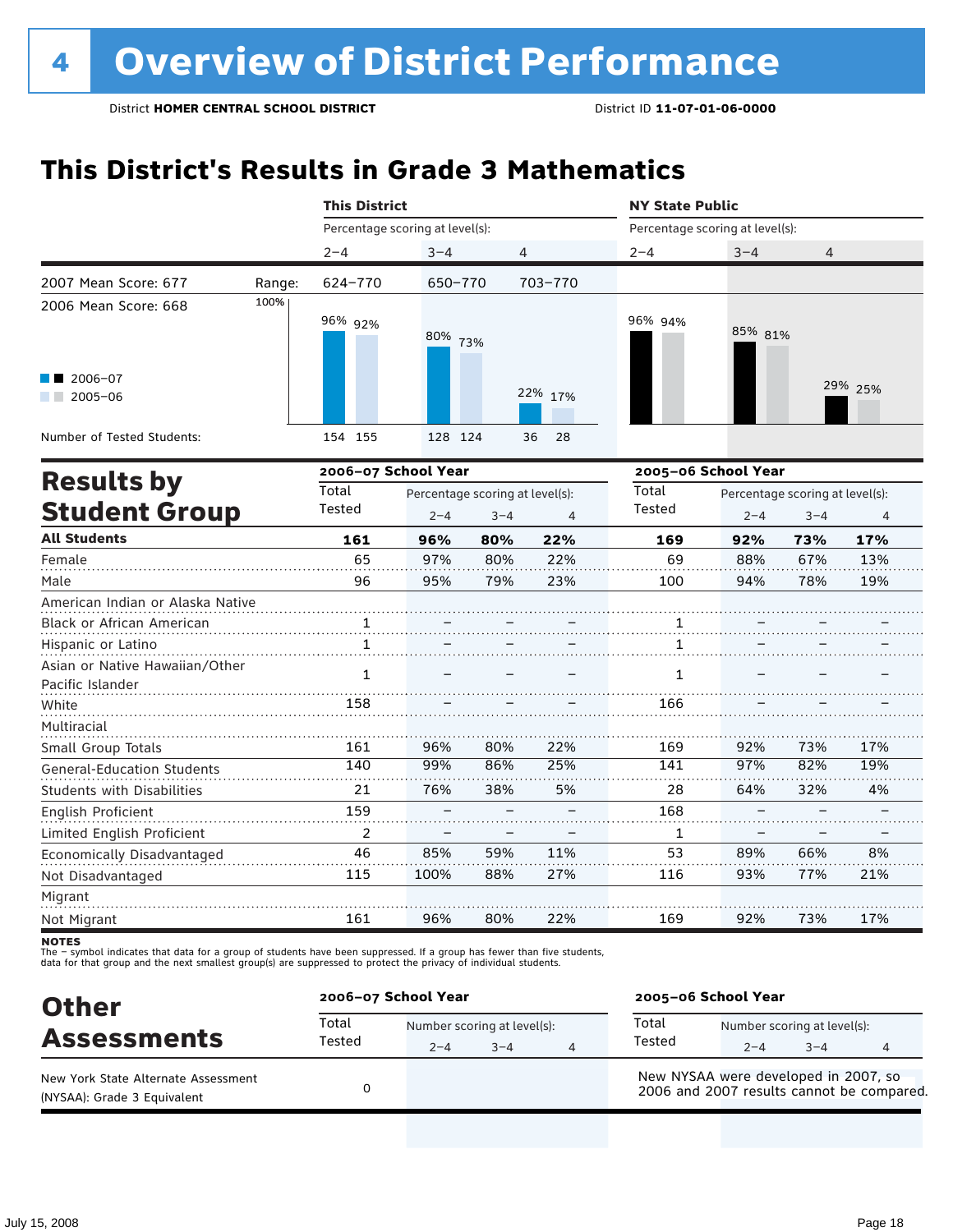# **This District's Results in Grade 4 English Language Arts**

|                                                    |                                          |                                 | <b>This District</b> |                                 |         |                                 | <b>NY State Public</b> |                                 |     |  |  |
|----------------------------------------------------|------------------------------------------|---------------------------------|----------------------|---------------------------------|---------|---------------------------------|------------------------|---------------------------------|-----|--|--|
|                                                    |                                          | Percentage scoring at level(s): |                      |                                 |         | Percentage scoring at level(s): |                        |                                 |     |  |  |
|                                                    |                                          | $2 - 4$                         | $3 - 4$              | 4                               |         | $2 - 4$                         | $3 - 4$                | 4                               |     |  |  |
| 2007 Mean Score: 655                               | Range:                                   | 612-775                         | 650-775              |                                 | 716-775 |                                 |                        |                                 |     |  |  |
| 2006 Mean Score: 669                               | 100%                                     | 88% 94%                         | 61%                  | 76%                             |         | 92% 91%                         | 68% 69%                |                                 |     |  |  |
| 2006-07<br>$\sqrt{2005-06}$                        |                                          |                                 |                      | 3%                              | 8%      |                                 |                        | 8%                              | 9%  |  |  |
| Number of Tested Students:                         |                                          | 152 135                         | 105 109              |                                 | 5<br>12 |                                 |                        |                                 |     |  |  |
|                                                    | 2006-07 School Year<br><b>Results by</b> |                                 |                      |                                 |         | 2005-06 School Year             |                        |                                 |     |  |  |
|                                                    |                                          | Total                           |                      | Percentage scoring at level(s): |         | Total                           |                        | Percentage scoring at level(s): |     |  |  |
| <b>Student Group</b>                               |                                          | Tested                          | $2 - 4$              | $3 - 4$                         | 4       | Tested                          | $2 - 4$                | $3 - 4$                         | 4   |  |  |
| <b>All Students</b>                                |                                          | 173                             | 88%                  | 61%                             | 3%      | 143                             | 94%                    | 76%                             | 8%  |  |  |
| Female                                             |                                          | 71                              | 93%                  | 66%                             | 3%      | 67                              | 94%                    | 81%                             | 7%  |  |  |
| Male                                               |                                          | 102                             | 84%                  | 57%                             | 3%      | 76                              | 95%                    | 72%                             | 9%  |  |  |
| American Indian or Alaska Native                   |                                          |                                 |                      |                                 |         |                                 |                        |                                 |     |  |  |
| Black or African American                          |                                          | $\frac{3}{2}$                   |                      |                                 |         |                                 |                        |                                 |     |  |  |
| Hispanic or Latino                                 |                                          | 2                               |                      |                                 |         |                                 |                        |                                 |     |  |  |
| Asian or Native Hawaiian/Other<br>Pacific Islander |                                          | 3                               |                      |                                 |         |                                 |                        |                                 |     |  |  |
| White                                              |                                          | 165                             | 88%                  | 61%                             | 3%      | 143                             | 94%                    | 76%                             | 8%  |  |  |
| Multiracial                                        |                                          |                                 |                      |                                 |         |                                 |                        |                                 |     |  |  |
| Small Group Totals                                 |                                          | 8                               | 88%                  | 63%                             | 0%      |                                 |                        |                                 |     |  |  |
| <b>General-Education Students</b>                  |                                          | 140                             | 97%                  | 73%                             | 4%      | 121                             | 98%                    | 83%                             | 10% |  |  |
| <b>Students with Disabilities</b>                  |                                          | 33                              | 48%                  | 9%                              | 0%      | 22                              | 73%                    | 41%                             | 0%  |  |  |
| English Proficient                                 |                                          | 173                             | 88%                  | 61%                             | 3%      | 143                             | 94%                    | 76%                             | 8%  |  |  |
| Limited English Proficient                         |                                          |                                 |                      |                                 |         |                                 |                        |                                 |     |  |  |
| Economically Disadvantaged                         |                                          | 57                              | 75%                  | 42%                             | 2%      | 37                              | 84%                    | 46%                             | 3%  |  |  |
| Not Disadvantaged                                  |                                          | 116                             | 94%                  | 70%                             | 3%      | 106                             | 98%                    | 87%                             | 10% |  |  |
| Migrant                                            |                                          |                                 |                      |                                 |         |                                 |                        |                                 |     |  |  |
| Not Migrant                                        |                                          | 173                             | 88%                  | 61%                             | 3%      | 143                             | 94%                    | 76%                             | 8%  |  |  |

**NOTES** 

The – symbol indicates that data for a group of students have been suppressed. If a group has fewer than five students,<br>data for that group and the next smallest group(s) are suppressed to protect the privacy of individual

| <b>Other</b>                                                                            | 2006-07 School Year |         |                             |     | 2005-06 School Year                  |                             |         |                                           |  |
|-----------------------------------------------------------------------------------------|---------------------|---------|-----------------------------|-----|--------------------------------------|-----------------------------|---------|-------------------------------------------|--|
| <b>Assessments</b>                                                                      | Total<br>Tested     |         | Number scoring at level(s): |     |                                      | Number scoring at level(s): |         |                                           |  |
|                                                                                         |                     | $2 - 4$ | $3 - 4$                     | 4   | Tested                               | $2 - 4$                     | $3 - 4$ | 4                                         |  |
| New York State Alternate Assessment<br>(NYSAA): Grade 4 Equivalent                      |                     |         |                             |     | New NYSAA were developed in 2007, so |                             |         | 2006 and 2007 results cannot be compared. |  |
| New York State English as a Second<br>Language Achievement Test (NYSESLAT)t:<br>Grade 4 |                     | N/A     | N/A                         | N/A | N/A                                  | N/A                         | N/A     | N/A                                       |  |

† These counts represent recently arrived LEP students who used the NYSESLAT to fulfill the English language arts participation requirement.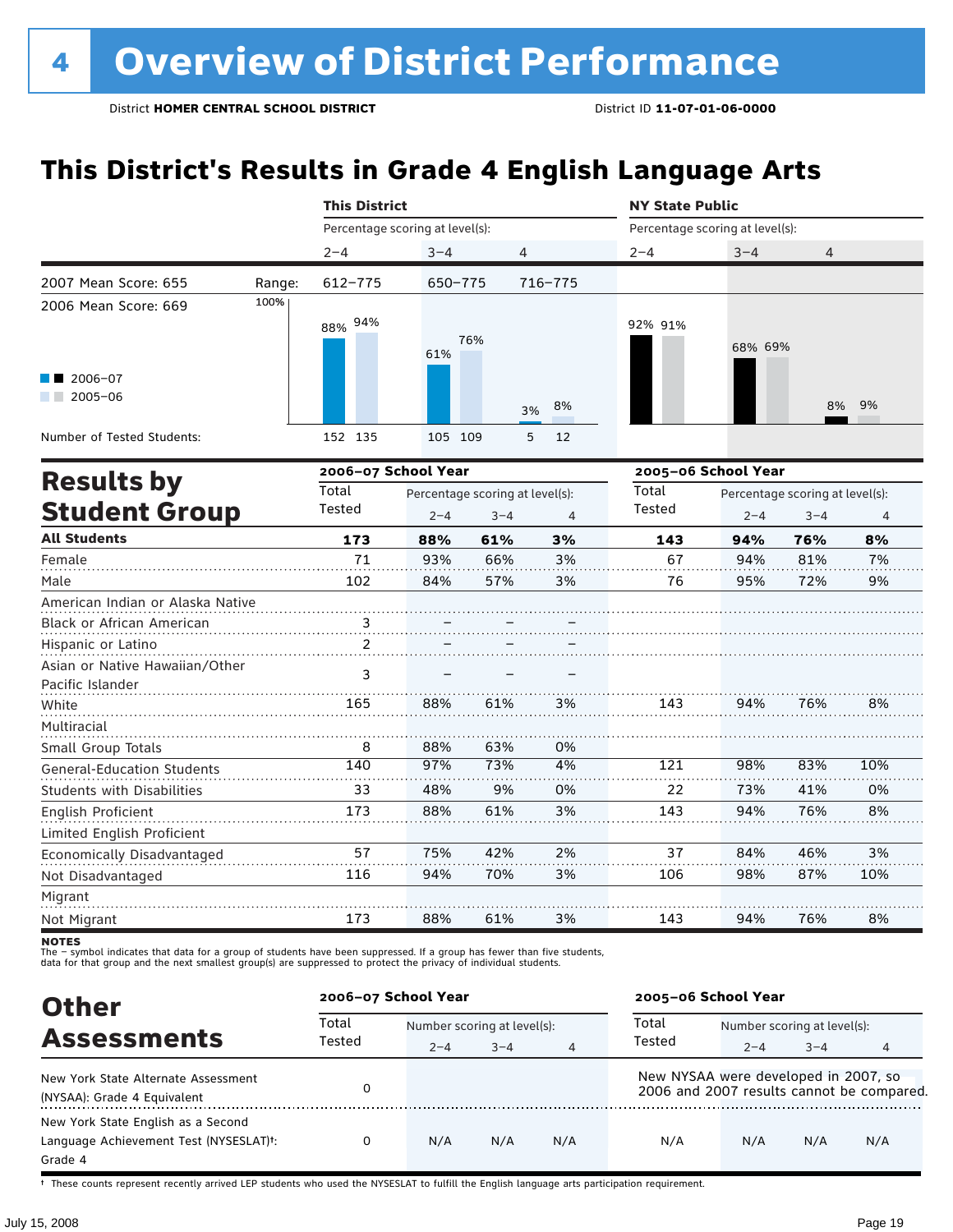# **This District's Results in Grade 4 Mathematics**

|                                                  |        | <b>This District</b>            |                                 |         |                | <b>NY State Public</b>          |         |                                 |         |
|--------------------------------------------------|--------|---------------------------------|---------------------------------|---------|----------------|---------------------------------|---------|---------------------------------|---------|
|                                                  |        | Percentage scoring at level(s): |                                 |         |                | Percentage scoring at level(s): |         |                                 |         |
|                                                  |        | $2 - 4$                         | $3 - 4$                         | 4       |                | $2 - 4$                         | $3 - 4$ | 4                               |         |
| 2007 Mean Score: 667                             | Range: | 622-800                         | 650-800                         |         | 702-800        |                                 |         |                                 |         |
| 2006 Mean Score: 670                             | 100%   | 90% 93%                         |                                 |         |                | 94% 93%                         |         |                                 |         |
|                                                  |        |                                 | 72% 76%                         |         |                |                                 | 80% 78% |                                 |         |
| $\blacksquare$ 2006-07                           |        |                                 |                                 |         |                |                                 |         |                                 |         |
| $2005 - 06$<br>a sa ba                           |        |                                 |                                 |         | 13% 14%        |                                 |         |                                 | 28% 26% |
| Number of Tested Students:                       |        | 157 136                         | 125 112                         |         | 22<br>21       |                                 |         |                                 |         |
|                                                  |        | 2006-07 School Year             |                                 |         |                | 2005-06 School Year             |         |                                 |         |
| <b>Results by</b>                                |        | Total                           | Percentage scoring at level(s): |         |                | Total                           |         | Percentage scoring at level(s): |         |
| <b>Student Group</b>                             |        | Tested                          | $2 - 4$                         | $3 - 4$ | $\overline{4}$ | Tested                          | $2 - 4$ | $3 - 4$                         | 4       |
| <b>All Students</b>                              |        | 174                             | 90%                             | 72%     | 13%            | 147                             | 93%     | 76%                             | 14%     |
| Female                                           |        | 73                              | 84%                             | 67%     | 12%            | 68                              | 91%     | 76%                             | 10%     |
| Male                                             |        | 101                             | 95%                             | 75%     | 13%            | 79                              | 94%     | 76%                             | 18%     |
| American Indian or Alaska Native                 |        |                                 |                                 |         |                |                                 |         |                                 |         |
| <b>Black or African American</b>                 |        | $\frac{3}{2}$                   |                                 |         |                | 1                               |         |                                 |         |
| Hispanic or Latino                               |        | $\overline{2}$                  |                                 |         |                |                                 |         |                                 |         |
| Asian or Native Hawaiian/Other                   |        | 3                               |                                 |         |                |                                 |         |                                 |         |
| Pacific Islander                                 |        |                                 |                                 |         |                |                                 |         |                                 |         |
| White                                            |        | 166                             | 92%                             | 72%     | 12%            | 146                             |         |                                 |         |
| Multiracial                                      |        |                                 |                                 |         |                |                                 |         |                                 |         |
| Small Group Totals                               |        | 8                               | 63%                             | 63%     | 25%            | 147                             | 93%     | 76%                             | 14%     |
| <b>General-Education Students</b>                |        | $\overline{142}$                | 96%                             | 82%     | 15%            | 123                             | 98%     | 84%                             | 17%     |
| Students with Disabilities                       |        | 32                              | 63%                             | 28%     | 0%             | 24                              | 67%     | 38%                             | 0%      |
| English Proficient<br>Limited English Proficient |        | 174                             | 90%                             | 72%     | 13%            | 147                             | 93%     | 76%                             | 14%     |
| Economically Disadvantaged                       |        | 57                              | 84%                             | 58%     | 7%             | 39                              | 85%     | 54%                             | 0%      |
| Not Disadvantaged                                |        | 117                             | 93%                             | 79%     | 15%            | 108                             | 95%     | 84%                             | 19%     |
| Migrant                                          |        |                                 |                                 |         |                |                                 |         |                                 |         |
| Not Migrant                                      |        | 174                             | 90%                             | 72%     | 13%            | 147                             | 93%     | 76%                             | 14%     |

**NOTES** 

| <b>Other</b>                                                       | 2006-07 School Year |                                        |         | 2005-06 School Year |                                                                                   |         |   |  |
|--------------------------------------------------------------------|---------------------|----------------------------------------|---------|---------------------|-----------------------------------------------------------------------------------|---------|---|--|
| <b>Assessments</b>                                                 | Total<br>Tested     | Number scoring at level(s):<br>$2 - 4$ | $3 - 4$ | Total<br>Tested     | Number scoring at level(s):<br>$2 - 4$                                            | $3 - 4$ | 4 |  |
| New York State Alternate Assessment<br>(NYSAA): Grade 4 Equivalent |                     |                                        |         |                     | New NYSAA were developed in 2007, so<br>2006 and 2007 results cannot be compared. |         |   |  |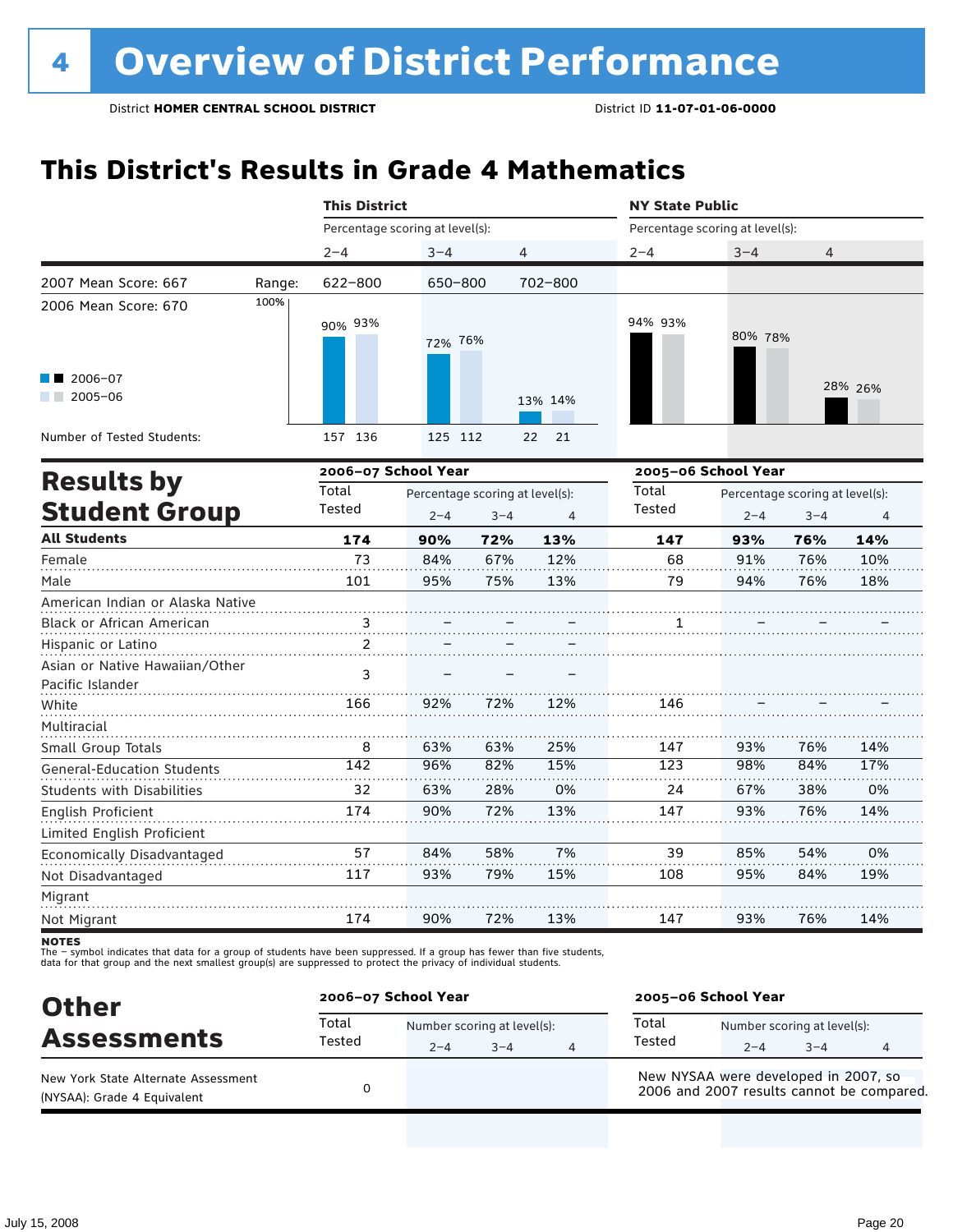# **This District's Results in Grade 4 Science**

|                                                      |        | <b>This District</b>            |                                 |         |            | <b>NY State Public</b>          |                                 |         |         |  |
|------------------------------------------------------|--------|---------------------------------|---------------------------------|---------|------------|---------------------------------|---------------------------------|---------|---------|--|
|                                                      |        | Percentage scoring at level(s): |                                 |         |            | Percentage scoring at level(s): |                                 |         |         |  |
|                                                      |        | $2 - 4$                         | $3 - 4$                         |         | 4          | $2 - 4$                         | $3 - 4$                         | 4       |         |  |
| 2007 Mean Score: 81                                  | Range: | $45 - 100$                      | $65 - 100$                      |         | $85 - 100$ |                                 |                                 |         |         |  |
| 2006 Mean Score: 85                                  | 100%   | 100%100%                        | 92% 98%                         |         | 55%        | 97% 97%                         | 85% 86%                         |         |         |  |
| $\blacksquare$ 2006-07<br>$2005 - 06$<br>a kacamatan |        |                                 |                                 |         | 43%        |                                 |                                 |         | 49% 49% |  |
| Number of Tested Students:                           |        | 172 146                         | 158 143                         |         | 80<br>74   |                                 |                                 |         |         |  |
| <b>Results by</b>                                    |        | 2006-07 School Year             |                                 |         |            | 2005-06 School Year             |                                 |         |         |  |
|                                                      |        | Total                           | Percentage scoring at level(s): |         |            | Total                           | Percentage scoring at level(s): |         |         |  |
| <b>Student Group</b>                                 |        | Tested                          | $2 - 4$                         | $3 - 4$ | 4          | Tested                          | $2 - 4$                         | $3 - 4$ | 4       |  |
| <b>All Students</b>                                  |        | 172                             | 100%                            | 92%     | 43%        | 146                             | 100%                            | 98%     | 55%     |  |
| Female                                               |        | 71                              | 100%                            | 90%     | 34%        | 67                              | 100%                            | 97%     | 49%     |  |
| Male                                                 |        | 101                             | 100%                            | 93%     | 50%        | 79                              | 100%                            | 99%     | 59%     |  |
| American Indian or Alaska Native                     |        |                                 |                                 |         |            |                                 |                                 |         |         |  |
| Black or African American                            |        | 3                               |                                 |         |            | 1                               |                                 |         |         |  |
| Hispanic or Latino                                   |        | $\mathcal{P}$                   |                                 |         |            |                                 |                                 |         |         |  |
| Asian or Native Hawaiian/Other<br>Pacific Islander   |        | 3                               |                                 |         |            |                                 |                                 |         |         |  |
| White                                                |        | 164                             | 100%                            | 93%     | 44%        | 145                             |                                 |         |         |  |
| Multiracial                                          |        |                                 |                                 |         |            |                                 |                                 |         |         |  |
| Small Group Totals                                   |        | 8                               | 100%                            | 63%     | 25%        | 146                             | 100%                            | 98%     | 55%     |  |
| <b>General-Education Students</b>                    |        | 139                             | 100%                            | 96%     | 47%        | 122                             | 100%                            | 98%     | 57%     |  |
| <b>Students with Disabilities</b>                    |        | 33                              | 100%                            | 76%     | 27%        | 24                              | 100%                            | 100%    | 42%     |  |
| English Proficient                                   |        | 172                             | 100%                            | 92%     | 43%        | 146                             | 100%                            | 98%     | 55%     |  |
| Limited English Proficient                           |        |                                 |                                 |         |            |                                 |                                 |         |         |  |
| Economically Disadvantaged                           |        | 56                              | 100%                            | 91%     | 39%        | 39                              | 100%                            | 92%     | 28%     |  |
| Not Disadvantaged                                    |        | 116                             | 100%                            | 92%     | 45%        | 107                             | 100%                            | 100%    | 64%     |  |
| Migrant                                              |        |                                 |                                 |         |            |                                 |                                 |         |         |  |
| Not Migrant                                          |        | 172                             | 100%                            | 92%     | 43%        | 146                             | 100%                            | 98%     | 55%     |  |

**NOTES** 

| <b>Other</b>                                                       | 2006-07 School Year |         |                                        |   | 2005-06 School Year |                                      |                                        |                                           |  |
|--------------------------------------------------------------------|---------------------|---------|----------------------------------------|---|---------------------|--------------------------------------|----------------------------------------|-------------------------------------------|--|
| <b>Assessments</b>                                                 | Total<br>Tested     | $2 - 4$ | Number scoring at level(s):<br>$3 - 4$ | 4 | Total<br>Tested     | $2 - 4$                              | Number scoring at level(s):<br>$3 - 4$ | 4                                         |  |
| New York State Alternate Assessment<br>(NYSAA): Grade 4 Equivalent |                     |         |                                        |   |                     | New NYSAA were developed in 2007, so |                                        | 2006 and 2007 results cannot be compared. |  |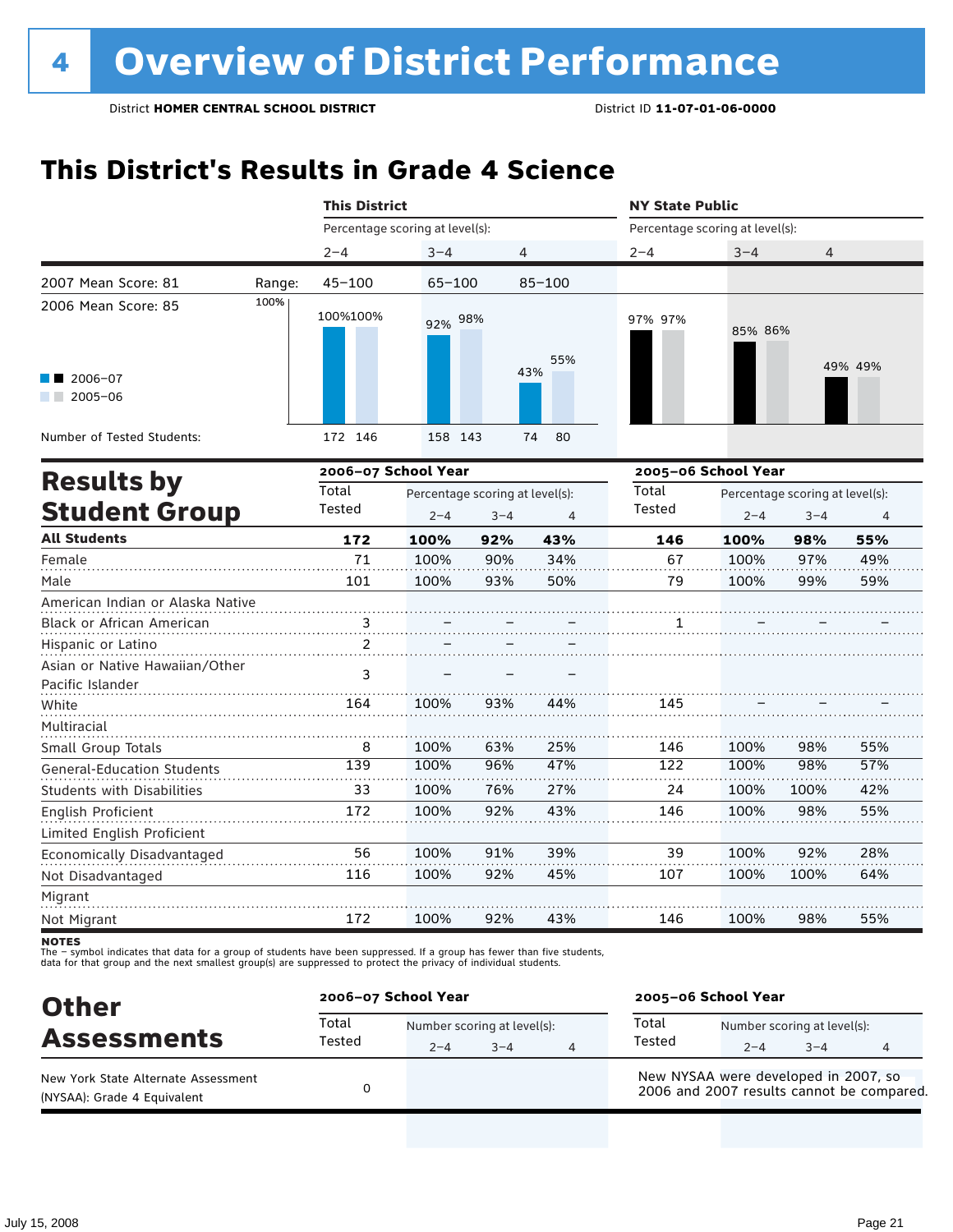# **This District's Results in Grade 5 English Language Arts**

|                                                    |        | <b>This District</b>            |                                                       |     |             | <b>NY State Public</b>          |                     |                                            |     |
|----------------------------------------------------|--------|---------------------------------|-------------------------------------------------------|-----|-------------|---------------------------------|---------------------|--------------------------------------------|-----|
|                                                    |        | Percentage scoring at level(s): |                                                       |     |             | Percentage scoring at level(s): |                     |                                            |     |
|                                                    |        | $2 - 4$                         | $3 - 4$                                               |     | 4           | $2 - 4$                         | $3 - 4$             | 4                                          |     |
| 2007 Mean Score: 665                               | Range: | 608-795                         | 650-795                                               |     | $711 - 795$ |                                 |                     |                                            |     |
| 2006 Mean Score: 663                               | 100%   | 98% 98%                         | 78%                                                   | 69% |             | 95% 94%                         | 68% 67%             |                                            |     |
| 2006-07<br>2005-06<br>a sa Bala                    |        |                                 |                                                       |     | 12%<br>3%   |                                 |                     | 7%                                         | 12% |
| Number of Tested Students:                         |        | 154 177                         | 123 124                                               |     | 22<br>4     |                                 |                     |                                            |     |
| <b>Results by</b>                                  |        | 2006-07 School Year             |                                                       |     |             |                                 | 2005-06 School Year |                                            |     |
| <b>Student Group</b>                               |        | Total<br>Tested                 | Percentage scoring at level(s):<br>$2 - 4$<br>$3 - 4$ |     | 4           | Total<br><b>Tested</b>          | $2 - 4$             | Percentage scoring at level(s):<br>$3 - 4$ | 4   |
| <b>All Students</b>                                |        | 157                             | 98%                                                   | 78% | 3%          | 181                             | 98%                 | 69%                                        | 12% |
| Female                                             |        | 75                              | 97%                                                   | 76% | 4%          | 85                              | 98%                 | 64%                                        | 16% |
| Male                                               |        | 82                              | 99%                                                   | 80% | 1%          | 96                              | 98%                 | 73%                                        | 8%  |
| American Indian or Alaska Native                   |        |                                 |                                                       |     |             |                                 |                     |                                            |     |
| Black or African American                          |        | 1                               |                                                       |     |             |                                 |                     |                                            |     |
| Hispanic or Latino                                 |        | $\mathbf{1}$                    |                                                       |     |             |                                 |                     |                                            |     |
| Asian or Native Hawaiian/Other<br>Pacific Islander |        | $\mathbf{1}$                    |                                                       |     |             |                                 |                     |                                            |     |
| White                                              |        | 154                             |                                                       |     |             | 181                             | 98%                 | 69%                                        | 12% |
| Multiracial                                        |        |                                 |                                                       |     |             |                                 |                     |                                            |     |
| Small Group Totals                                 |        | 157                             | 98%                                                   | 78% | 3%          |                                 |                     |                                            |     |
| <b>General-Education Students</b>                  |        | 125                             | 100%                                                  | 87% | 3%          | 151                             | 99%                 | 75%                                        | 14% |
| <b>Students with Disabilities</b>                  |        | 32                              | 91%                                                   | 44% | 0%          | 30                              | 90%                 | 37%                                        | 3%  |
| <b>English Proficient</b>                          |        | 157                             | 98%                                                   | 78% | 3%          | 181                             | 98%                 | 69%                                        | 12% |
| Limited English Proficient                         |        |                                 |                                                       |     |             |                                 |                     |                                            |     |
| Economically Disadvantaged                         |        | 54                              | 96%                                                   | 63% | 0%          | 37                              | 97%                 | 51%                                        | 8%  |
| Not Disadvantaged                                  |        | 103                             | 99%                                                   | 86% | 4%          | 144                             | 98%                 | 73%                                        | 13% |
| Migrant                                            |        |                                 |                                                       |     |             |                                 |                     |                                            |     |
| Not Migrant                                        |        | 157                             | 98%                                                   | 78% | 3%          | 181                             | 98%                 | 69%                                        | 12% |

**NOTES** 

The – symbol indicates that data for a group of students have been suppressed. If a group has fewer than five students,<br>data for that group and the next smallest group(s) are suppressed to protect the privacy of individual

| <b>Other</b>                                                                                         | 2006-07 School Year |                             |         |     | 2005-06 School Year                  |                             |         |                                           |
|------------------------------------------------------------------------------------------------------|---------------------|-----------------------------|---------|-----|--------------------------------------|-----------------------------|---------|-------------------------------------------|
| <b>Assessments</b>                                                                                   | Total<br>Tested     | Number scoring at level(s): |         |     | Total                                | Number scoring at level(s): |         |                                           |
|                                                                                                      |                     | $2 - 4$                     | $3 - 4$ | 4   | Tested                               | $2 - 4$                     | $3 - 4$ | 4                                         |
| New York State Alternate Assessment<br>(NYSAA): Grade 5 Equivalent                                   |                     |                             |         |     | New NYSAA were developed in 2007, so |                             |         | 2006 and 2007 results cannot be compared. |
| New York State English as a Second<br>Language Achievement Test (NYSESLAT) <sup>+</sup> :<br>Grade 5 |                     | N/A                         | N/A     | N/A | N/A                                  | N/A                         | N/A     | N/A                                       |

† These counts represent recently arrived LEP students who used the NYSESLAT to fulfill the English language arts participation requirement.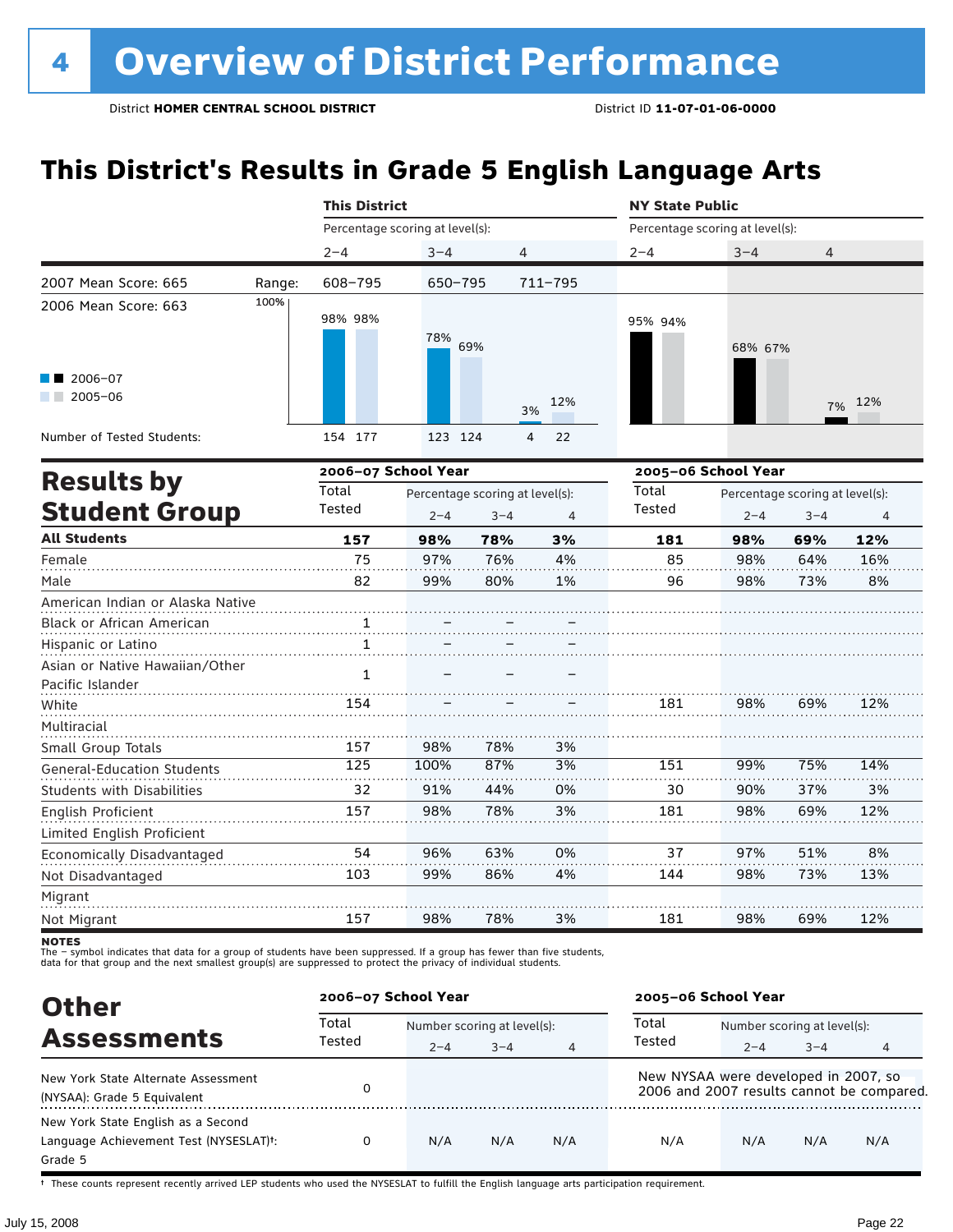# **This District's Results in Grade 5 Mathematics**

|                                                                          |        | <b>This District</b>            |                                                                         |     |          | <b>NY State Public</b>          |                     |                                            |                |  |  |
|--------------------------------------------------------------------------|--------|---------------------------------|-------------------------------------------------------------------------|-----|----------|---------------------------------|---------------------|--------------------------------------------|----------------|--|--|
|                                                                          |        | Percentage scoring at level(s): |                                                                         |     |          | Percentage scoring at level(s): |                     |                                            |                |  |  |
|                                                                          |        | $2 - 4$                         | $3 - 4$                                                                 |     | 4        | $2 - 4$                         | $3 - 4$             | 4                                          |                |  |  |
| 2007 Mean Score: 674                                                     | Range: | 619-780                         | 650-780                                                                 |     | 699-780  |                                 |                     |                                            |                |  |  |
| 2006 Mean Score: 661                                                     | 100%   | 97% 92%                         | 83%                                                                     | 64% |          | 94% 90%                         | 76% 68%             |                                            |                |  |  |
| 2006-07<br>$2005 - 06$                                                   |        |                                 |                                                                         |     | 15% 15%  |                                 |                     |                                            | 22% 19%        |  |  |
| Number of Tested Students:                                               |        | 151 168                         | 130 117                                                                 |     | 23<br>27 |                                 |                     |                                            |                |  |  |
|                                                                          |        | 2006-07 School Year             |                                                                         |     |          |                                 | 2005-06 School Year |                                            |                |  |  |
| <b>Results by</b><br><b>Student Group</b>                                |        | Total<br>Tested                 | Percentage scoring at level(s):<br>$2 - 4$<br>$3 - 4$<br>$\overline{4}$ |     |          | Total<br>Tested                 | $2 - 4$             | Percentage scoring at level(s):<br>$3 - 4$ | $\overline{4}$ |  |  |
| <b>All Students</b>                                                      |        | 156                             | 97%                                                                     | 83% | 15%      | 182                             | 92%                 | 64%                                        | 15%            |  |  |
| Female                                                                   |        | 73                              | 96%                                                                     | 82% | 7%       | 84                              | 89%                 | 61%                                        | 18%            |  |  |
| Male                                                                     |        | 83                              | 98%                                                                     | 84% | 22%      | 98                              | 95%                 | 67%                                        | 12%            |  |  |
| American Indian or Alaska Native                                         |        |                                 |                                                                         |     |          |                                 |                     |                                            |                |  |  |
| Black or African American                                                |        | 1                               |                                                                         |     |          |                                 |                     |                                            |                |  |  |
| Hispanic or Latino<br>Asian or Native Hawaiian/Other<br>Pacific Islander |        | $\mathbf{1}$<br>$\mathbf{1}$    |                                                                         |     |          |                                 |                     |                                            |                |  |  |
| White                                                                    |        | 153                             |                                                                         |     |          | 181                             |                     |                                            |                |  |  |
| Multiracial                                                              |        |                                 |                                                                         |     |          |                                 |                     |                                            |                |  |  |
| Small Group Totals                                                       |        | 156                             | 97%                                                                     | 83% | 15%      | 182                             | 92%                 | 64%                                        | 15%            |  |  |
| <b>General-Education Students</b>                                        |        | 126                             | 100%                                                                    | 93% | 17%      | 152                             | 96%                 | 72%                                        | 17%            |  |  |
| <b>Students with Disabilities</b>                                        |        | 30                              | 83%                                                                     | 43% | 3%       | 30                              | 73%                 | 27%                                        | 3%             |  |  |
| English Proficient                                                       |        | 156                             | 97%                                                                     | 83% | 15%      | 182                             | 92%                 | 64%                                        | 15%            |  |  |
| Limited English Proficient                                               |        |                                 |                                                                         |     |          |                                 |                     |                                            |                |  |  |
| Economically Disadvantaged                                               |        | 53                              | 94%                                                                     | 68% | 2%       | 38                              | 84%                 | 47%                                        | 5%             |  |  |
| Not Disadvantaged                                                        |        | 103                             | 98%                                                                     | 91% | 21%      | 144                             | 94%                 | 69%                                        | 17%            |  |  |
| Migrant                                                                  |        |                                 |                                                                         |     |          |                                 |                     |                                            |                |  |  |
| Not Migrant                                                              |        | 156                             | 97%                                                                     | 83% | 15%      | 182                             | 92%                 | 64%                                        | 15%            |  |  |

**NOTES** 

| <b>Other</b>                                                       |                 | 2006-07 School Year |                                        |   |                                      | 2005-06 School Year |                                        |                                           |  |  |
|--------------------------------------------------------------------|-----------------|---------------------|----------------------------------------|---|--------------------------------------|---------------------|----------------------------------------|-------------------------------------------|--|--|
| <b>Assessments</b>                                                 | Total<br>Tested | $2 - 4$             | Number scoring at level(s):<br>$3 - 4$ | 4 | Total<br>Tested                      | $2 - 4$             | Number scoring at level(s):<br>$3 - 4$ | 4                                         |  |  |
| New York State Alternate Assessment<br>(NYSAA): Grade 5 Equivalent |                 |                     |                                        |   | New NYSAA were developed in 2007, so |                     |                                        | 2006 and 2007 results cannot be compared. |  |  |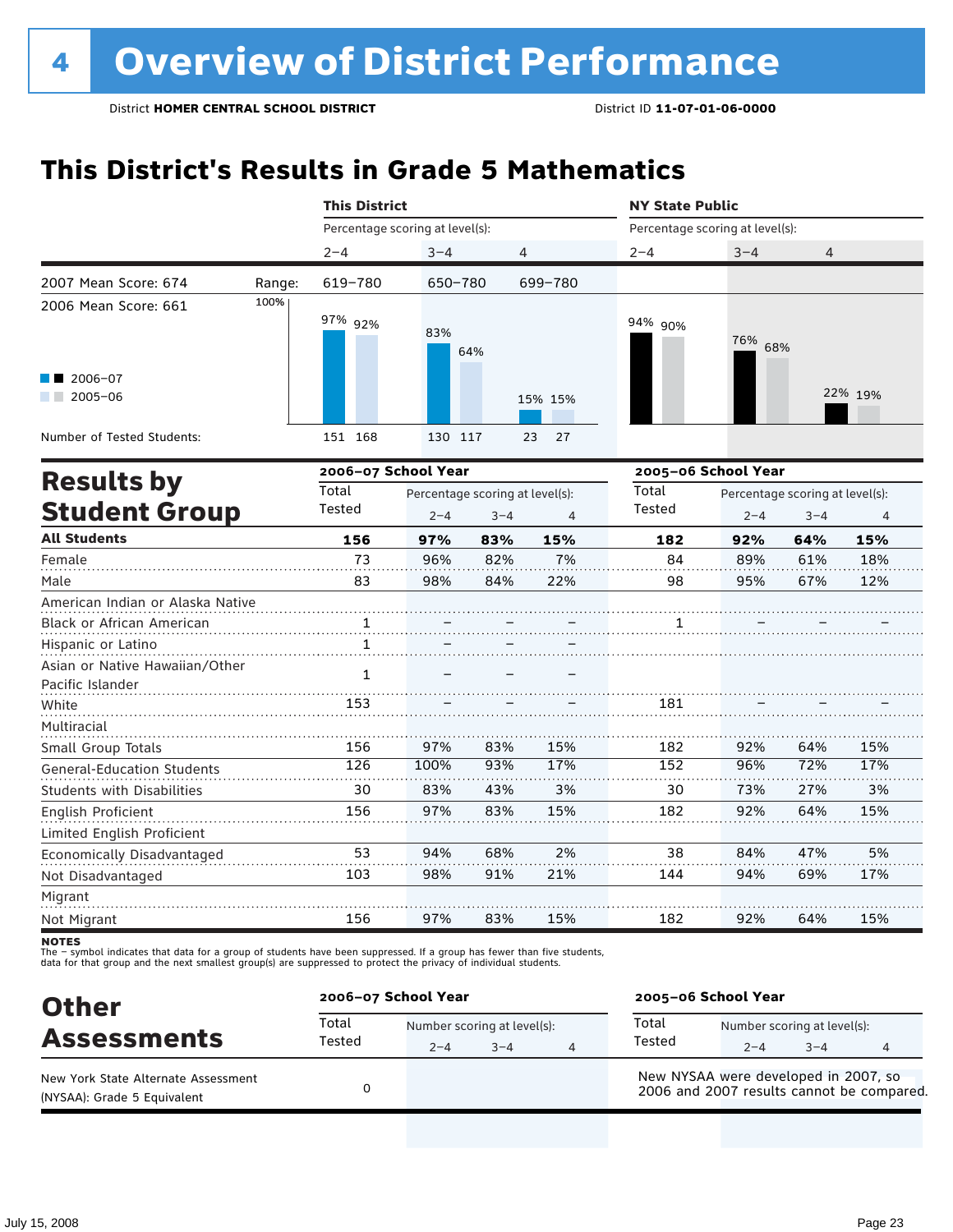# **This District's Results in Grade 6 English Language Arts**

|                                                    |        | <b>This District</b><br><b>NY State Public</b><br>Percentage scoring at level(s):<br>Percentage scoring at level(s):<br>$2 - 4$<br>$3 - 4$<br>4<br>$2 - 4$<br>$3 - 4$<br>705-785<br>598-785<br>$650 - 785$<br>98% 93%<br>97% 91%<br>63% 60%<br>56% 55%<br>10%<br>5%<br>171 162<br>100<br>98<br>9<br>18<br>2006-07 School Year<br>2005-06 School Year<br>Total<br>Total<br>Percentage scoring at level(s):<br>Percentage scoring at level(s):<br>Tested<br>Tested<br>$2 - 4$<br>$2 - 4$<br>$3 - 4$<br>$3 - 4$<br>4<br>177<br>97%<br>56%<br>5%<br>179<br>91%<br>55%<br>78<br>60%<br>8%<br>96<br>93%<br>58%<br>99%<br>99<br>3%<br>83<br>88%<br>51%<br>95%<br>54%<br>1<br>1<br>1<br>2<br>176<br>175<br>97%<br>56%<br>5%<br>91%<br>177<br>179<br>55%<br>97%<br>146<br>99%<br>66%<br>6%<br>144<br>66%<br>31<br>84%<br>10%<br>0%<br>35<br>63%<br>9% |     |     |    |     |     |                |        |
|----------------------------------------------------|--------|----------------------------------------------------------------------------------------------------------------------------------------------------------------------------------------------------------------------------------------------------------------------------------------------------------------------------------------------------------------------------------------------------------------------------------------------------------------------------------------------------------------------------------------------------------------------------------------------------------------------------------------------------------------------------------------------------------------------------------------------------------------------------------------------------------------------------------------------|-----|-----|----|-----|-----|----------------|--------|
|                                                    |        |                                                                                                                                                                                                                                                                                                                                                                                                                                                                                                                                                                                                                                                                                                                                                                                                                                              |     |     |    |     |     | $\overline{4}$ |        |
| 2007 Mean Score: 656                               | Range: |                                                                                                                                                                                                                                                                                                                                                                                                                                                                                                                                                                                                                                                                                                                                                                                                                                              |     |     |    |     |     |                |        |
| 2006 Mean Score: 650                               | 100%   |                                                                                                                                                                                                                                                                                                                                                                                                                                                                                                                                                                                                                                                                                                                                                                                                                                              |     |     |    |     |     |                |        |
| 2006-07<br>$\sqrt{2005-06}$                        |        |                                                                                                                                                                                                                                                                                                                                                                                                                                                                                                                                                                                                                                                                                                                                                                                                                                              |     |     |    |     |     |                | 9% 12% |
| Number of Tested Students:                         |        |                                                                                                                                                                                                                                                                                                                                                                                                                                                                                                                                                                                                                                                                                                                                                                                                                                              |     |     |    |     |     |                |        |
| <b>Results by</b>                                  |        |                                                                                                                                                                                                                                                                                                                                                                                                                                                                                                                                                                                                                                                                                                                                                                                                                                              |     |     |    |     |     |                |        |
| <b>Student Group</b>                               |        |                                                                                                                                                                                                                                                                                                                                                                                                                                                                                                                                                                                                                                                                                                                                                                                                                                              |     |     |    |     |     |                | 4      |
| <b>All Students</b>                                |        |                                                                                                                                                                                                                                                                                                                                                                                                                                                                                                                                                                                                                                                                                                                                                                                                                                              |     |     |    |     |     |                | 10%    |
| Female                                             |        |                                                                                                                                                                                                                                                                                                                                                                                                                                                                                                                                                                                                                                                                                                                                                                                                                                              |     |     |    |     |     |                | 14%    |
| Male                                               |        |                                                                                                                                                                                                                                                                                                                                                                                                                                                                                                                                                                                                                                                                                                                                                                                                                                              |     |     |    |     |     |                | 6%     |
| American Indian or Alaska Native                   |        |                                                                                                                                                                                                                                                                                                                                                                                                                                                                                                                                                                                                                                                                                                                                                                                                                                              |     |     |    |     |     |                |        |
| Black or African American                          |        |                                                                                                                                                                                                                                                                                                                                                                                                                                                                                                                                                                                                                                                                                                                                                                                                                                              |     |     |    |     |     |                |        |
| Hispanic or Latino                                 |        |                                                                                                                                                                                                                                                                                                                                                                                                                                                                                                                                                                                                                                                                                                                                                                                                                                              |     |     |    |     |     |                |        |
| Asian or Native Hawaiian/Other<br>Pacific Islander |        |                                                                                                                                                                                                                                                                                                                                                                                                                                                                                                                                                                                                                                                                                                                                                                                                                                              |     |     |    |     |     |                |        |
| White                                              |        |                                                                                                                                                                                                                                                                                                                                                                                                                                                                                                                                                                                                                                                                                                                                                                                                                                              |     |     |    |     |     |                |        |
| Multiracial                                        |        |                                                                                                                                                                                                                                                                                                                                                                                                                                                                                                                                                                                                                                                                                                                                                                                                                                              |     |     |    |     |     |                |        |
| Small Group Totals                                 |        |                                                                                                                                                                                                                                                                                                                                                                                                                                                                                                                                                                                                                                                                                                                                                                                                                                              |     |     |    |     |     |                | 10%    |
| <b>General-Education Students</b>                  |        |                                                                                                                                                                                                                                                                                                                                                                                                                                                                                                                                                                                                                                                                                                                                                                                                                                              |     |     |    |     |     |                | 13%    |
| <b>Students with Disabilities</b>                  |        |                                                                                                                                                                                                                                                                                                                                                                                                                                                                                                                                                                                                                                                                                                                                                                                                                                              |     |     |    |     |     |                | 0%     |
| English Proficient                                 |        | 177                                                                                                                                                                                                                                                                                                                                                                                                                                                                                                                                                                                                                                                                                                                                                                                                                                          | 97% | 56% | 5% | 179 | 91% | 55%            | 10%    |
| Limited English Proficient                         |        |                                                                                                                                                                                                                                                                                                                                                                                                                                                                                                                                                                                                                                                                                                                                                                                                                                              |     |     |    |     |     |                |        |
| Economically Disadvantaged                         |        | 43                                                                                                                                                                                                                                                                                                                                                                                                                                                                                                                                                                                                                                                                                                                                                                                                                                           | 95% | 42% | 5% | 51  | 84% | 29%            | 6%     |
| Not Disadvantaged                                  |        | 134                                                                                                                                                                                                                                                                                                                                                                                                                                                                                                                                                                                                                                                                                                                                                                                                                                          | 97% | 61% | 5% | 128 | 93% | 65%            | 12%    |
| Migrant                                            |        |                                                                                                                                                                                                                                                                                                                                                                                                                                                                                                                                                                                                                                                                                                                                                                                                                                              |     |     |    |     |     |                |        |
| Not Migrant                                        |        | 177                                                                                                                                                                                                                                                                                                                                                                                                                                                                                                                                                                                                                                                                                                                                                                                                                                          | 97% | 56% | 5% | 179 | 91% | 55%            | 10%    |

notes

The – symbol indicates that data for a group of students have been suppressed. If a group has fewer than five students,<br>data for that group and the next smallest group(s) are suppressed to protect the privacy of individual

| <b>Other</b>                                        | 2006-07 School Year |                             |         |                | 2005-06 School Year                  |                             |         |                                           |  |
|-----------------------------------------------------|---------------------|-----------------------------|---------|----------------|--------------------------------------|-----------------------------|---------|-------------------------------------------|--|
|                                                     | Total               | Number scoring at level(s): |         |                | Total                                | Number scoring at level(s): |         |                                           |  |
| <b>Assessments</b>                                  | Tested              | $2 - 4$                     | $3 - 4$ | $\overline{4}$ | Tested                               | $2 - 4$                     | $3 - 4$ | 4                                         |  |
| New York State Alternate Assessment                 |                     |                             |         |                | New NYSAA were developed in 2007, so |                             |         |                                           |  |
| (NYSAA): Grade 6 Equivalent                         |                     |                             |         |                |                                      |                             |         | 2006 and 2007 results cannot be compared. |  |
| New York State English as a Second                  |                     |                             |         |                |                                      |                             |         |                                           |  |
| Language Achievement Test (NYSESLAT) <sup>+</sup> : | 0                   | N/A                         | N/A     | N/A            | N/A                                  | N/A                         | N/A     | N/A                                       |  |
| Grade 6                                             |                     |                             |         |                |                                      |                             |         |                                           |  |

† These counts represent recently arrived LEP students who used the NYSESLAT to fulfill the English language arts participation requirement.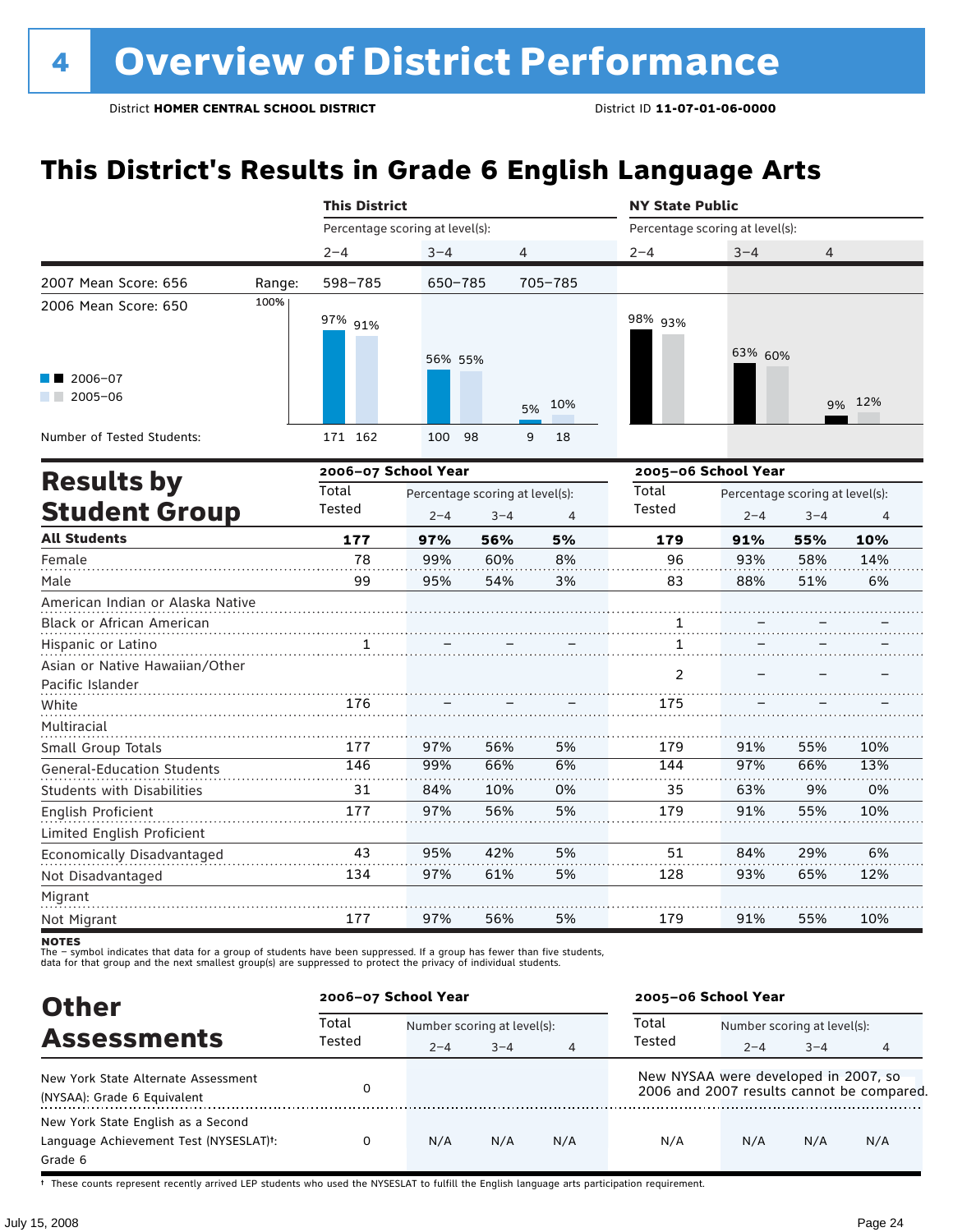# **This District's Results in Grade 6 Mathematics**

|                                   |        | <b>This District</b>            |                                 |         |                | <b>NY State Public</b>          |            |                                 |                |  |
|-----------------------------------|--------|---------------------------------|---------------------------------|---------|----------------|---------------------------------|------------|---------------------------------|----------------|--|
|                                   |        | Percentage scoring at level(s): |                                 |         |                | Percentage scoring at level(s): |            |                                 |                |  |
|                                   |        | $2 - 4$                         | $3 - 4$                         | 4       |                | $2 - 4$                         | $3 - 4$    | 4                               |                |  |
| 2007 Mean Score: 662              | Range: | 616-780                         | 650-780                         |         | 696-780        |                                 |            |                                 |                |  |
| 2006 Mean Score: 647              | 100%   |                                 |                                 |         |                |                                 |            |                                 |                |  |
|                                   |        | 93% 85%                         |                                 |         |                | 91% 87%                         |            |                                 |                |  |
|                                   |        |                                 | 66%                             |         |                |                                 | 71%<br>60% |                                 |                |  |
| 2006-07                           |        |                                 |                                 | 49%     |                |                                 |            |                                 |                |  |
| $2005 - 06$                       |        |                                 |                                 |         |                |                                 |            |                                 | 20% 13%        |  |
|                                   |        |                                 |                                 |         | 11%<br>5%      |                                 |            |                                 |                |  |
| Number of Tested Students:        |        | 166 151                         | 118 87                          |         | 9<br>20        |                                 |            |                                 |                |  |
|                                   |        | 2006-07 School Year             |                                 |         |                | 2005-06 School Year             |            |                                 |                |  |
| <b>Results by</b>                 |        | Total                           | Percentage scoring at level(s): |         |                | Total                           |            | Percentage scoring at level(s): |                |  |
| <b>Student Group</b>              |        | Tested                          | $2 - 4$                         | $3 - 4$ | $\overline{4}$ | Tested                          | $2 - 4$    | $3 - 4$                         | $\overline{4}$ |  |
| <b>All Students</b>               |        | 178                             | 93%                             | 66%     | 11%            | 178                             | 85%        | 49%                             | 5%             |  |
| Female                            |        | 79                              | 94%                             | 66%     | 13%            | 95                              | 84%        | 44%                             | 6%             |  |
| Male                              |        | 99                              | 93%                             | 67%     | 10%            | 83                              | 86%        | 54%                             | 4%             |  |
| American Indian or Alaska Native  |        |                                 |                                 |         |                |                                 |            |                                 |                |  |
| <b>Black or African American</b>  |        |                                 |                                 |         |                | 1                               |            |                                 |                |  |
| Hispanic or Latino                |        |                                 |                                 |         |                | 1                               |            |                                 |                |  |
| Asian or Native Hawaiian/Other    |        |                                 |                                 |         |                | 2                               |            |                                 |                |  |
| Pacific Islander                  |        |                                 |                                 |         |                |                                 |            |                                 |                |  |
| White                             |        | 177                             |                                 |         |                | 174                             |            |                                 |                |  |
| Multiracial                       |        |                                 |                                 |         |                |                                 |            |                                 |                |  |
| Small Group Totals                |        | 178                             | 93%                             | 66%     | 11%            | 178                             | 85%        | 49%                             | 5%             |  |
| <b>General-Education Students</b> |        | 147                             | 98%                             | 77%     | 14%            | 144                             | 90%        | 58%                             | 6%             |  |
| <b>Students with Disabilities</b> |        | 31                              | 71%                             | 16%     | 0%             | 34                              | 62%        | 9%                              | 0%             |  |
| English Proficient                |        | 178                             | 93%                             | 66%     | 11%            | 178                             | 85%        | 49%                             | 5%             |  |
| Limited English Proficient        |        |                                 |                                 |         |                |                                 |            |                                 |                |  |
| Economically Disadvantaged        |        | 44                              | 91%                             | 50%     | 2%             | 51                              | 71%        | 29%                             | 0%             |  |
| Not Disadvantaged                 |        | 134                             | 94%                             | 72%     | 14%            | 127                             | 91%        | 57%                             | 7%             |  |
| Migrant                           |        |                                 |                                 |         |                |                                 |            |                                 |                |  |
| Not Migrant                       |        | 178                             | 93%                             | 66%     | 11%            | 178                             | 85%        | 49%                             | 5%             |  |

**NOTES** 

| <b>Other</b>                                                       | 2006-07 School Year |                                        |         |  | 2005-06 School Year                                                               |         |                                        |   |  |
|--------------------------------------------------------------------|---------------------|----------------------------------------|---------|--|-----------------------------------------------------------------------------------|---------|----------------------------------------|---|--|
| <b>Assessments</b>                                                 | Total<br>Tested     | Number scoring at level(s):<br>$2 - 4$ | $3 - 4$ |  | Total<br>Tested                                                                   | $2 - 4$ | Number scoring at level(s):<br>$3 - 4$ | 4 |  |
| New York State Alternate Assessment<br>(NYSAA): Grade 6 Equivalent |                     |                                        |         |  | New NYSAA were developed in 2007, so<br>2006 and 2007 results cannot be compared. |         |                                        |   |  |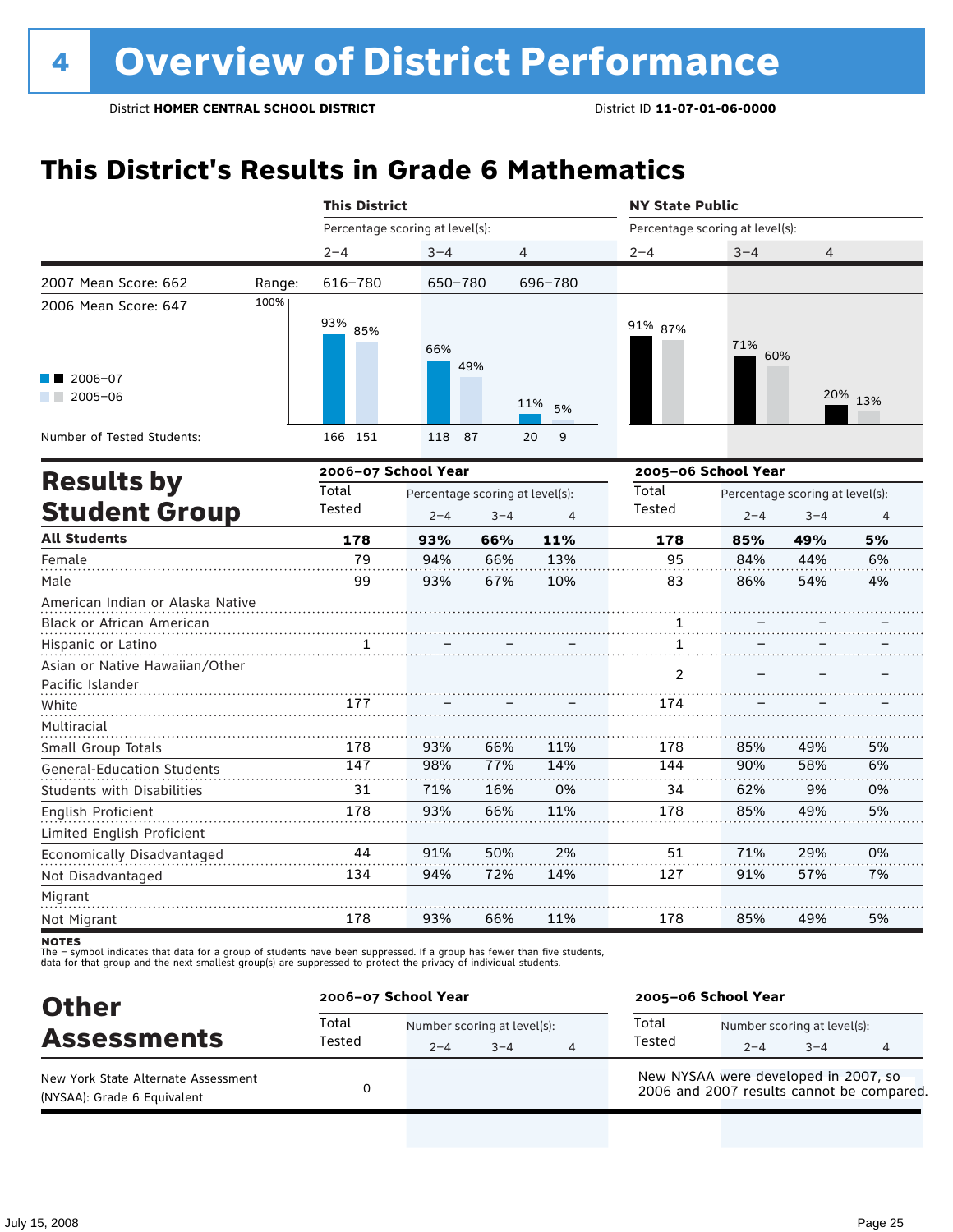# **This District's Results in Grade 7 English Language Arts**

|                                   |        | <b>This District</b>            |         |                                 |                | <b>NY State Public</b>          |         |                                 |     |  |
|-----------------------------------|--------|---------------------------------|---------|---------------------------------|----------------|---------------------------------|---------|---------------------------------|-----|--|
|                                   |        | Percentage scoring at level(s): |         |                                 |                | Percentage scoring at level(s): |         |                                 |     |  |
|                                   |        | $2 - 4$                         | $3 - 4$ | 4                               |                | $2 - 4$                         | $3 - 4$ | 4                               |     |  |
| 2007 Mean Score: 655              | Range: | 600-790                         | 650-790 |                                 | 712-790        |                                 |         |                                 |     |  |
| 2006 Mean Score: 654              | 100%   |                                 |         |                                 |                |                                 |         |                                 |     |  |
|                                   |        | 94% 91%                         |         |                                 |                | 94% 92%                         |         |                                 |     |  |
|                                   |        |                                 | 56% 62% |                                 |                |                                 |         |                                 |     |  |
| $\blacksquare$ 2006-07            |        |                                 |         |                                 |                |                                 | 58% 56% |                                 |     |  |
| $2005 - 06$<br>a sa Bala          |        |                                 |         |                                 |                |                                 |         |                                 |     |  |
|                                   |        |                                 |         |                                 | 10%<br>6%      |                                 |         | 6%                              | 8%  |  |
| Number of Tested Students:        |        | 178 169                         | 106 114 |                                 | 19<br>12       |                                 |         |                                 |     |  |
|                                   |        | 2006-07 School Year             |         |                                 |                | 2005-06 School Year             |         |                                 |     |  |
| <b>Results by</b>                 |        | Total                           |         | Percentage scoring at level(s): |                | Total                           |         | Percentage scoring at level(s): |     |  |
| <b>Student Group</b>              |        | Tested                          | $2 - 4$ | $3 - 4$                         | $\overline{4}$ | Tested                          | $2 - 4$ | $3 - 4$                         | 4   |  |
| <b>All Students</b>               |        | 190                             | 94%     | 56%                             | 6%             | 185                             | 91%     | 62%                             | 10% |  |
| Female                            |        | 101                             | 96%     | 55%                             | 10%            | 85                              | 91%     | 61%                             | 13% |  |
| Male                              |        | 89                              | 91%     | 56%                             | 2%             | 100                             | 92%     | 62%                             | 8%  |  |
| American Indian or Alaska Native  |        |                                 |         |                                 |                |                                 |         |                                 |     |  |
| Black or African American         |        | 2                               |         |                                 |                | 1                               |         |                                 |     |  |
| Hispanic or Latino                |        | 1                               |         |                                 |                | 2                               |         |                                 |     |  |
| Asian or Native Hawaiian/Other    |        | 5                               |         |                                 |                | $\mathbf{1}$                    |         |                                 |     |  |
| Pacific Islander                  |        |                                 |         |                                 |                |                                 |         |                                 |     |  |
| White                             |        | 182                             | 94%     | 55%                             | 5%             | 181                             |         |                                 |     |  |
| Multiracial                       |        |                                 |         |                                 |                |                                 |         |                                 |     |  |
| Small Group Totals                |        | 8                               | 88%     | 63%                             | 25%            | 185                             | 91%     | 62%                             | 10% |  |
| <b>General-Education Students</b> |        | 154                             | 99%     | 65%                             | 7%             | 152                             | 99%     | 72%                             | 13% |  |
| <b>Students with Disabilities</b> |        | 36                              | 69%     | 17%                             | 3%             | 33                              | 58%     | 12%                             | 0%  |  |
| English Proficient                |        | 189                             |         |                                 |                | 185                             | 91%     | 62%                             | 10% |  |
| Limited English Proficient        |        | $\mathbf{1}$                    |         |                                 |                |                                 |         |                                 |     |  |
| Economically Disadvantaged        |        | 53                              | 91%     | 38%                             | 0%             | 44                              | 80%     | 32%                             | 2%  |  |
| Not Disadvantaged                 |        | 137                             | 95%     | 63%                             | 9%             | 141                             | 95%     | 71%                             | 13% |  |
| Migrant                           |        |                                 |         |                                 |                |                                 |         |                                 |     |  |
| Not Migrant                       |        | 190                             | 94%     | 56%                             | 6%             | 185                             | 91%     | 62%                             | 10% |  |

**NOTES** 

The – symbol indicates that data for a group of students have been suppressed. If a group has fewer than five students,<br>data for that group and the next smallest group(s) are suppressed to protect the privacy of individual

| <b>Other</b>                                                                                         | 2006-07 School Year |                             |         |     | 2005-06 School Year                  |                             |         |                                           |
|------------------------------------------------------------------------------------------------------|---------------------|-----------------------------|---------|-----|--------------------------------------|-----------------------------|---------|-------------------------------------------|
| <b>Assessments</b>                                                                                   | Total<br>Tested     | Number scoring at level(s): |         |     | Total                                | Number scoring at level(s): |         |                                           |
|                                                                                                      |                     | $2 - 4$                     | $3 - 4$ | 4   | Tested                               | $2 - 4$                     | $3 - 4$ | 4                                         |
| New York State Alternate Assessment<br>(NYSAA): Grade 7 Equivalent                                   |                     | $\overline{\phantom{0}}$    |         |     | New NYSAA were developed in 2007, so |                             |         | 2006 and 2007 results cannot be compared. |
| New York State English as a Second<br>Language Achievement Test (NYSESLAT) <sup>+</sup> :<br>Grade 7 |                     | N/A                         | N/A     | N/A | N/A                                  | N/A                         | N/A     | N/A                                       |

† These counts represent recently arrived LEP students who used the NYSESLAT to fulfill the English language arts participation requirement.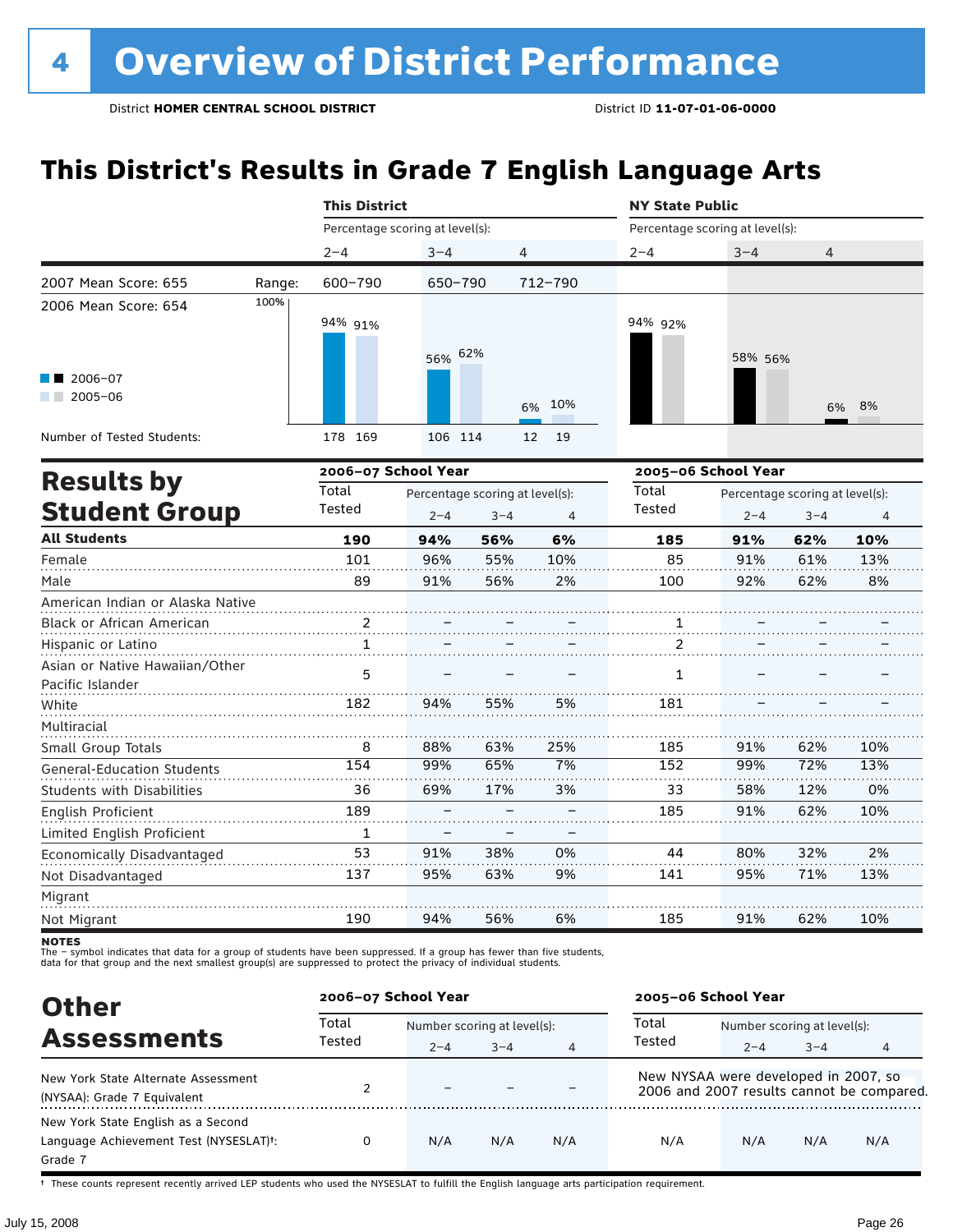# **This District's Results in Grade 7 Mathematics**

|                                  | $2 - 4$      | $3 - 4$ |                      |                                                                                         | $2 - 4$                                         | $3 - 4$ | 4                      |                                                                                                  |
|----------------------------------|--------------|---------|----------------------|-----------------------------------------------------------------------------------------|-------------------------------------------------|---------|------------------------|--------------------------------------------------------------------------------------------------|
| Range:                           | 611-800      |         |                      |                                                                                         |                                                 |         |                        |                                                                                                  |
| 100%                             | 92% 87%      |         |                      |                                                                                         | 93% 87%                                         | 67%     |                        |                                                                                                  |
|                                  |              |         |                      | 15%<br>7%                                                                               |                                                 |         |                        | 18% 12%                                                                                          |
|                                  | 178 161      |         |                      | 27<br>13                                                                                |                                                 |         |                        |                                                                                                  |
|                                  |              |         |                      |                                                                                         |                                                 |         |                        |                                                                                                  |
|                                  | Total        |         |                      |                                                                                         | Total                                           |         |                        |                                                                                                  |
|                                  |              | $2 - 4$ | $3 - 4$              | $\overline{4}$                                                                          |                                                 | $2 - 4$ | $3 - 4$                | $\overline{4}$                                                                                   |
|                                  | 193          | 92%     | 56%                  | 7%                                                                                      | 185                                             | 87%     | 62%                    | 15%                                                                                              |
|                                  | 103          | 96%     | 53%                  | 8%                                                                                      | 84                                              | 87%     | 57%                    | 15%                                                                                              |
|                                  | 90           | 88%     | 60%                  | 6%                                                                                      | 101                                             | 87%     | 65%                    | 14%                                                                                              |
| American Indian or Alaska Native |              |         |                      |                                                                                         |                                                 |         |                        |                                                                                                  |
|                                  | 1            |         |                      |                                                                                         | 1                                               |         |                        |                                                                                                  |
|                                  | $\mathbf{1}$ |         |                      |                                                                                         | 2                                               |         |                        |                                                                                                  |
|                                  | 5            |         |                      |                                                                                         | 1                                               |         |                        |                                                                                                  |
|                                  | 186          | 92%     | 55%                  | 6%                                                                                      | 181                                             |         |                        |                                                                                                  |
|                                  |              |         |                      |                                                                                         |                                                 |         |                        |                                                                                                  |
|                                  | 7            | 100%    | 86%                  | 29%                                                                                     | 185                                             | 87%     | 62%                    | 15%                                                                                              |
|                                  | 158          | 99%     | 66%                  | 8%                                                                                      | 152                                             | 95%     | 71%                    | 18%                                                                                              |
|                                  | 35           | 63%     | 14%                  | 0%                                                                                      | 33                                              | 48%     | 18%                    | 0%                                                                                               |
|                                  | 192          |         |                      |                                                                                         | 185                                             | 87%     | 62%                    | 15%                                                                                              |
|                                  | 1            |         |                      |                                                                                         |                                                 |         |                        |                                                                                                  |
|                                  | 53           | 92%     | 43%                  | 4%                                                                                      | 44                                              | 77%     | 41%                    | 7%                                                                                               |
|                                  | 140          | 92%     | 61%                  | 8%                                                                                      | 141                                             | 90%     | 68%                    | 17%                                                                                              |
|                                  |              |         |                      |                                                                                         |                                                 |         |                        |                                                                                                  |
|                                  | 193          | 92%     | 56%                  | 7%                                                                                      | 185                                             | 87%     | 62%                    | 15%                                                                                              |
|                                  |              | Tested  | <b>This District</b> | Percentage scoring at level(s):<br>650-800<br>56% 62%<br>109 114<br>2006-07 School Year | 4<br>693-800<br>Percentage scoring at level(s): | Tested  | <b>NY State Public</b> | Percentage scoring at level(s):<br>56%<br>2005-06 School Year<br>Percentage scoring at level(s): |

**NOTES** 

| <b>Other</b>                                                       | 2006-07 School Year |                                        |         |   | 2005-06 School Year                                                               |         |                                        |   |
|--------------------------------------------------------------------|---------------------|----------------------------------------|---------|---|-----------------------------------------------------------------------------------|---------|----------------------------------------|---|
| <b>Assessments</b>                                                 | Total<br>Tested     | Number scoring at level(s):<br>$2 - 4$ | $3 - 4$ | Δ | Total<br>Tested                                                                   | $2 - 4$ | Number scoring at level(s):<br>$3 - 4$ | 4 |
| New York State Alternate Assessment<br>(NYSAA): Grade 7 Equivalent |                     | $\equiv$                               |         |   | New NYSAA were developed in 2007, so<br>2006 and 2007 results cannot be compared. |         |                                        |   |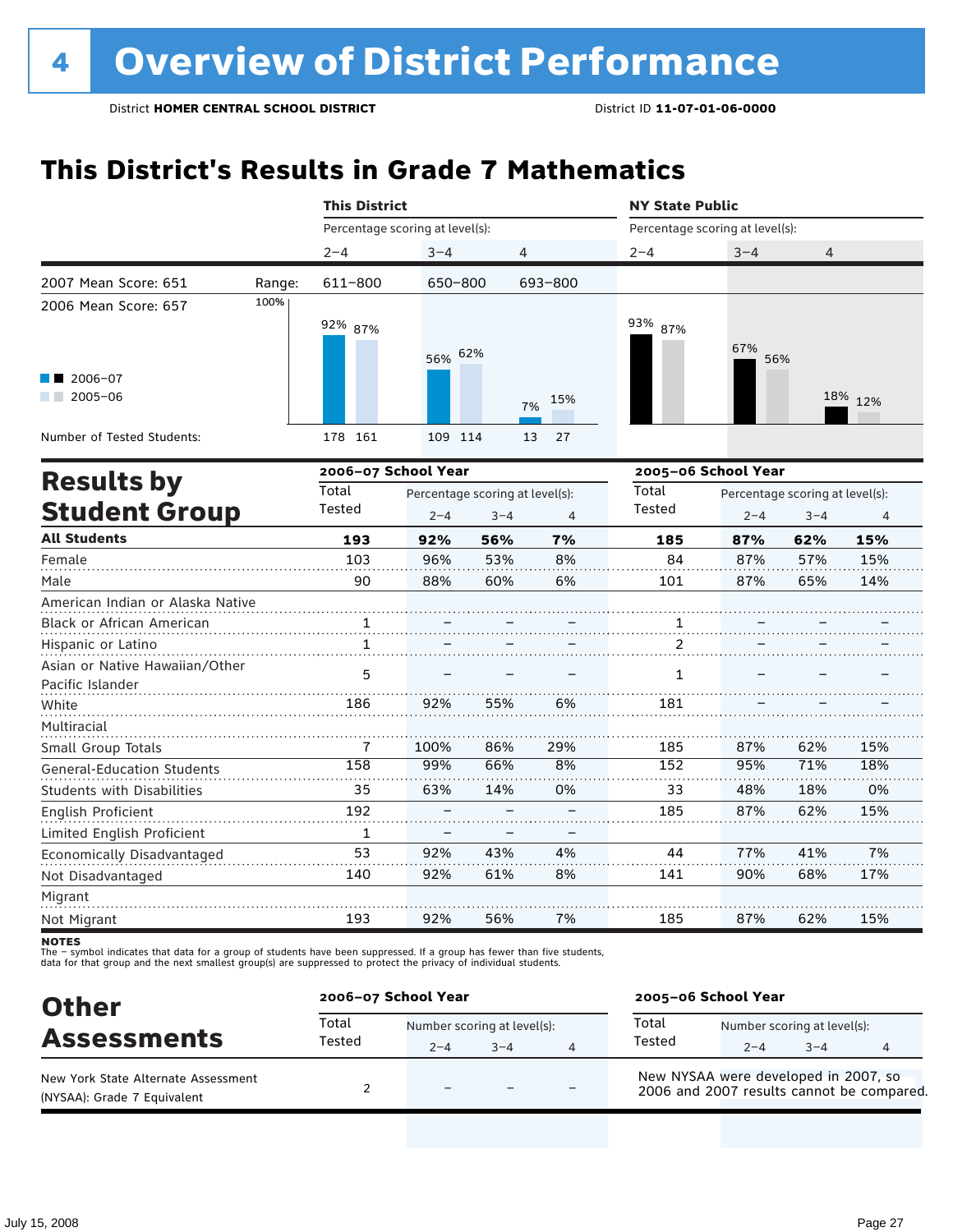# **This District's Results in Grade 8 English Language Arts**

|                                   |        | <b>This District</b>            |         |                                 |         | <b>NY State Public</b>          |                                 |         |    |
|-----------------------------------|--------|---------------------------------|---------|---------------------------------|---------|---------------------------------|---------------------------------|---------|----|
|                                   |        | Percentage scoring at level(s): |         |                                 |         | Percentage scoring at level(s): |                                 |         |    |
|                                   |        | $2 - 4$                         | $3 - 4$ | 4                               |         | $2 - 4$                         | $3 - 4$                         | 4       |    |
| 2007 Mean Score: 659              | Range: | 602-790                         | 650-790 |                                 | 715-790 |                                 |                                 |         |    |
| 2006 Mean Score: 651              | 100%   | 92% 90%                         | 63%     |                                 |         | 94% 91%                         | 57%                             |         |    |
| 2006-07<br>a sa na<br>$2005 - 06$ |        |                                 |         | 47%                             | 6% 6%   |                                 | 49%                             | 6%      | 5% |
| Number of Tested Students:        |        | 172 175                         | 118     | 11<br>91                        | 11      |                                 |                                 |         |    |
|                                   |        | 2006-07 School Year             |         |                                 |         |                                 | 2005-06 School Year             |         |    |
| <b>Results by</b>                 |        | Total                           |         | Percentage scoring at level(s): |         | Total                           | Percentage scoring at level(s): |         |    |
| <b>Student Group</b>              |        | Tested                          | $2 - 4$ | $3 - 4$                         | 4       | Tested                          | $2 - 4$                         | $3 - 4$ | 4  |
| <b>All Students</b>               |        | 187                             | 92%     | 63%                             | 6%      | 194                             | 90%                             | 47%     | 6% |
| Female                            |        | 92                              | 93%     | 61%                             | 7%      | 103                             | 91%                             | 52%     | 5% |
| Male                              |        | 95                              | 91%     | 65%                             | 5%      | 91                              | 89%                             | 41%     | 7% |
| American Indian or Alaska Native  |        |                                 |         |                                 |         | 1                               |                                 |         |    |
| <b>Black or African American</b>  |        | $\mathcal{P}$                   |         |                                 |         |                                 |                                 |         |    |
| Hispanic or Latino                | .      |                                 |         |                                 |         |                                 |                                 |         |    |
| Asian or Native Hawaiian/Other    |        |                                 |         |                                 |         |                                 |                                 |         |    |

| Asian or Native Hawaiian/Other<br>Pacific Islander |     |     |     |    |     |      |     |    |
|----------------------------------------------------|-----|-----|-----|----|-----|------|-----|----|
| White                                              | 181 | 93% | 64% | 6% | 189 | 90%  | 48% | 6% |
| Multiracial                                        |     |     |     |    |     |      |     |    |
| Small Group Totals                                 | 6   | 67% | 33% | 0% | 5   | 100% | 20% | 0% |
| <b>General-Education Students</b>                  | 152 | 97% | 76% | 7% | 160 | 98%  | 57% | 7% |
| <b>Students with Disabilities</b>                  | 35  | 69% | 6%  | 0% | 34  | 53%  | 0%  | 0% |
| English Proficient                                 | 187 | 92% | 63% | 6% | 194 | 90%  | 47% | 6% |
| Limited English Proficient                         |     |     |     |    |     |      |     |    |
| Economically Disadvantaged                         | 43  | 84% | 30% | 2% | 54  | 83%  | 30% | 0% |
| Not Disadvantaged                                  | 144 | 94% | 73% | 7% | 140 | 93%  | 54% | 8% |
| Migrant                                            |     |     |     |    |     |      |     |    |
| Not Migrant                                        | 187 | 92% | 63% | 6% | 194 | 90%  | 47% | 6% |

**NOTES** 

The – symbol indicates that data for a group of students have been suppressed. If a group has fewer than five students,<br>data for that group and the next smallest group(s) are suppressed to protect the privacy of individual

| <b>Other</b>                                                                                         | 2006-07 School Year |                             |         |     | 2005-06 School Year                  |                             |         |                                           |  |
|------------------------------------------------------------------------------------------------------|---------------------|-----------------------------|---------|-----|--------------------------------------|-----------------------------|---------|-------------------------------------------|--|
|                                                                                                      | Total<br>Tested     | Number scoring at level(s): |         |     | Total                                | Number scoring at level(s): |         |                                           |  |
| <b>Assessments</b>                                                                                   |                     | $2 - 4$                     | $3 - 4$ | 4   | Tested                               | $2 - 4$                     | $3 - 4$ | 4                                         |  |
| New York State Alternate Assessment<br>(NYSAA): Grade 8 Equivalent                                   |                     |                             |         |     | New NYSAA were developed in 2007, so |                             |         | 2006 and 2007 results cannot be compared. |  |
| New York State English as a Second<br>Language Achievement Test (NYSESLAT) <sup>+</sup> :<br>Grade 8 |                     | N/A                         | N/A     | N/A | N/A                                  | N/A                         | N/A     | N/A                                       |  |

† These counts represent recently arrived LEP students who used the NYSESLAT to fulfill the English language arts participation requirement.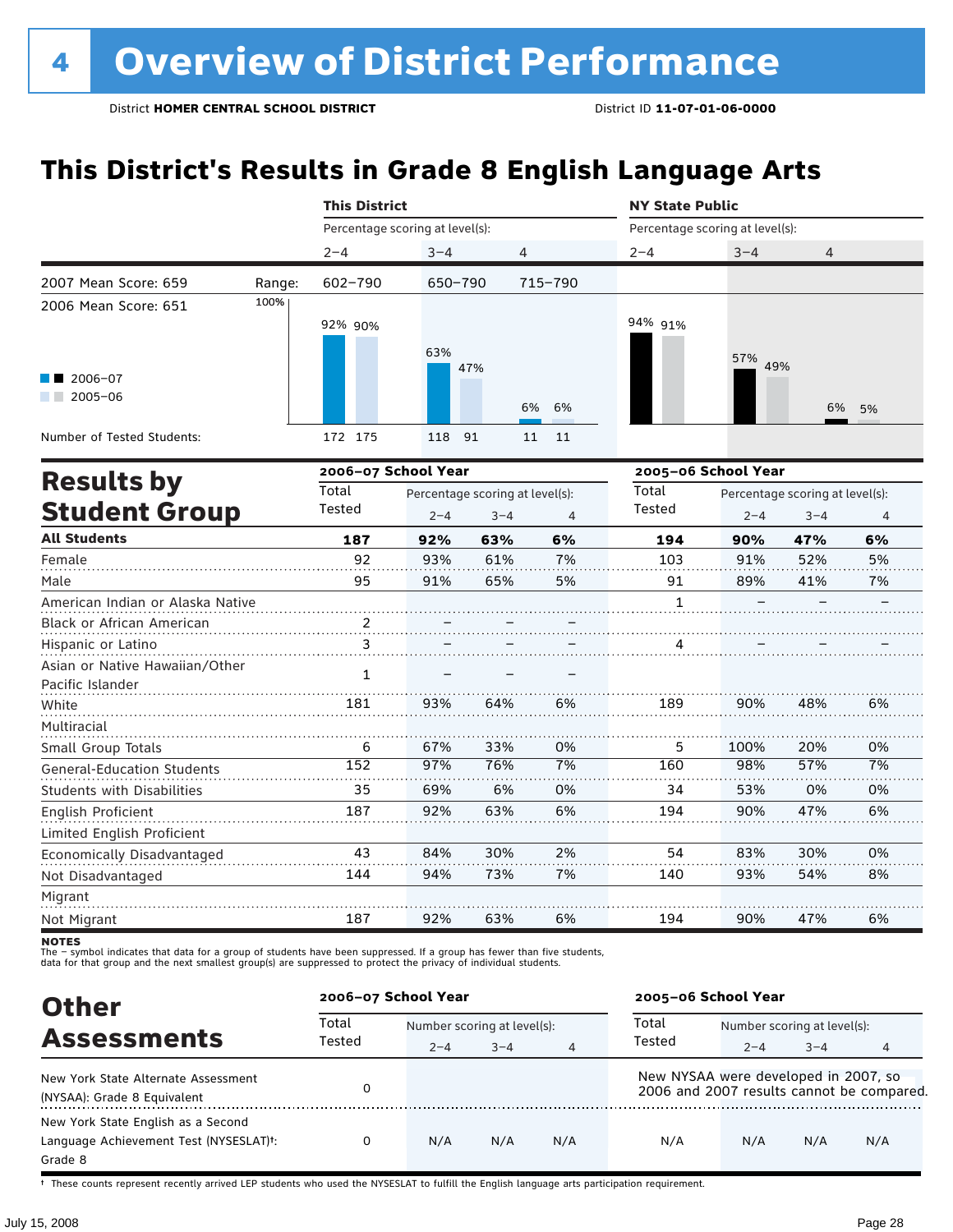# **This District's Results in Grade 8 Mathematics**

|                                   |        | <b>This District</b>            |                                 |         |          | <b>NY State Public</b>          |                                 |         |         |  |
|-----------------------------------|--------|---------------------------------|---------------------------------|---------|----------|---------------------------------|---------------------------------|---------|---------|--|
|                                   |        | Percentage scoring at level(s): |                                 |         |          | Percentage scoring at level(s): |                                 |         |         |  |
|                                   |        | $2 - 4$                         | $3 - 4$                         | 4       |          | $2 - 4$                         | $3 - 4$                         | 4       |         |  |
| 2007 Mean Score: 659              | Range: | 616-775                         | 650-775                         |         | 701-775  |                                 |                                 |         |         |  |
| 2006 Mean Score: 657              | 100%   |                                 |                                 |         |          |                                 |                                 |         |         |  |
|                                   |        | 92% 90%                         |                                 |         |          | 88% 85%                         |                                 |         |         |  |
|                                   |        |                                 | 68%                             |         |          |                                 |                                 |         |         |  |
|                                   |        |                                 |                                 | 59%     |          |                                 | 59% 54%                         |         |         |  |
| $\blacksquare$ 2006-07            |        |                                 |                                 |         |          |                                 |                                 |         |         |  |
| $2005 - 06$                       |        |                                 |                                 |         | 10% 13%  |                                 |                                 |         | 12% 10% |  |
| Number of Tested Students:        |        | 173 174                         | 127 114                         |         | 25<br>18 |                                 |                                 |         |         |  |
|                                   |        |                                 |                                 |         |          |                                 |                                 |         |         |  |
| <b>Results by</b>                 |        | 2006-07 School Year             |                                 |         |          | 2005-06 School Year             |                                 |         |         |  |
|                                   |        | Total                           | Percentage scoring at level(s): |         |          | Total                           | Percentage scoring at level(s): |         |         |  |
| <b>Student Group</b>              |        | Tested                          | $2 - 4$                         | $3 - 4$ | 4        | <b>Tested</b>                   | $2 - 4$                         | $3 - 4$ | 4       |  |
| <b>All Students</b>               |        | 188                             | 92%                             | 68%     | 10%      | 193                             | 90%                             | 59%     | 13%     |  |
| Female                            |        | 92                              | 91%                             | 60%     | 5%       | 102                             | 89%                             | 53%     | 11%     |  |
| Male                              |        | 96                              | 93%                             | 75%     | 14%      | 91                              | 91%                             | 66%     | 15%     |  |
| American Indian or Alaska Native  |        |                                 |                                 |         |          | $\mathbf{1}$                    |                                 |         |         |  |
| Black or African American         |        | $\frac{3}{2}$                   |                                 |         |          |                                 |                                 |         |         |  |
| Hispanic or Latino                |        | 3                               |                                 |         |          | 4                               |                                 |         |         |  |
| Asian or Native Hawaiian/Other    |        | 1                               |                                 |         |          |                                 |                                 |         |         |  |
| Pacific Islander                  |        |                                 |                                 |         |          |                                 |                                 |         |         |  |
| White                             |        | 181                             | 93%                             | 68%     | 10%      | 188                             | 90%                             | 60%     | 13%     |  |
| Multiracial                       |        |                                 |                                 |         |          |                                 |                                 |         |         |  |
| Small Group Totals                |        | 7                               | 71%                             | 57%     | 0%       | 5                               | 100%                            | 20%     | 0%      |  |
| <b>General-Education Students</b> |        | 154                             | 98%                             | 77%     | 12%      | 160                             | 98%                             | 69%     | 16%     |  |
| Students with Disabilities        |        | 34                              | 65%                             | 24%     | 0%       | 33                              | 55%                             | 12%     | 0%      |  |
| English Proficient                |        | 188                             | 92%                             | 68%     | 10%      | 193                             | 90%                             | 59%     | 13%     |  |
| Limited English Proficient        |        |                                 |                                 |         |          |                                 |                                 |         |         |  |
| Economically Disadvantaged        |        | 43                              | 86%                             | 42%     | 5%       | 55                              | 85%                             | 36%     | 4%      |  |
| Not Disadvantaged                 |        | 145                             | 94%                             | 75%     | 11%      | 138                             | 92%                             | 68%     | 17%     |  |
| Migrant                           |        |                                 |                                 |         |          |                                 |                                 |         |         |  |
| Not Migrant                       |        | 188                             | 92%                             | 68%     | 10%      | 193                             | 90%                             | 59%     | 13%     |  |

**NOTES** 

| <b>Other</b>                                                       | 2006-07 School Year |                                        |      |   | 2005-06 School Year                                                               |         |                                        |   |  |
|--------------------------------------------------------------------|---------------------|----------------------------------------|------|---|-----------------------------------------------------------------------------------|---------|----------------------------------------|---|--|
| <b>Assessments</b>                                                 | Total<br>Tested     | Number scoring at level(s):<br>$2 - 4$ | $-4$ | 4 | Total<br>Tested                                                                   | $2 - 4$ | Number scoring at level(s):<br>$3 - 4$ | 4 |  |
| New York State Alternate Assessment<br>(NYSAA): Grade 8 Equivalent |                     |                                        |      |   | New NYSAA were developed in 2007, so<br>2006 and 2007 results cannot be compared. |         |                                        |   |  |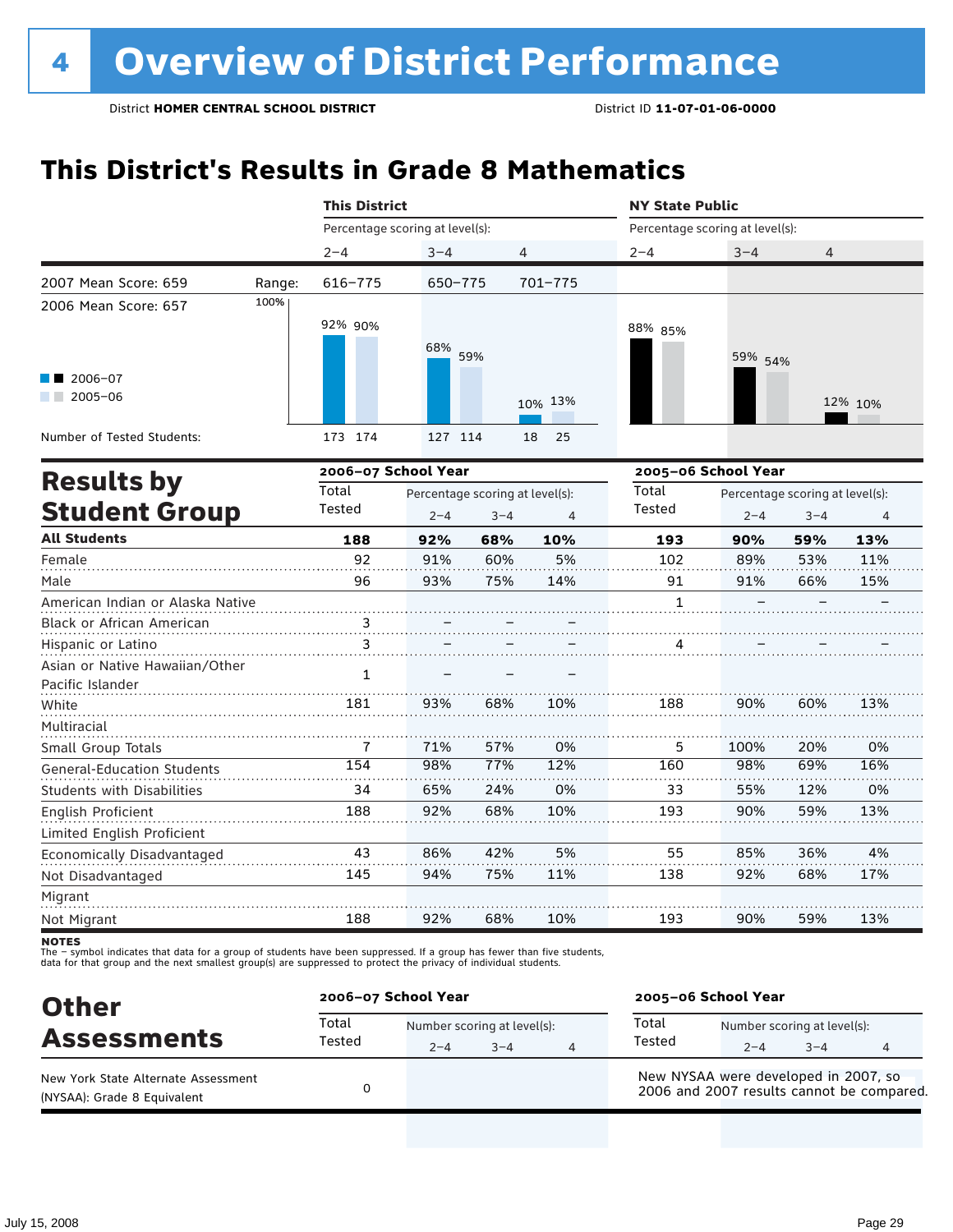# **This District's Results in Grade 8 Science**

|                                                    | <b>This District</b>            |         |                                            |                | <b>NY State Public</b> |                                 |                                            |                |  |
|----------------------------------------------------|---------------------------------|---------|--------------------------------------------|----------------|------------------------|---------------------------------|--------------------------------------------|----------------|--|
|                                                    | Percentage scoring at level(s): |         |                                            |                |                        | Percentage scoring at level(s): |                                            |                |  |
|                                                    | $2 - 4$                         | $3 - 4$ | 4                                          |                | $2 - 4$                | $3 - 4$                         | 4                                          |                |  |
|                                                    |                                 |         |                                            |                |                        |                                 |                                            |                |  |
| 100%                                               | 98% 99%                         | 84% 85% |                                            |                | 91% 91%                | 68% 66%                         |                                            |                |  |
| 2006-07<br>$2005 - 06$                             |                                 |         |                                            | 46% 38%        |                        |                                 |                                            | 28% 23%        |  |
| Number of Tested Students:                         | 183 190                         | 158 163 |                                            | 86<br>72       |                        |                                 |                                            |                |  |
| <b>Results by</b>                                  | 2006-07 School Year             |         |                                            |                | 2005-06 School Year    |                                 |                                            |                |  |
| <b>Student Group</b>                               | Total<br>Tested                 | $2 - 4$ | Percentage scoring at level(s):<br>$3 - 4$ | $\overline{4}$ | Total<br>Tested        | $2 - 4$                         | Percentage scoring at level(s):<br>$3 - 4$ | $\overline{4}$ |  |
| <b>All Students</b>                                | 187                             | 98%     | 84%                                        | 46%            | 191                    | 99%                             | 85%                                        | 38%            |  |
| Female                                             | 92                              | 98%     | 77%                                        | 35%            | 101                    | 100%                            | 83%                                        | 29%            |  |
| Male                                               | 95                              | 98%     | 92%                                        | 57%            | 90                     | 99%                             | 88%                                        | 48%            |  |
| American Indian or Alaska Native                   |                                 |         |                                            |                | 1                      |                                 |                                            |                |  |
| Black or African American                          |                                 |         |                                            |                |                        |                                 |                                            |                |  |
| Hispanic or Latino                                 | 3                               |         |                                            |                | 4                      |                                 |                                            |                |  |
| Asian or Native Hawaiian/Other<br>Pacific Islander | $\mathbf{1}$                    |         |                                            |                |                        |                                 |                                            |                |  |
| White                                              | 181                             | 98%     | 85%                                        | 47%            | 186                    | 99%                             | 85%                                        | 39%            |  |
| Multiracial                                        |                                 |         |                                            |                |                        |                                 |                                            |                |  |
| Small Group Totals                                 | 6                               | 83%     | 83%                                        | 17%            | 5                      | 100%                            | 100%                                       | 0%             |  |
| <b>General-Education Students</b>                  | 154                             | 99%     | 94%                                        | 55%            | 157                    | 100%                            | 92%                                        | 46%            |  |
| <b>Students with Disabilities</b>                  | 33                              | 91%     | 42%                                        | 3%             | 34                     | 97%                             | 56%                                        | 0%             |  |
| English Proficient                                 | 187                             | 98%     | 84%                                        | 46%            | 191                    | 99%                             | 85%                                        | 38%            |  |
| Limited English Proficient                         |                                 |         |                                            |                |                        |                                 |                                            |                |  |
| Economically Disadvantaged                         | 43                              | 95%     | 70%                                        | 21%            | 53                     | 98%                             | 74%                                        | 23%            |  |
| Not Disadvantaged                                  | 144                             | 99%     | 89%                                        | 53%            | 138                    | 100%                            | 90%                                        | 43%            |  |
| Migrant<br>Not Migrant                             | 187                             | 98%     | 84%                                        | 46%            | 191                    | 99%                             | 85%                                        | 38%            |  |
|                                                    |                                 |         |                                            |                |                        |                                 |                                            |                |  |

notes

| <b>Other</b>                        |                 | 2006-07 School Year |                             |   | 2005-06 School Year                                                               |                             |         |  |  |
|-------------------------------------|-----------------|---------------------|-----------------------------|---|-----------------------------------------------------------------------------------|-----------------------------|---------|--|--|
| <b>Assessments</b>                  | Total<br>Tested |                     | Number scoring at level(s): |   |                                                                                   | Number scoring at level(s): |         |  |  |
|                                     |                 | $2 - 4$             | $3 - 4$                     | 4 | Tested                                                                            | $2 - 4$                     | $3 - 4$ |  |  |
| New York State Alternate Assessment |                 |                     |                             |   | New NYSAA were developed in 2007, so<br>2006 and 2007 results cannot be compared. |                             |         |  |  |
| (NYSAA): Grade 8 Equivalent         |                 |                     |                             |   |                                                                                   |                             |         |  |  |
| Regents Science                     |                 |                     |                             |   |                                                                                   |                             |         |  |  |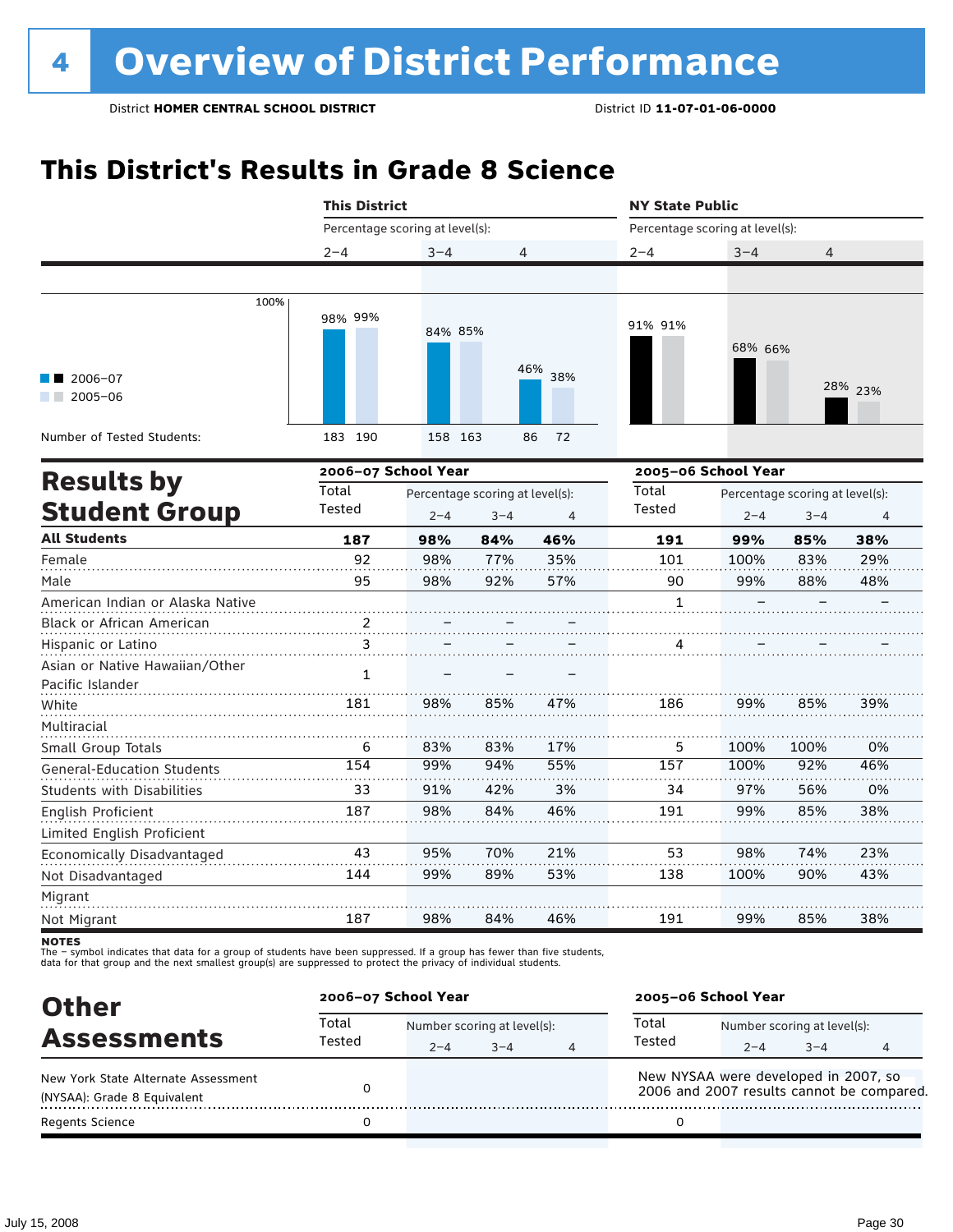# **This District's Total Cohort\* Results in Secondary-Level English after Four Years of Instruction**

|                                                    | <b>This District</b> |                                                                                                                                                                                                                                                                                                                                                                                                                                                                                          |     |     | <b>NY State Public</b> |      |      |         |  |
|----------------------------------------------------|----------------------|------------------------------------------------------------------------------------------------------------------------------------------------------------------------------------------------------------------------------------------------------------------------------------------------------------------------------------------------------------------------------------------------------------------------------------------------------------------------------------------|-----|-----|------------------------|------|------|---------|--|
|                                                    |                      | Percentage scoring at level(s):<br>Percentage scoring at level(s):<br>$3 - 4$<br>$2 - 4$<br>$3 - 4$<br>4<br>4<br>75% 79%<br>79% 76%<br>73% 69%<br>36%<br>25%<br>2002 Cohort**<br>Number<br>Percentage scoring at level(s):<br>Percentage scoring at level(s):<br>of Students<br>$2 - 4$<br>$3 - 4$<br>$\overline{4}$<br>$2 - 4$<br>$3 - 4$<br>25%<br>203<br>81%<br>75%<br>85%<br>79%<br>91<br>89%<br>82%<br>34%<br>85%<br>81%<br>101<br>75%<br>69%<br>18%<br>102<br>84%<br>76%<br>2<br>3 |     |     |                        |      |      |         |  |
|                                                    | $2 - 4$              |                                                                                                                                                                                                                                                                                                                                                                                                                                                                                          |     |     |                        |      |      |         |  |
|                                                    |                      |                                                                                                                                                                                                                                                                                                                                                                                                                                                                                          |     |     |                        |      |      |         |  |
| 100%                                               |                      |                                                                                                                                                                                                                                                                                                                                                                                                                                                                                          |     |     |                        |      |      |         |  |
| 2003 Cohort<br>2002 Cohort                         | 81% 85%              |                                                                                                                                                                                                                                                                                                                                                                                                                                                                                          |     |     |                        |      |      | 30% 28% |  |
|                                                    | 2003 Cohort          |                                                                                                                                                                                                                                                                                                                                                                                                                                                                                          |     |     |                        |      |      |         |  |
| <b>Results by</b>                                  | Number               |                                                                                                                                                                                                                                                                                                                                                                                                                                                                                          |     |     |                        |      |      |         |  |
| <b>Student Group</b>                               | of Students          |                                                                                                                                                                                                                                                                                                                                                                                                                                                                                          |     |     |                        |      |      | 4       |  |
| <b>All Students</b>                                | 193                  |                                                                                                                                                                                                                                                                                                                                                                                                                                                                                          |     |     |                        |      |      | 36%     |  |
| Female                                             |                      |                                                                                                                                                                                                                                                                                                                                                                                                                                                                                          |     |     |                        |      |      | 41%     |  |
| Male                                               | 102                  |                                                                                                                                                                                                                                                                                                                                                                                                                                                                                          |     |     |                        |      |      | 32%     |  |
| American Indian or Alaska Native                   |                      |                                                                                                                                                                                                                                                                                                                                                                                                                                                                                          |     |     |                        |      |      |         |  |
| Black or African American                          |                      |                                                                                                                                                                                                                                                                                                                                                                                                                                                                                          |     |     |                        |      |      |         |  |
| Hispanic or Latino                                 |                      |                                                                                                                                                                                                                                                                                                                                                                                                                                                                                          |     |     |                        |      |      |         |  |
| Asian or Native Hawaiian/Other<br>Pacific Islander |                      |                                                                                                                                                                                                                                                                                                                                                                                                                                                                                          |     |     |                        |      |      |         |  |
| White                                              | 193                  | 81%                                                                                                                                                                                                                                                                                                                                                                                                                                                                                      | 75% | 25% | 197                    | 84%  | 78%  | 36%     |  |
| Multiracial                                        |                      |                                                                                                                                                                                                                                                                                                                                                                                                                                                                                          |     |     |                        |      |      |         |  |
| Small Group Totals                                 |                      |                                                                                                                                                                                                                                                                                                                                                                                                                                                                                          |     |     | 6                      | 100% | 100% | 67%     |  |
| <b>General-Education Students</b>                  | 159                  | 90%                                                                                                                                                                                                                                                                                                                                                                                                                                                                                      | 85% | 31% | 177                    | 86%  | 84%  | 40%     |  |
| <b>Students with Disabilities</b>                  | 34                   | 41%                                                                                                                                                                                                                                                                                                                                                                                                                                                                                      | 29% | 0%  | 26                     | 73%  | 46%  | 12%     |  |
| English Proficient                                 | 193                  | 81%                                                                                                                                                                                                                                                                                                                                                                                                                                                                                      | 75% | 25% | 203                    | 85%  | 79%  | 36%     |  |
| Limited English Proficient                         |                      |                                                                                                                                                                                                                                                                                                                                                                                                                                                                                          |     |     |                        |      |      |         |  |
| Economically Disadvantaged                         | 32                   | 69%                                                                                                                                                                                                                                                                                                                                                                                                                                                                                      | 66% | 16% | 31                     | 71%  | 65%  | 19%     |  |
| Not Disadvantaged                                  | 161                  | 84%                                                                                                                                                                                                                                                                                                                                                                                                                                                                                      | 77% | 27% | 172                    | 87%  | 81%  | 40%     |  |
| Migrant<br>Not Migrant                             |                      |                                                                                                                                                                                                                                                                                                                                                                                                                                                                                          |     |     | 203                    | 85%  | 79%  | 36%     |  |
|                                                    |                      |                                                                                                                                                                                                                                                                                                                                                                                                                                                                                          |     |     |                        |      |      |         |  |

NOTES<br>The – symbol indicates that data for a group of students have been suppressed. If a group has fewer than five students,<br>data for that group and the next smallest group(s) are suppressed to protect the privacy of indi

| <b>Other</b>                                                               | 2003 Cohort           |         |                                        | 2002 Cohort |                       |                                        |         |  |  |
|----------------------------------------------------------------------------|-----------------------|---------|----------------------------------------|-------------|-----------------------|----------------------------------------|---------|--|--|
| <b>Assessments</b>                                                         | Number<br>of Students | $2 - 4$ | Number scoring at level(s):<br>$3 - 4$ |             | Number<br>of Students | Number scoring at level(s):<br>$2 - 4$ | $3 - 4$ |  |  |
| New York State Alternate Assessment<br>(NYSAA): High School Equivalent *** |                       |         |                                        |             |                       |                                        |         |  |  |

\* A total cohort consists of all students who first entered Grade 9 in a particular year, and all ungraded students with disabilities who reached their seventeenth birthday in that year, and were enrolled in the school/district for five months. Students are excluded from the cohort if they transferred to another school district, nonpublic school, or criminal justice facility, or left the U.S. and its territories or died before the report date. Statewide total cohort also includes students who were enrolled for fewer than five months.

\*\*2002 cohort data are those reported in the 2005-06 *Accountability and Overview Report*.

\*\*\* The majority of cohort members took an older version of the NYSAA, developed before 2007.